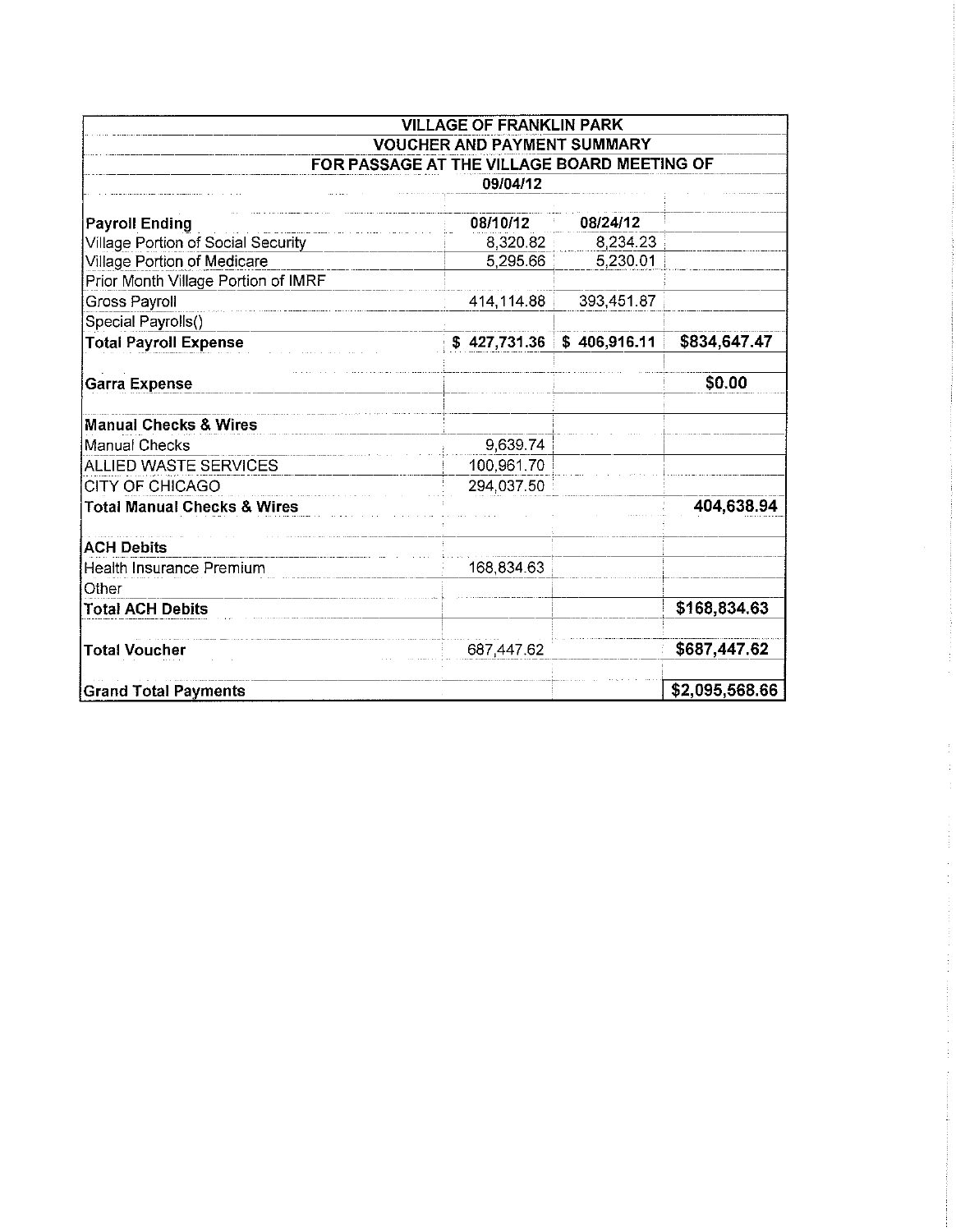# Accounts Payable Computer Check Proof List

User: tgols Printed: 08/30/2012 - 2:59 PM

 $\sim$   $\sim$ 



| <b>Invoice No</b>                                                                         | <b>Description</b>                                                                                                                                                                                                                              |                                                            | <b>Amount</b> Payment Date                                                                          | <b>Acct Number</b>                                                                                                         | Reference       |
|-------------------------------------------------------------------------------------------|-------------------------------------------------------------------------------------------------------------------------------------------------------------------------------------------------------------------------------------------------|------------------------------------------------------------|-----------------------------------------------------------------------------------------------------|----------------------------------------------------------------------------------------------------------------------------|-----------------|
| Vendor: 3443<br>541259                                                                    | 1st AYD Corporation<br>SOAP, TOWELS, TOILET PAPER, EAR PLUG<br>Check Total:                                                                                                                                                                     | 467.58                                                     | 467.58 09/07/2012                                                                                   | Check Sequence: 1<br>10-90-62680                                                                                           | ACH Enabled: No |
| Vendor:2261<br>13941<br>13941A                                                            | A Lamp Concrete Contr. Inc<br>PEARL/REEVES COURT REPAIR<br>PEARL/REEVES COURT RECONSTRUCTION<br>Check Total:                                                                                                                                    | 176,120.60<br>71,243.17<br>247, 363. 77                    | 09/07/2012<br>09/07/2012                                                                            | Check Sequence: 2<br>34-01-88905<br>10-90-86000                                                                            | ACH Enabled: No |
| Vendor: 1351<br>13468                                                                     | A Stars & Stripes Flag Company<br>PULLEY/BALL REPAIRED ON VH FLAGPOLE<br>Check Total:                                                                                                                                                           | 211.10                                                     | 211.10 09/07/2012                                                                                   | Check Sequence: 3<br>10-90-62780                                                                                           | ACH Enabled: No |
| Vendor: 1259<br>49099/1<br>49100/1<br>49178/1<br>49231/1<br>49396/1<br>49418/1<br>49472/1 | Ace Hardware<br>GAUGE INFLATOR, BIT INSERT, CM HOLDER<br>CONNECTOR COMBINATION, COVER SQ BLANK<br>FIXT WRAP 2L<br>HANG UP PRO FILTER SV (2)<br>ENGINE OIL (8)<br><b>FASTNERS</b> (2)<br>BULB, CABINET, WIRELESS MERCH, DOORBELL<br>Check Total: | 48.97<br>21.99<br>29.98<br>9.68<br>4.50<br>72.96<br>197.02 | 09/07/2012<br>8.94 09/07/2012<br>09/07/2012<br>09/07/2012<br>09/07/2012<br>09/07/2012<br>09/07/2012 | Check Sequence: 4<br>10-30-62050<br>10-30-62050<br>10-30-62050<br>10-30-62050<br>10-30-62050<br>10-30-62050<br>10-30-62050 | ACH Enabled: No |
| Vendor: 1260<br>49379/1<br>49473/1                                                        | Ace Hardware<br>CLEANER, RUST REMOVER, BULBS<br><b>BATTERIES</b><br>Check Total:                                                                                                                                                                | 83.87<br>13.47<br>97.34                                    | 09/07/2012<br>09/07/2012                                                                            | Check Sequence: 5<br>34-01-62900<br>10-90-62680                                                                            | ACH Enabled: No |
| Vendor: 1263<br>49673/1                                                                   | Ace Hardware<br>FASTNERS (27)                                                                                                                                                                                                                   |                                                            | 2.70 09/07/2012                                                                                     | Check Sequence: 6<br>10-13-59000                                                                                           | ACH Enabled: No |

AP - Computer Check Proof List (08/30/2012 - 2:59 PM)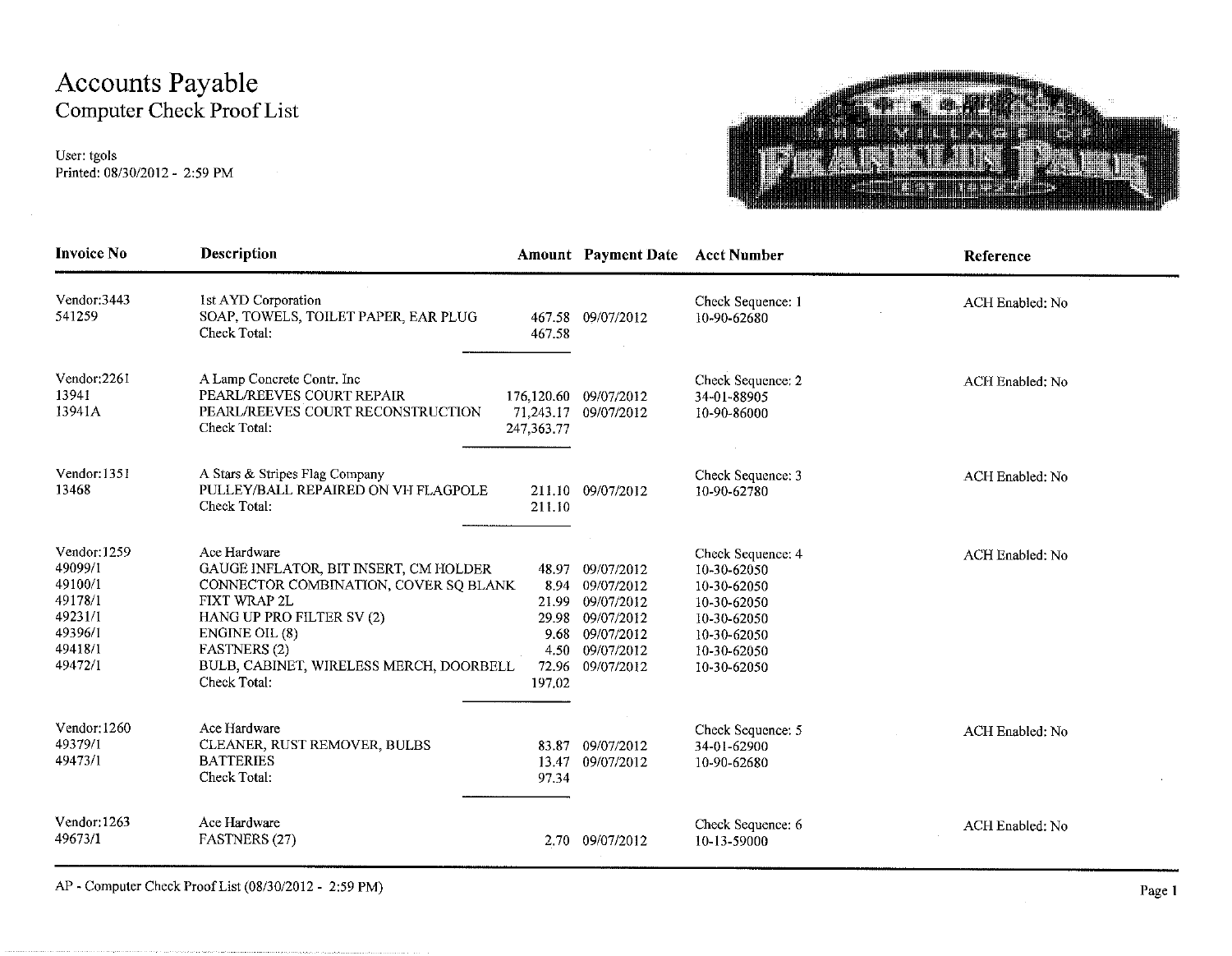| <b>Invoice No</b>                                                                                                       | Description                                                                                                                                                                                                                                                               |                                   | Amount Payment Date Acct Number                                                                                        |                                                                                                                            | Reference       |
|-------------------------------------------------------------------------------------------------------------------------|---------------------------------------------------------------------------------------------------------------------------------------------------------------------------------------------------------------------------------------------------------------------------|-----------------------------------|------------------------------------------------------------------------------------------------------------------------|----------------------------------------------------------------------------------------------------------------------------|-----------------|
|                                                                                                                         | Check Total:                                                                                                                                                                                                                                                              | 2.70                              |                                                                                                                        |                                                                                                                            |                 |
| Vendor: 1264<br>49256/1<br>49280/1<br>49392/1<br>49402/1<br>49523/1<br>49698/1<br>49776/1                               | Ace Hardware<br>CAULK (3)<br>PROPANE FILL<br>CAULK, OUTLET COVER<br>HARDWARE.PLUMBING<br><b>HARDWARE</b><br>SKIDLOARDER TRAILER<br><b>GARDEN HOSE FOR SHOP</b><br>Check Total:                                                                                            | 20.99<br>14.97<br>49.94<br>300.12 | 8.97 09/07/2012<br>09/07/2012<br>09/07/2012<br>50.33 09/07/2012<br>09/07/2012<br>143.93 09/07/2012<br>10.99 09/07/2012 | Check Sequence: 7<br>10-90-59000<br>10-90-59000<br>10-90-62590<br>10-90-62590<br>10-90-62590<br>10-90-62590<br>08-01-89115 | ACH Enabled: No |
| Vendor: 4751<br>232263                                                                                                  | ADVANCED OCCUPATIONAL<br>RANDOM DRUG SCREEN/BAT (7) JULY 2012<br>Check Total:                                                                                                                                                                                             | 375.00                            | 375.00 09/07/2012                                                                                                      | Check Sequence: 8<br>10-52-53000                                                                                           | ACH Enabled: No |
| Vendor: 4590<br>3000221375/812<br>3000221409AUG12<br>3000221421812<br>3000221432812<br>3000221476/812<br>3000221500/812 | AEP Energy<br>ELECTRICITY 5228412016 7/17-8/16 2012<br>ELECTRICITY 7/18-8/15 0110107036<br>ELECTRICITY 1047039057 7/12-8/9 2012<br>ELECTRICITY 0473120026 7/12-8/9 2012<br>ELECTRICITY 5228689026 7/18-8/16 2012<br>ELECTRICITY 1513111004 7/17-8/15 2012<br>Check Total: | 37.23<br>1,391.11                 | 817.80 09/07/2012<br>09/07/2012<br>35.54 09/07/2012<br>237.06 09/07/2012<br>249.37 09/07/2012<br>14.11 09/07/2012      | Check Sequence: 9<br>10-50-62330<br>35-01-62800<br>35-01-62800<br>34-01-62800<br>35-01-62800<br>10-50-62330                | ACH Enabled: No |
| Vendor:0149<br>533156<br>537902<br>538083<br>539002<br>539099<br>539169                                                 | Al Piemonte Ford Sales, Inc.<br>MOULDINGS (4) FOR 877,873,890<br>BEARINGS (2) FOR 206<br><b>SPRING</b><br>MUD FLAPS FOR F-750S (6)<br>SENDER ASSEMBLY FOR 223<br>SHAFT ASSEMBLY FOR 206<br>Check Total:                                                                   | 135.64<br>696.64                  | 313.00 09/07/2012<br>16.12 09/07/2012<br>8.06 09/07/2012<br>70.92 09/07/2012<br>152.90 09/07/2012<br>09/07/2012        | Check Sequence: 10<br>08-01-50020<br>08-01-50090<br>08-01-50020<br>08-01-50090<br>08-01-50090<br>08-01-50090               | ACH Enabled: No |
| Vendor:0010<br>0478666-IN<br>0478729-CM                                                                                 | ALEXANDER CHEMICAL CORP<br>CHLORINE (32)<br>CYLINDER DEPOSIT REIMBURSEMENT<br>Check Total:                                                                                                                                                                                | 2,130.00                          | 3,730.00 09/07/2012<br>$-1,600.00$ 09/07/2012                                                                          | Check Sequence: 11<br>34-01-62880<br>34-01-62880                                                                           | ACH Enabled: No |

mana a shekara ya matsayin

 $\sim 10^{-1}$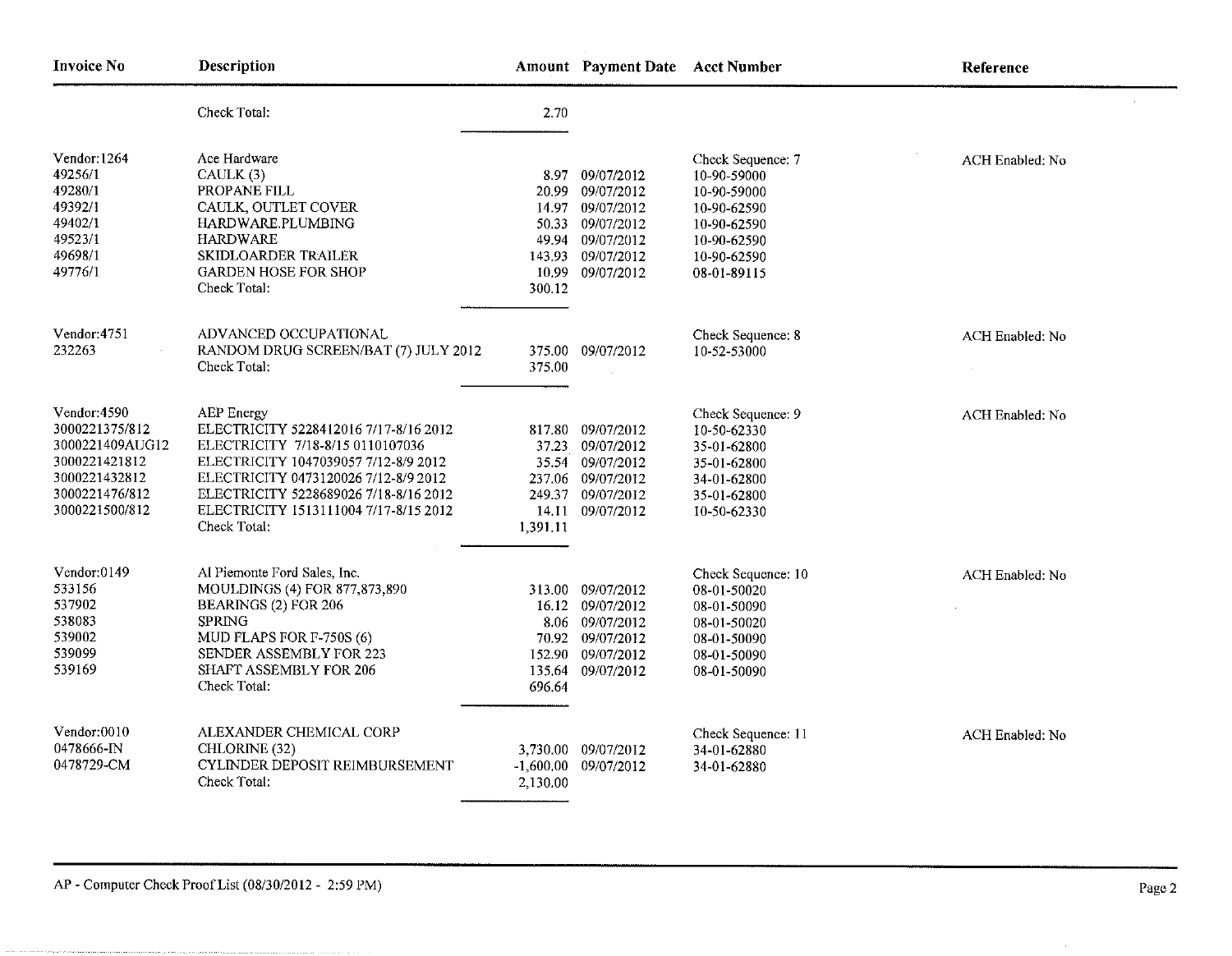| <b>Invoice No</b>                                                                                      | Description                                                                                                                                                                                                                                   |                                            | Amount Payment Date Acct Number                                                              |                                                                                                              | Reference       |
|--------------------------------------------------------------------------------------------------------|-----------------------------------------------------------------------------------------------------------------------------------------------------------------------------------------------------------------------------------------------|--------------------------------------------|----------------------------------------------------------------------------------------------|--------------------------------------------------------------------------------------------------------------|-----------------|
| Vendor:0013<br>169062                                                                                  | ALLIED ASPHALT PAVING CO.<br>HOTPATCH<br>Check Total:                                                                                                                                                                                         | 461.44                                     | 461.44 09/07/2012                                                                            | Check Sequence: 12<br>10-90-82781                                                                            | ACH Enabled: No |
| Vendor 1634<br>108301<br>108304                                                                        | Alpha Prime Communications<br>MICROPHONE SHIPPING/HANDLING<br>PORTABLE RADIO REPAIRED, CABLE<br>Check Total:                                                                                                                                  | 172.48                                     | 10.00 09/07/2012<br>162.48 09/07/2012                                                        | Check Sequence: 13<br>10-20-60331<br>10-20-60331                                                             | ACH Enabled: No |
| Vendor:3461<br>INV01172386                                                                             | AMERICAN SOLUTIONS FOR BUSINES<br>POLICE COMPLIANCE TICKETS 4PT<br>Check Total:                                                                                                                                                               | 479.95                                     | 479.95 09/07/2012                                                                            | Check Sequence: 14<br>10-20-51600                                                                            | ACH Enabled: No |
| Vendor:2017<br>157617                                                                                  | AMERICANEAGLE.COM<br>MONTHLY FEE FOR HOSTING<br>Check Total:                                                                                                                                                                                  | 275.00<br>275.00                           | 09/07/2012                                                                                   | Check Sequence: 15<br>10-02-54300                                                                            | ACH Enabled: No |
| Vendor: 5347<br>701-7745699<br>701-7745700<br>701-7753892<br>701-7753893<br>701-7762135<br>701-7762136 | <b>ARAMARK UNIFORM SERVICES</b><br>RUBBER MATS AND SCRAPERS (7)<br>RUBBER MATS AND SCRAPERS (9)<br>RUBBER MATS AND SCRAPERS (7)<br>RUBBER MATS AND SCRAPERS (9)<br>RUBBER MATS AND SCRAPERS (7)<br>RUBBER MATS AND SCRAPERS 9<br>Check Total: | 78.74<br>78.74<br>59.21<br>78.74<br>413.85 | 59.21 09/07/2012<br>09/07/2012<br>59.21 09/07/2012<br>09/07/2012<br>09/07/2012<br>09/07/2012 | Check Sequence: 16<br>10-20-52600<br>10-13-52600<br>10-20-52600<br>10-13-52600<br>10-20-52600<br>10-13-52600 | ACH Enabled: No |
| Vendor:2809<br>6627                                                                                    | Artistic Engraving Co.<br>RHODIUM 6, STARS 6, BADGES/RIBBONS<br>Check Total:                                                                                                                                                                  | 600.00                                     | 600.00 09/07/2012                                                                            | Check Sequence: 17<br>10-20-40806                                                                            | ACH Enabled: No |
| Vendor: 4447<br>SB718240                                                                               | AT&T GLOBAL SERVICES, INC.<br>PD PHONE LINE MAINT 8/25-9/24<br>Check Total:                                                                                                                                                                   | 726.68                                     | 726.68 09/07/2012                                                                            | Check Sequence: 18<br>10-02-51200                                                                            | ACH Enabled: No |
| Vendor 0717<br>850021744-2 AUG                                                                         | AT&T LONG DISTANCE<br>LONG DISTANCE 7/7-8/6 2012<br>Check Total:                                                                                                                                                                              | 128.00<br>128.00                           | 09/07/2012                                                                                   | Check Sequence: 19<br>10-02-51200                                                                            | ACH Enabled: No |

 $\alpha$ 

 $\bar{z}$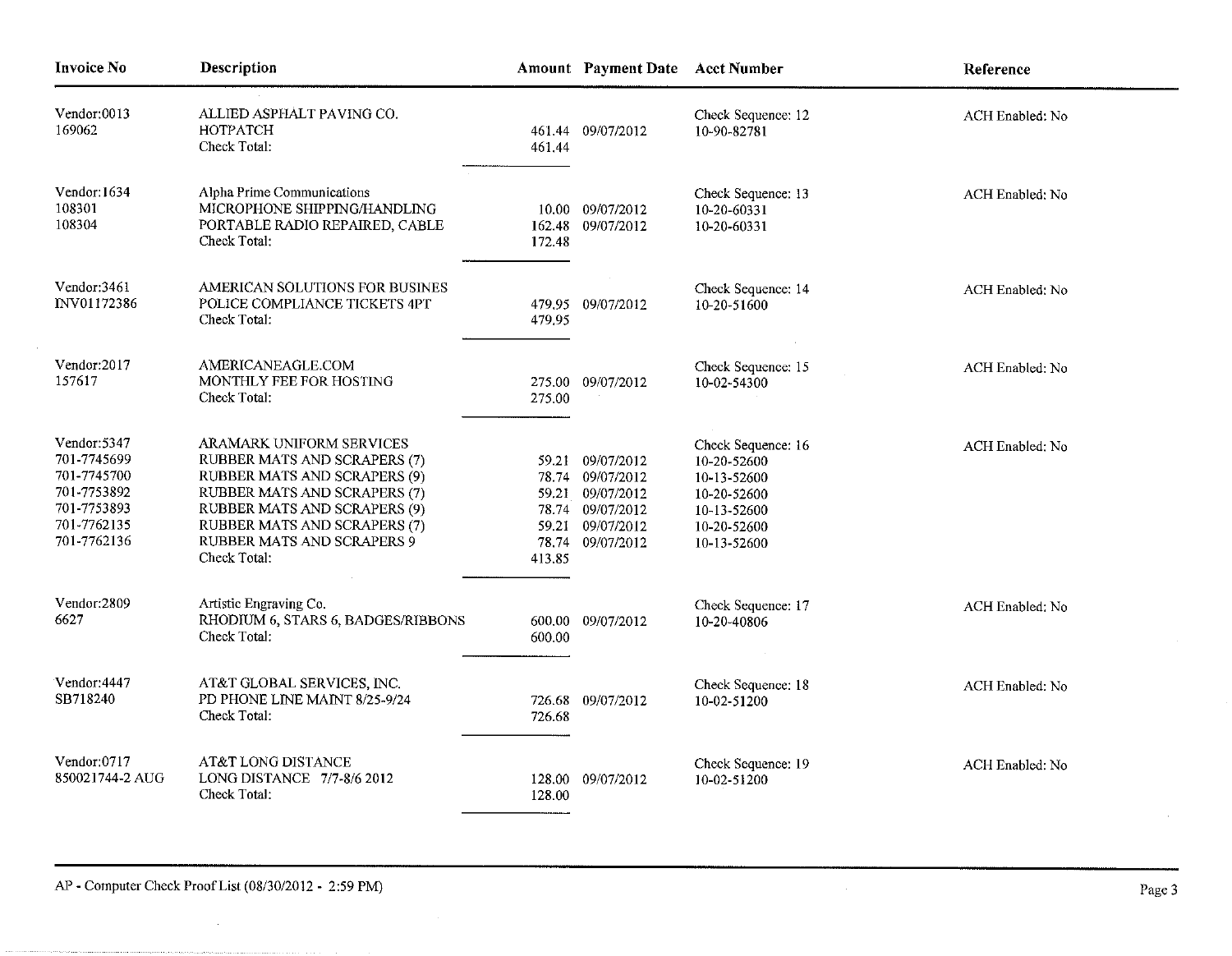| <b>Invoice No</b>                                                 | Description                                                                                                                     |                  | Amount Payment Date Acct Number                                   |                                                                 | Reference              |
|-------------------------------------------------------------------|---------------------------------------------------------------------------------------------------------------------------------|------------------|-------------------------------------------------------------------|-----------------------------------------------------------------|------------------------|
| Vendor:1171<br>35361                                              | B & F Technical Code Services<br>FIRE ALARM PLAN REVIEW- POLICE STATION<br>Check Total:                                         | 385.23<br>385.23 | 09/07/2012                                                        | Check Sequence: 20<br>54-01-50000                               | ACH Enabled: No        |
| Vendor:0155<br><b>JULY 2012</b>                                   | <b>B&amp;R &amp; B&amp;D GASOLINE INC.</b><br><b>GAS &amp; CAR WASH</b><br>Check Total:                                         | 144.00           | 144.00 09/07/2012                                                 | Check Sequence: 21<br>10-20-50300                               | ACH Enabled: No        |
| Vendor: 1239<br>288-102316-01                                     | <b>BCB</b> Grp dbaBatteries Plus<br>BATTERIES FOR EMS EQUIPMENT (120)<br>Check Total:                                           | 76.23            | 76.23 09/07/2012                                                  | Check Sequence: 22<br>10-30-82080                               | ACH Enabled: No        |
| Vendor: 3974<br>32439                                             | Bio-Tron, Inc.<br>ANN. PREV MAINT ON 3 DEFIBULATORS<br>Check Total:                                                             | 225.00           | 225.00 09/07/2012                                                 | Check Sequence: 23<br>10-30-82080                               | <b>ACH Enabled: No</b> |
| Vendor 1764<br>1160-712<br>1161-712                               | <b>BIUNDO LANDSCAPING</b><br><b>GRASS CUTTING FEES JULY 2012</b><br><b>GRASS CUTTING FEES JULY 2012</b><br>Check Total:         | 2,265.00         | 1,320.00 09/07/2012<br>945.00 09/07/2012                          | Check Sequence: 24<br>10-13-32000<br>10-13-32000                | ACH Enabled: No        |
| Vendor: 3104<br>22516336                                          | BROADCAST MUSIC INCORPORATED<br>MUSIC LICENSE 2012<br>Check Total:                                                              | 320.00           | 320.00 09/07/2012                                                 | Check Sequence: 25<br>10-61-59000                               | ACH Enabled: No        |
| Vendor 0347<br>63825<br>63930                                     | <b>Builders Chicago Corporation</b><br>REPAIR OF OVERHEAD DOOR- STATION 2<br>OVERHEAD DOOR ADJUSTMENT FS #3<br>Check Total:     | 1,707.28         | 1,463.28 09/07/2012<br>244.00 09/07/2012                          | Check Sequence: 26<br>10-13-52600<br>10-13-52600                | ACH Enabled: No        |
| Vendor: 3053<br>9307                                              | Cambridge Business Forms<br>DAILY LOGS (2.750)<br>Check Total:                                                                  | 447.94           | 447.94 09/07/2012                                                 | Check Sequence: 27<br>34-01-51800                               | ACH Enabled: No        |
| Vendor:1771<br>2493-00096812A<br>2493-00096812B<br>2493-00096812C | CAPITAL ONE PUBLIC<br>GENERAL OBL DEBT CERT SER 2012<br>GENERAL OBL DEBT CERT SER 2012<br><b>GENERAL OBL DEBT CERT SER 2012</b> |                  | 2,466.00 09/07/2012<br>3,907.65 09/07/2012<br>1,000.46 09/07/2012 | Check Sequence: 28<br>10-20-80350<br>10-30-80300<br>10-90-80300 | ACH Enabled: No        |

 $\sim 10^{-1}$ 

 $\sim 10^{11}$  km  $^{-1}$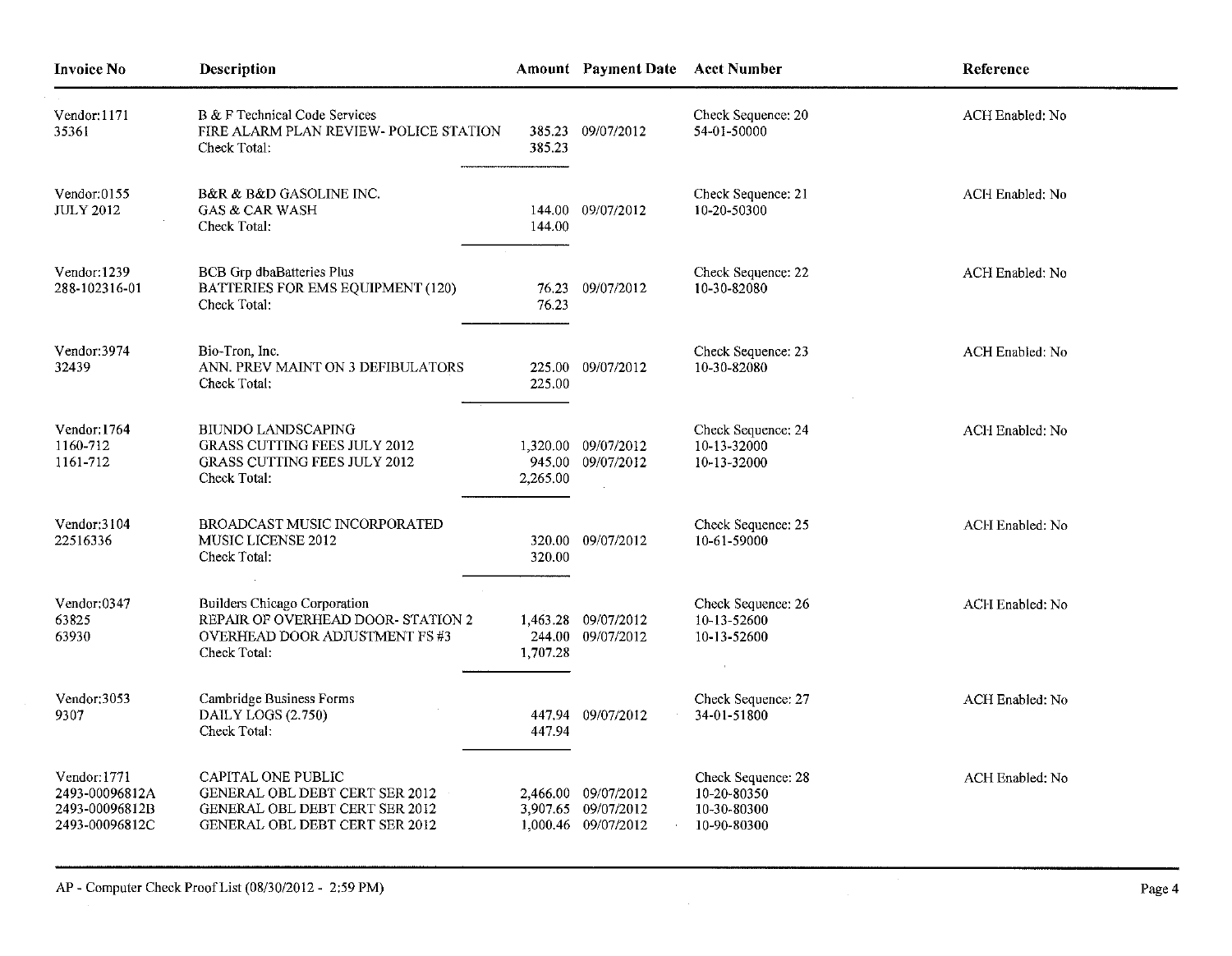| <b>Invoice No</b>                                                                                                                                                                | Description                                                                                                                                                                                                                                                                                                                                                                                                                          |                     | Amount Payment Date Acct Number                                                                                                                                                                                              |                                                                                                                                                                                         | Reference       |
|----------------------------------------------------------------------------------------------------------------------------------------------------------------------------------|--------------------------------------------------------------------------------------------------------------------------------------------------------------------------------------------------------------------------------------------------------------------------------------------------------------------------------------------------------------------------------------------------------------------------------------|---------------------|------------------------------------------------------------------------------------------------------------------------------------------------------------------------------------------------------------------------------|-----------------------------------------------------------------------------------------------------------------------------------------------------------------------------------------|-----------------|
|                                                                                                                                                                                  | Check Total:                                                                                                                                                                                                                                                                                                                                                                                                                         | 7,374.11            |                                                                                                                                                                                                                              |                                                                                                                                                                                         |                 |
| Vendor:3236<br>2046-131321<br>2046-132119<br>2046-132133<br>2046-132343<br>2046-132420<br>2046-132500<br>2046-132649<br>2046-132998<br>2046-133148<br>2046-133201<br>2046-133259 | CARQUEST ATTN: LARRY<br>OIL FILTER RING KT, RADIATOR FAN ASSEM.<br>AUTO BATTERY (9) (IGNITION) LOCK, WIPER<br>OIL WITHOUT DYE 32 OZ<br>REFRIGERANT 30 LB CYL FOR SHOP<br>CLEAR MARKER LAMP-YELLOW FOR 482<br>TIE ROD END OUTER (2) SLEEVE FOR 212<br><b>MICRO BELT FOR 206</b><br>COIL (3) DOUBLE PLATINUM (8) FOR 214<br>FUEL PUMP ASSEMBLY FOR #62<br><b>CONDENSER FOR 889</b><br><b>BRAKE PAD CERAMIC FOR 876</b><br>Check Total: | $-140.29$<br>654.92 | 09/07/2012<br>-386.62 09/07/2012<br>$-19.13$ 09/07/2012<br>119.99 09/07/2012<br>18.99 09/07/2012<br>226.27 09/07/2012<br>49.96 09/07/2012<br>223.51 09/07/2012<br>380.51 09/07/2012<br>124.78 09/07/2012<br>56.95 09/07/2012 | Check Sequence: 29<br>08-01-50034<br>08-01-50034<br>08-01-50034<br>08-01-50034<br>08-01-50034<br>08-01-50034<br>08-01-50034<br>08-01-50034<br>08-01-50034<br>08-01-50020<br>08-01-50020 | ACH Enabled: No |
| Vendor: 5299<br>0067194-IN<br>08162012                                                                                                                                           | <b>CCMSI</b><br>ANNUAL CLAIMS FEE<br>LIABILITY INSURANCE EXPENSE<br>Check Total:                                                                                                                                                                                                                                                                                                                                                     | 32,226.25           | 6,500.00 09/07/2012<br>25,726.25 09/07/2012                                                                                                                                                                                  | Check Sequence: 30<br>10-32-62190<br>10-32-62195                                                                                                                                        | ACH Enabled: No |
| Vendor: 1895<br>N832635<br>N955187<br>P200483<br>P265660<br>P292985<br>P414521<br>P454254                                                                                        | CDW Government, Inc.<br><b>UPS SMART TRIPP</b><br>VIEWSONIC WIDE DVI<br>HP ENVY 8GB 750GB FOR VILLAGE HALL<br>USB 2.0 CABLE (2) DIGITAL HDMI 3, TV 2<br>3YR HOUSE CALL ADP ENVY (1)<br>3YR WARRANTY LCD TV (2)<br>500GB 6GB PC FOR VILLAGE HALL<br>Check Total:                                                                                                                                                                      | 261,99<br>4,877.96  | 352.99 09/07/2012<br>09/07/2012<br>1,396.99 09/07/2012<br>1,488.00 09/07/2012<br>369.00 09/07/2012<br>120.00 09/07/2012<br>888.99 09/07/2012                                                                                 | Check Sequence: 31<br>10-02-80100<br>10-02-80000<br>10-02-80000<br>10-02-80100<br>10-02-80000<br>10-02-80100<br>10-02-80000                                                             | ACH Enabled: No |
| Vendor: 4311<br>98904                                                                                                                                                            | CHICAGO INDUSTRIAL TIRE<br>ONE CORE REPAIR, TIRE 475<br>Check Total:                                                                                                                                                                                                                                                                                                                                                                 | 41.00               | 41.00 09/07/2012                                                                                                                                                                                                             | Check Sequence: 32<br>08-01-50030                                                                                                                                                       | ACH Enabled: No |
| Vendor: 1420<br>411158                                                                                                                                                           | CLARK DIETZ, INC.<br>ASSET MANAGEMENT PLAN 6/30-7/27 2012<br>Check Total:                                                                                                                                                                                                                                                                                                                                                            | 4,232.00            | 4,232,00 09/07/2012                                                                                                                                                                                                          | Check Sequence: 33<br>34-01-82800                                                                                                                                                       | ACH Enabled: No |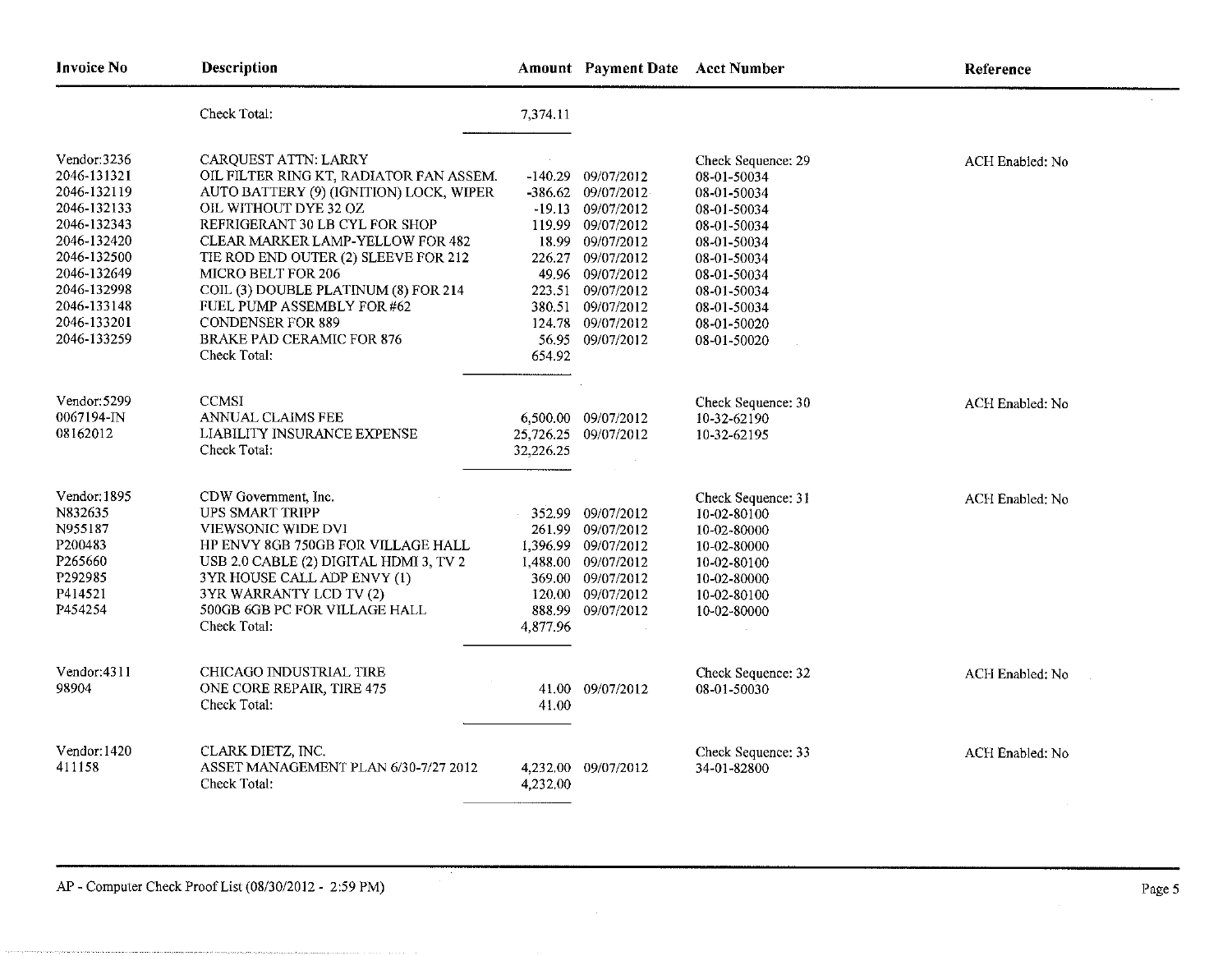| <b>Invoice No</b>                                                                    | <b>Description</b>                                                                                                                                                                        |                            | <b>Amount Payment Date Acct Number</b>                           |                                                                                | Reference       |
|--------------------------------------------------------------------------------------|-------------------------------------------------------------------------------------------------------------------------------------------------------------------------------------------|----------------------------|------------------------------------------------------------------|--------------------------------------------------------------------------------|-----------------|
| Vendor: 3644<br>SEPTEMBER 2012                                                       | <b>COMCAST CABLE</b><br>DIGITAL ADAPTER SERVICE 8/16-9/15<br>Check Total:                                                                                                                 | 2.10                       | 2.10 09/07/2012                                                  | Check Sequence: 34<br>10-20-59000                                              | ACH Enabled: No |
| Vendor:5257<br>1513111004/812<br>3195005070AUG12<br>5396076006/812<br>5903506002/812 | <b>COMED</b><br>ELECTRICITY 1513111004 7/17-8/15<br>ELECTRICITY 3195005070 7/10-8/8 2012<br>ELECTRICITY 5396076006 7/17-8/16 2012<br>ELECTRICITY 5903506002 7/12-8/9 2012<br>Check Total: | 249.83<br>129.81<br>452.97 | 19.82 09/07/2012<br>53.51 09/07/2012<br>09/07/2012<br>09/07/2012 | Check Sequence: 35<br>10-50-62330<br>10-50-62330<br>10-50-62330<br>10-50-62330 | ACH Enabled: No |
| Vendor: 1337<br>169007                                                               | Corporate Business Cards, Ltd<br>AUGUST VILLAGE NEWSLETTER (7500)<br>Check Total:                                                                                                         | 2,387.50                   | 2,387.50 09/07/2012                                              | Check Sequence: 36<br>10-01-51880                                              | ACH Enabled: No |
| Vendor: 4522<br>707-1791579                                                          | <b>CROWE HORWATH</b><br>PROF SVCS-8/2/2012 AUDIT 4/30/12 FS<br>Check Total:                                                                                                               | 5.000.00                   | 5,000.00 09/07/2012                                              | Check Sequence: 37<br>10-33-52400                                              | ACH Enabled: No |
| Vendor: 1464<br>0000128178<br>0000129147<br>129907                                   | D & P CONSTRUCTION<br><b>SWITCHES FOR DEBRIS</b><br><b>30 YARD SWITCH</b><br>30 YARD SWITCH<br>Check Total:                                                                               | 300.00<br>300.00<br>900.00 | 300.00 09/07/2012<br>09/07/2012<br>09/07/2012                    | Check Sequence: 38<br>09-01-64000<br>09-01-64000<br>09-01-64000                | ACH Enabled: No |
| Vendor: UB*00383                                                                     | <b>DIANE PETERSEN</b><br>Refund check<br>Refund check<br>Check Total:                                                                                                                     | 1,017.77                   | 412.57 08/29/2012<br>605.20 08/29/2012                           | Check Sequence: 39<br>34-00-20100<br>35-00-20100                               | ACH Enabled: No |
| Vendor: 1668<br>035382<br>35140                                                      | Dupage Topsoil Inc<br>SEMI PULV/DELIVERY (2) TOPSOIL<br><b>TOPSOIL</b><br>Check Total:                                                                                                    | 630.00<br>2,835.00         | 09/07/2012<br>2,205.00 09/07/2012                                | Check Sequence: 40<br>10-90-62670<br>10-90-62670                               | ACH Enabled: No |
| Vendor: 4705<br>08062012                                                             | DURA BILT FENCE II, INC.<br>NEW POLICE DEPARTMENT GATE<br>Check Total:                                                                                                                    | 975.00                     | 975.00 09/07/2012                                                | Check Sequence: 41<br>54-01-59000                                              | ACH Enabled: No |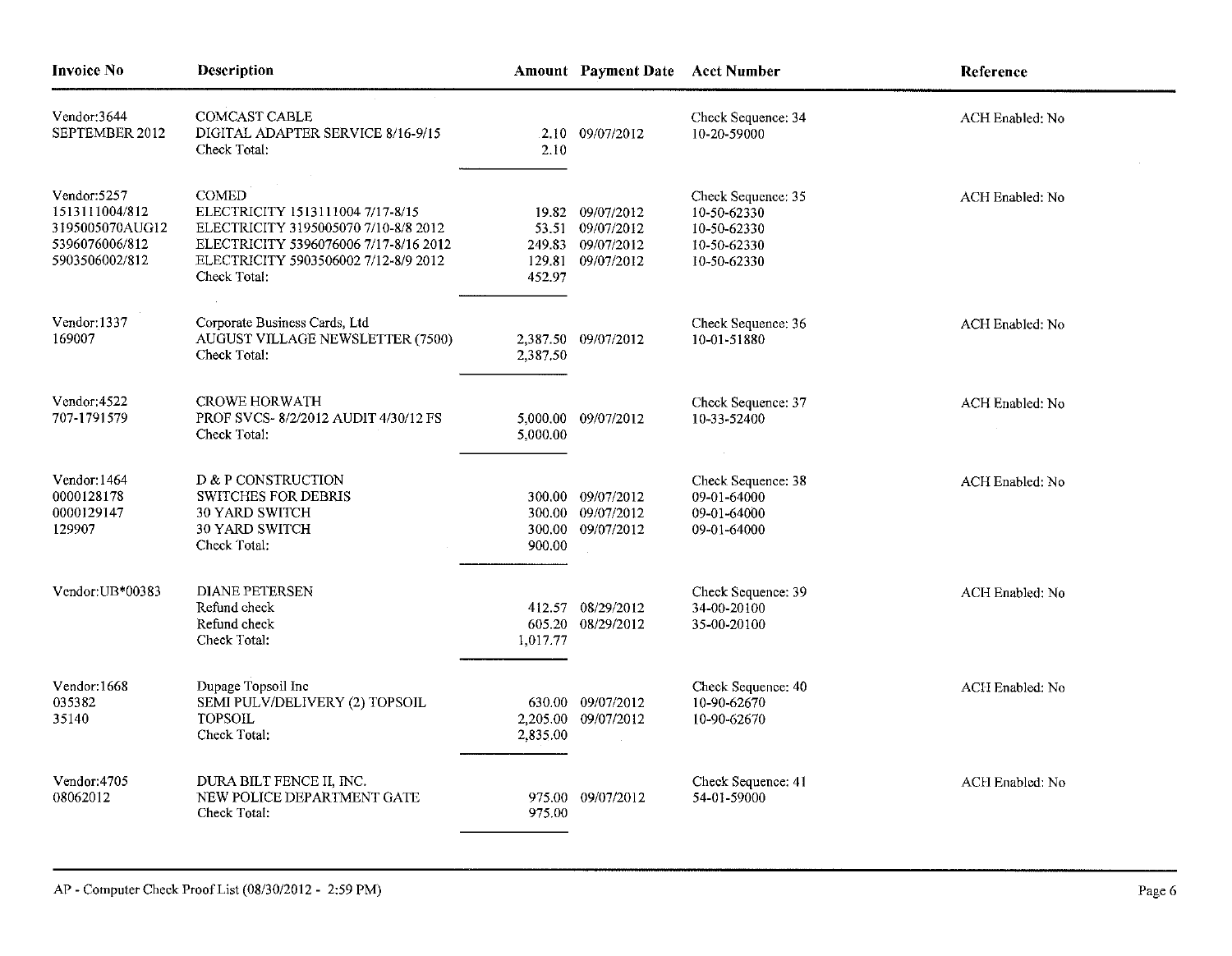| Invoice No                                                                                                         | Description                                                                                                                                                                                                                        |                    | Amount Payment Date Acct Number                                                                                             |                                                                                                              | Reference       |
|--------------------------------------------------------------------------------------------------------------------|------------------------------------------------------------------------------------------------------------------------------------------------------------------------------------------------------------------------------------|--------------------|-----------------------------------------------------------------------------------------------------------------------------|--------------------------------------------------------------------------------------------------------------|-----------------|
| Vendor:2027<br>98232                                                                                               | EICHMAN TOOLS INC<br>3/8 RATCHET & HEX SET<br>Check Total:                                                                                                                                                                         | 239.00             | 239.00 09/07/2012                                                                                                           | Check Sequence: 42<br>08-01-89105                                                                            | ACH Enabled: No |
| Vendor:3829<br>9052                                                                                                | ELECTRICAL SYSTEMS, INC.<br>FURNISH/PROGRAM PANEL VIEW KING ST PUMP4,807.00 09/07/2012<br>Check Total:                                                                                                                             | 4,807.00           |                                                                                                                             | Check Sequence: 43<br>34-01-62860                                                                            | ACH Enabled: No |
| Vendor: 5092<br>0426<br>0435<br>0441<br>0442<br>0446                                                               | ELITE PRINTER SOLUTIONS<br>LEXMARK E260A11A LASER TONER<br><b>BLACK INK</b><br>TONER (5) BLACK INK (5)<br>TONER CARTRIDGE 2K YIELD<br>BROTHER TN430 LASER TONER CARTRIDGE (2)<br>Check Total:                                      | 627.83             | 96.99 09/07/2012<br>41.97 09/07/2012<br>353.90 09/07/2012<br>67.99 09/07/2012<br>66.98 09/07/2012                           | Check Sequence: 44<br>10-01-50400<br>10-01-50400<br>10-01-50400<br>10-01-50400<br>10-20-50400                | ACH Enabled: No |
| Vendor:2570<br>1485600                                                                                             | Emergency Medical Pdts., Inc.<br>BLOOD PRESSURE CUFF, REGULATOR GAUGE (3) 846.06 09/07/2012<br>Check Total:                                                                                                                        | 846.06             |                                                                                                                             | Check Sequence: 45<br>10-30-82080                                                                            | ACH Enabled: No |
| Vendor: 5609<br>100441700340812<br>100441803340<br>100587800340812<br>100588000340<br>200900000160<br>201588000000 | <b>EXELON ENERGY</b><br>ELECTRICITY-EE1004417 7/12-8/9 2012<br>ELECTRICITY-EE1004418<br>ENERGY EE1005878 7/5-8/1 2012<br>ELECTRICITY-EE1005880<br>EE2009000 ENERGY 7/11-8/8 2012<br>ENERGY EE2015880 7/11-8/8 2012<br>Check Total: | 9,204.77           | 70.90 09/07/2012<br>5,603 45 09/07/2012<br>3,022.82 09/07/2012<br>54.05 09/07/2012<br>437.15 09/07/2012<br>16.40 09/07/2012 | Check Sequence: 46<br>35-01-62800<br>34-01-62800<br>34-01-62800<br>34-01-62800<br>10-50-62330<br>10-50-62330 | ACH Enabled: No |
| Vendor: 4713<br>216<br>217<br>218<br>219                                                                           | Fahey & Sons Asphalt<br>SEALBOAT CALWAGNER/FRANKLIN AVE PKNG<br>SEALBOAT CALWAGNER/FRANKLIN AVE PKNG<br>SEALBOAT CALWAGNER/FRANKLIN AVE PKNG<br>SEALBOAT CALWAGNER/FP PARKING AREA<br>Check Total:                                 | 475.00<br>1,720.00 | 09/07/2012<br>295.00 09/07/2012<br>475.00 09/07/2012<br>475.00 09/07/2012                                                   | Check Sequence: 47<br>10-90-82781<br>10-90-82781<br>10-90-82781<br>10-90-82781                               | ACH Enabled: No |
| Vendor: 4788<br>S01354953.002<br>S01384583.001<br>S01384583.002                                                    | FERGUSON WATERWORKS/Northern W<br><b>METERS</b><br>TEST WATTS 3, ADAPTOR<br><b>PARTS</b>                                                                                                                                           | 347.79             | 09/07/2012<br>180.33 09/07/2012<br>93.16 09/07/2012                                                                         | Check Sequence: 48<br>34-01-62815<br>34-01-62815<br>34-01-62815                                              | ACH Enabled: No |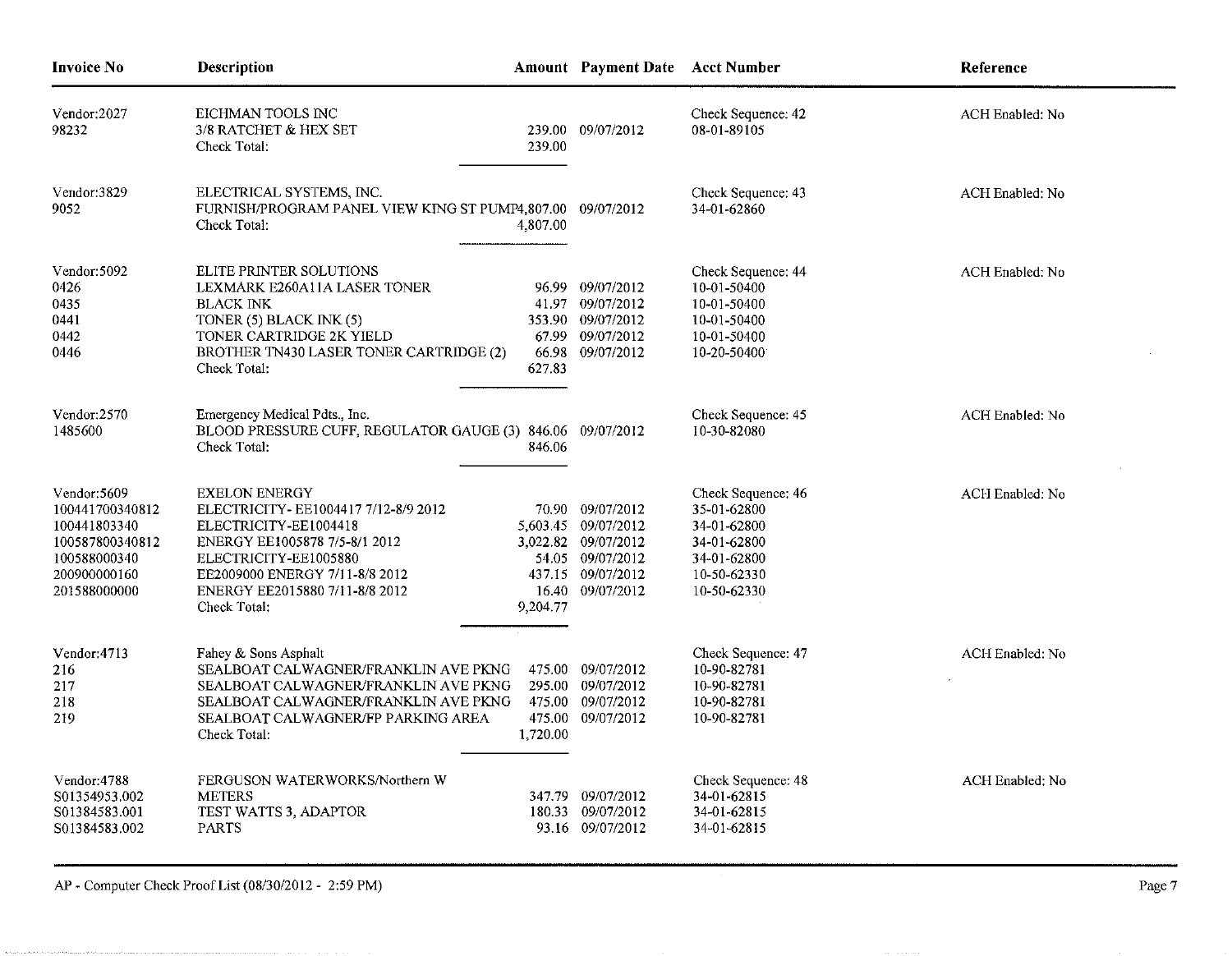| <b>Invoice No</b>                                                                                                                                              | <b>Description</b>                                                                                                                                                                                                                                                                                                                                                                                                                                                                                                                                                                                                            |           | Amount Payment Date Acct Number                                                                                                                                                                                                                                                                                                         |                                                                                                                                                                                                                                                                    | Reference       |
|----------------------------------------------------------------------------------------------------------------------------------------------------------------|-------------------------------------------------------------------------------------------------------------------------------------------------------------------------------------------------------------------------------------------------------------------------------------------------------------------------------------------------------------------------------------------------------------------------------------------------------------------------------------------------------------------------------------------------------------------------------------------------------------------------------|-----------|-----------------------------------------------------------------------------------------------------------------------------------------------------------------------------------------------------------------------------------------------------------------------------------------------------------------------------------------|--------------------------------------------------------------------------------------------------------------------------------------------------------------------------------------------------------------------------------------------------------------------|-----------------|
|                                                                                                                                                                | Check Total:                                                                                                                                                                                                                                                                                                                                                                                                                                                                                                                                                                                                                  | 621.28    |                                                                                                                                                                                                                                                                                                                                         |                                                                                                                                                                                                                                                                    |                 |
| Vendor:0069<br>112363                                                                                                                                          | FILLMORE ELECTRIC SUPPLY<br>FIXTURES(2), BULBS (6)<br>Check Total:                                                                                                                                                                                                                                                                                                                                                                                                                                                                                                                                                            | 249.00    | 249.00 09/07/2012                                                                                                                                                                                                                                                                                                                       | Check Sequence: 49<br>10-20-52600                                                                                                                                                                                                                                  | ACH Enabled: No |
| Vendor: 2034<br>5463                                                                                                                                           | Fire Service Inc.<br>TURN SIGNAL SWITCH<br>Check Total:                                                                                                                                                                                                                                                                                                                                                                                                                                                                                                                                                                       | 231.56    | 231.56 09/07/2012                                                                                                                                                                                                                                                                                                                       | Check Sequence: 50<br>08-01-50030                                                                                                                                                                                                                                  | ACH Enabled: No |
| Vendor:0081<br>10023<br>10028<br>10034<br>10038<br>10039<br>9957<br>9958<br>9958B<br>9958C<br>9958D<br>9958E<br>9958F<br>9958G<br>9963.<br>9981<br>9982        | FRANKLIN PARK PLUMBING CO<br>BACKFLOW SPECIALIST 7/30-8/3 2012<br>BACKFLOW SPECIALIST 8/6-8/10<br>WATER LEAK NEAR PD STATION<br><b>BACKFLOW PROGRAM</b><br>11601 COPENHAGEN<br>BACKFLOW CERTIFICATION PROGRAM 6.21-6.29 7,000.00 09/07/2012<br><b>BACKFLOW TESTING 6/26</b><br><b>BACKFLOW TESTING 6/26</b><br><b>BACKFLOW TESTING 6/26</b><br>BACKFLOW TESTING STATION 1 6/26<br>BACKFLOW TESTING STATION 2 6/26<br><b>BACKFLOW TESTING STATION 3 6/26</b><br><b>BACKFLOW TESTING 6/26</b><br><b>BACKFLOW SPECIALIST 7/2-7/6</b><br>RPZ REPLACED, TOILET REPAIR FH 1<br>RPZ REPLACED, SHUTOFF VALVE REPLACED<br>Check Total: | 40,156.25 | 5,000.00 09/07/2012<br>5,000.00 09/07/2012<br>2,315.00 09/07/2012<br>5,000.00 09/07/2012<br>6,226.00 09/07/2012<br>150.00 09/07/2012<br>150.00 09/07/2012<br>635.00 09/07/2012<br>199.75 09/07/2012<br>225.25 09/07/2012<br>199.75 09/07/2012<br>110.50 09/07/2012<br>4,000.00 09/07/2012<br>2,215.00 09/07/2012<br>1,730,00 09/07/2012 | Check Sequence: 51<br>34-01-62865<br>34-01-62865<br>34-01-62860<br>34-01-62865<br>34-01-62860<br>34-01-62865<br>34-01-62865<br>34-01-62865<br>34-01-62865<br>10-30-62040<br>10-30-62050<br>34-01-62865<br>10-30-62060<br>34-01-62865<br>10-30-62040<br>10-90-62590 | ACH Enabled: No |
| Vendor:3510<br>PINV470043<br>PINV470514<br>PINV473613<br>PINV473663<br>PINV474677<br><b>PINV474708</b><br>PINV475405<br>PINV476286<br>PINV476835<br>PINV480205 | <b>GARVEY'S OFFICE PRODUCTS</b><br>LABEL, ENVELOPE, TAPE, PAD, RUBBER BAND<br>SCOTCH TAPE (7)<br><b>BATTERIES 10</b><br>CALCULATOR, TAPE, PADS, STICKY NOTES (2)<br>GLASS CLEANER, PINESOL, WINDEX, AJAX<br>FIRST AID KIT, LIQUID PAPER (3) PENS 12<br>TAPE, SEALING, INK CARTRIDGE, ERASER<br>MARKET, EXPO, CHISEL<br>CLEANER 10, TAPE 4, BATTERIES 2<br>PUNCH, INDEX, WRIST, PAPER (3) BINDER 10                                                                                                                                                                                                                            |           | 206.09 09/07/2012<br>146.93 09/07/2012<br>119.73 09/07/2012<br>130.86 09/07/2012<br>57.02 09/07/2012<br>67.33 09/07/2012<br>44.31 09/07/2012<br>4.25 09/07/2012<br>233.99 09/07/2012<br>406.28 09/07/2012                                                                                                                               | Check Sequence: 52<br>10-20-50400<br>10-20-50400<br>10-90-62680<br>10-01-50400<br>10-90-50700<br>10-01-50400<br>10-01-50400<br>10-01-50400<br>10-90-50700<br>10-01-50400                                                                                           | ACH Enabled: No |

 $\sim$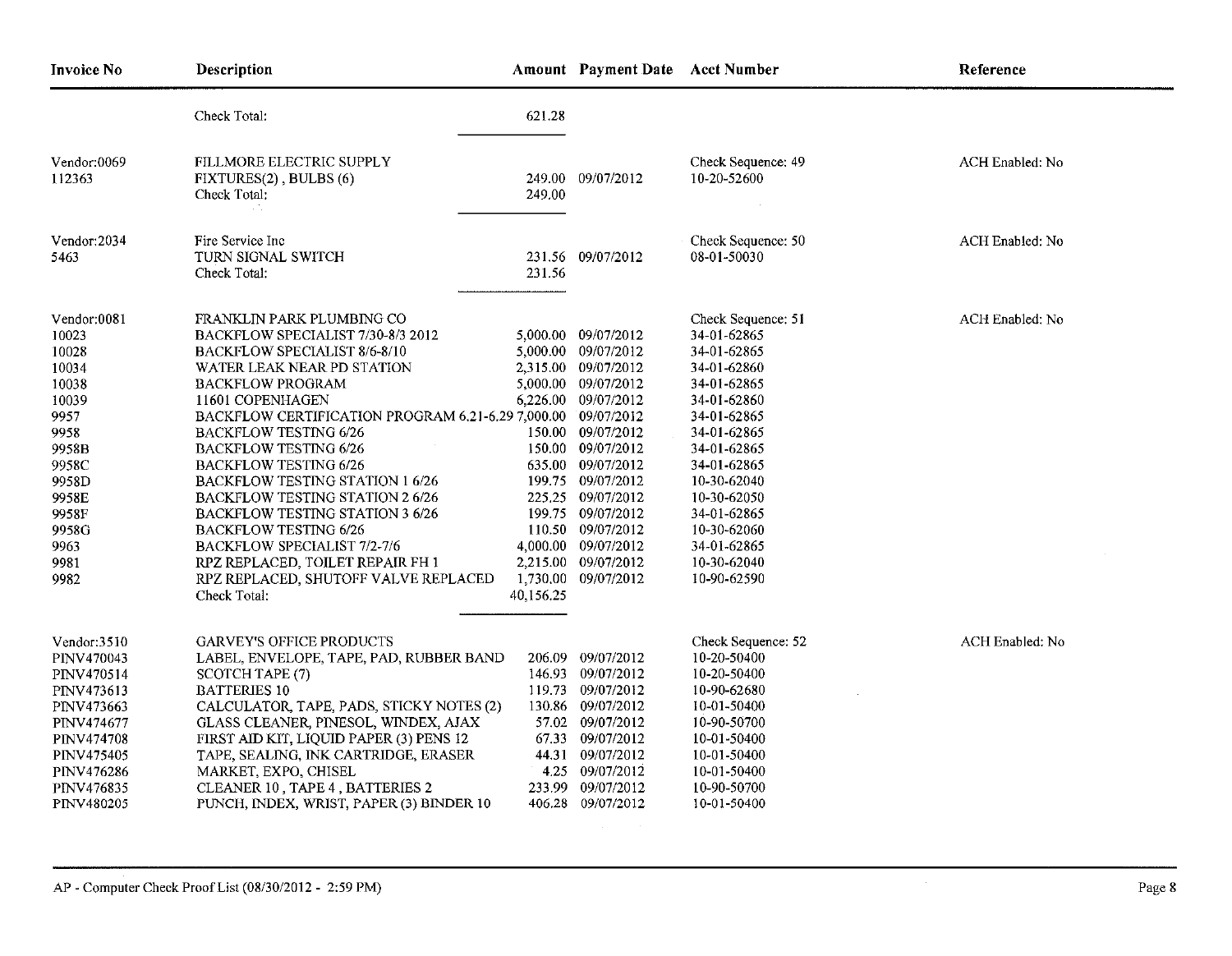| <b>Invoice No</b>                                                           | Description                                                                                                                                                                                                                                                                                          | Amount Payment Date Acct Number                                                                                                    |                                                                                                                             | Reference       |
|-----------------------------------------------------------------------------|------------------------------------------------------------------------------------------------------------------------------------------------------------------------------------------------------------------------------------------------------------------------------------------------------|------------------------------------------------------------------------------------------------------------------------------------|-----------------------------------------------------------------------------------------------------------------------------|-----------------|
|                                                                             | Check Total:<br>1,416.79                                                                                                                                                                                                                                                                             |                                                                                                                                    |                                                                                                                             |                 |
| Vendor:0086<br>411206-003                                                   | Geib Industries, Inc.<br>COUPLER, 50MPB (4)<br>Check Total:<br>25.20                                                                                                                                                                                                                                 | 25.20 09/07/2012                                                                                                                   | Check Sequence: 53<br>34-01-62590                                                                                           | ACH Enabled: No |
| Vendor:3767<br>AG28970<br>AG29187<br>AG29714                                | Global Emergency Products<br>WINDSHIELD CL900 FORD RIG<br>186.09<br>DOOR, GRAPHICS, SCUFFPLATE 471<br>1,558.59<br>69.61<br>PLASTIC TANK, PRIMER PLATE, TUBE ASSMBLY<br>1,814.29<br>Check Total:                                                                                                      | 09/07/2012<br>09/07/2012<br>09/07/2012                                                                                             | Check Sequence: 54<br>08-01-50030<br>08-01-50030<br>08-01-50030                                                             | ACH Enabled: No |
| Vendor:4051<br>861180                                                       | <b>GLOVE PLANET</b><br>NITRILE GLOVE (4)<br>296.00<br>Check Total:                                                                                                                                                                                                                                   | 296.00 09/07/2012                                                                                                                  | Check Sequence: 55<br>10-20-60630                                                                                           | ACH Enabled: No |
| Vendor: $4516$<br>1208279                                                   | GONZALEZ & ASSOCIATES, P.C.<br><b>SERVICES RENDERED JULY 2012</b><br>4,500.00<br>Check Total.                                                                                                                                                                                                        | 4,500.00 09/07/2012                                                                                                                | Check Sequence: 56<br>10-33-52400                                                                                           | ACH Enabled: No |
| Vendor: 5200<br>9899491063<br>9901389461<br>9901489477<br>9905910049        | <b>GRAINGER</b><br>GREEN MARKING PAINT (2) CHARGING STATION<br>TARP, CANVAS (2) TO COVER ASPHALT<br>SAFETY GREEN MARKING PAINT<br><b>COFFEE BREWER</b><br>543.18<br>Check Total:                                                                                                                     | 11.36 09/07/2012<br>192.24 09/07/2012<br>27.50 09/07/2012<br>312.08 09/07/2012                                                     | Check Sequence: 57<br>10-13-59000<br>10-90-62680<br>10-13-59000<br>34-01-59000                                              | ACH Enabled: No |
| Vendor:4698<br><b>KR7586</b>                                                | Graphic Control<br><b>CHART PAPER TO RECORD WATER PRESSURE</b><br>280.98<br>Check Total:                                                                                                                                                                                                             | 280.98 09/07/2012                                                                                                                  | Check Sequence: 58<br>34-01-51800                                                                                           | ACH Enabled: No |
| Vendor: 1555<br>20157<br>20203<br>20204<br>20205<br>20206<br>20207<br>20208 | H & H ELECTRIC COMPANY<br>ELECTRIC SERVICE FOR WATER RESERVOIR<br>TRAFFIC SIGNAL MAINTENANCE<br>RECONNECT COMED CABLES<br>25TH/FRANKLIN & BELMONT SIGNAL MAINT<br>RUBY/FRANKLIN/BELMONT CABLE REPAIR<br>BELMONT/EDGINGTON LIGHT POLE REPLACED 2,589.60 09/07/2012<br><b>STREET LIGHT MAINTENANCE</b> | 5,706.67 09/07/2012<br>1,140.00 09/07/2012<br>1,681.20 09/07/2012<br>336.30 09/07/2012<br>908.50 09/07/2012<br>2,043.20 09/07/2012 | Check Sequence: 59<br>34-01-62860<br>10-90-62690<br>10-50-62340<br>10-90-62690<br>10-90-62690<br>10-90-62690<br>10-50-62340 | ACH Enabled: No |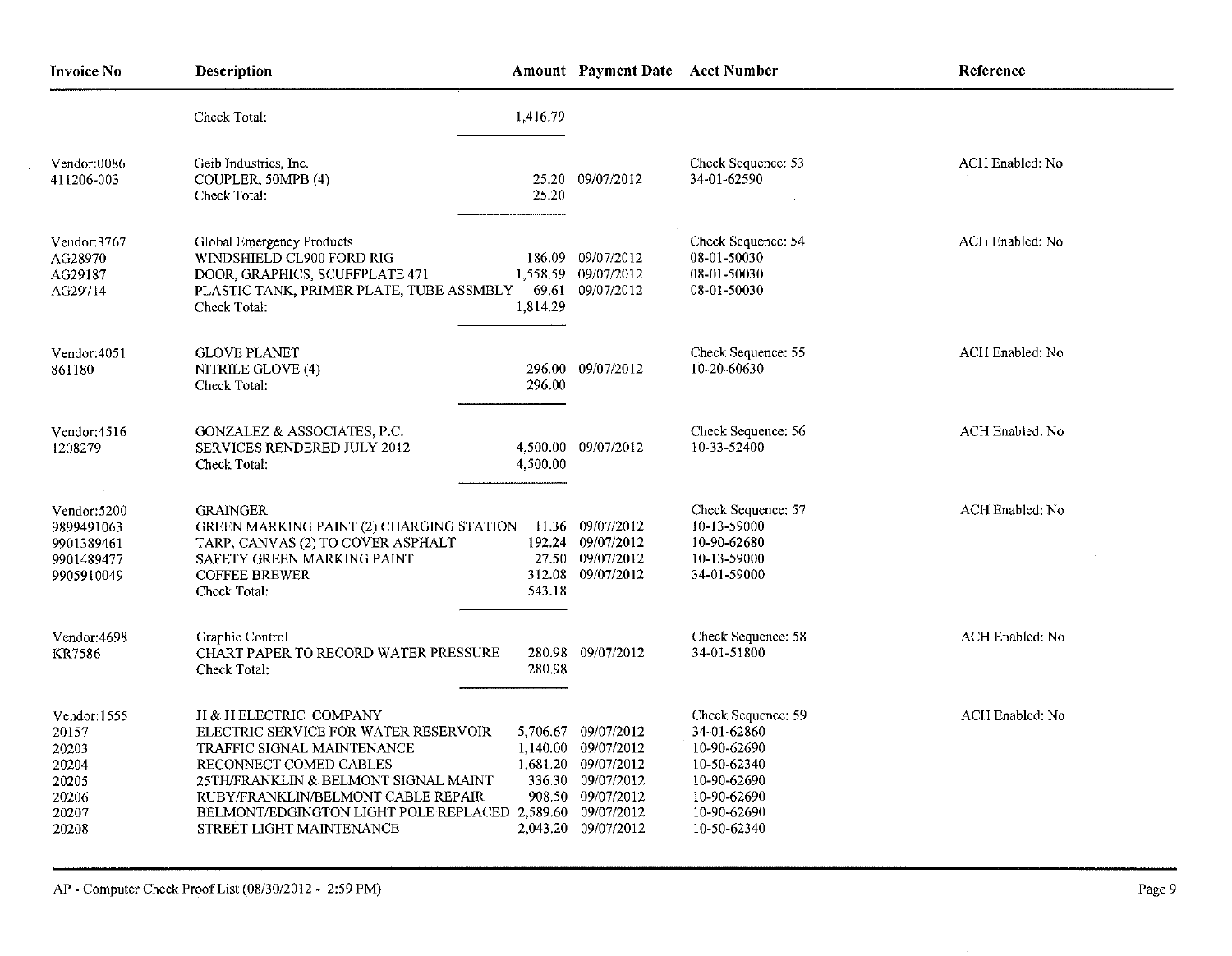| <b>Invoice No</b>                                        | Description                                                                                                                                                 |           | Amount Payment Date Acct Number                                                          |                                                                                | Reference       |
|----------------------------------------------------------|-------------------------------------------------------------------------------------------------------------------------------------------------------------|-----------|------------------------------------------------------------------------------------------|--------------------------------------------------------------------------------|-----------------|
| 20243                                                    | FRANKLIN&RUBY, BELMONT&EDGINGTON REPAIR90.20<br>Check Total:                                                                                                | 15,495.67 | 09/07/2012                                                                               | 10-90-62690                                                                    |                 |
| Vendor: 5409<br>5230063<br>5261311<br>5286944<br>5327758 | HD SUPPLY WATERWORKS, LTD<br>CLAMPS, GASKET, STARGRIP RESTRAINT<br><b>CLAMPS FOR HOSES (13)</b><br>CLAMPS (6) TO STOP LEAKS<br><b>PARTS</b><br>Check Total: | 8,141.41  | 3,185.00 09/07/2012<br>1,515.59 09/07/2012<br>2,095.00 09/07/2012<br>1,345.82 09/07/2012 | Check Sequence: 60<br>34-01-62860<br>10-90-50110<br>34-01-62860<br>34-01-62860 | ACH Enabled: No |
| Vendor:0063<br>34686                                     | HIGH PSI LTD.<br>OILER PARTS FOR WATERING TRAILER<br>Check Total:                                                                                           | 67.38     | 67.38 09/07/2012                                                                         | Check Sequence: 61<br>08-01-50090                                              | ACH Enabled: No |
| Vendor: 5204<br>181610                                   | <b>HILL MECHANICAL GROUP</b><br><b>HVAC AGREEMENT 4/1-6/30 2012</b><br>Check Total:                                                                         | 3,129.25  | 3,129.25 09/07/2012                                                                      | Check Sequence: 62<br>10-13-52600                                              | ACH Enabled: No |
| Vendor:0260<br><b>BUCS357229</b>                         | HOWARD AUTO GROUP<br>WIPER BLADES 876/878<br>Check Total:                                                                                                   | 87.50     | 87.50 09/07/2012                                                                         | Check Sequence: 63<br>08-01-50020                                              | ACH Enabled: No |
| Vendor: 1817<br>33271                                    | HR SIMPLIFIED<br><b>COBRA NOTICES JULY 2012</b><br>Check Total:                                                                                             | 31.00     | 31.00 09/07/2012                                                                         | Check Sequence: 64<br>10-60-51950                                              | ACH Enabled: No |
| Vendor:3647<br>14639                                     | <b>IDEAL AUTOMOTIVE</b><br>FULL EXHAUST SYSTEM ON 801<br>Check Total:                                                                                       | 381.62    | 381.62 09/07/2012                                                                        | Check Sequence: 65<br>08-01-50013                                              | ACH Enabled: No |
| Vendor:2721<br>S-8309                                    | ILLINOIS PUMP, INC.<br>11608 COPENHAGEN- LIFT ST PUMPS<br>Check Total:                                                                                      | 2,686.00  | 2,686.00 09/07/2012                                                                      | Check Sequence: 66<br>34-01-62860                                              | ACH Enabled; No |
| Vendor: 5327<br>40634<br>40885<br>41005                  | INDUSTRIAL & WHOLESALE LUMBER<br>HINGE GATE (8) SPRAYPAINT (2)<br>MECH, SHOP STREET DEPT<br><b>ENTRY BOX REPAIR</b>                                         |           | 108.69 09/07/2012<br>51.72 09/07/2012<br>36.07 09/07/2012                                | Check Sequence: 67<br>10-90-62590<br>10-90-62600<br>10-90-62600                | ACH Enabled: No |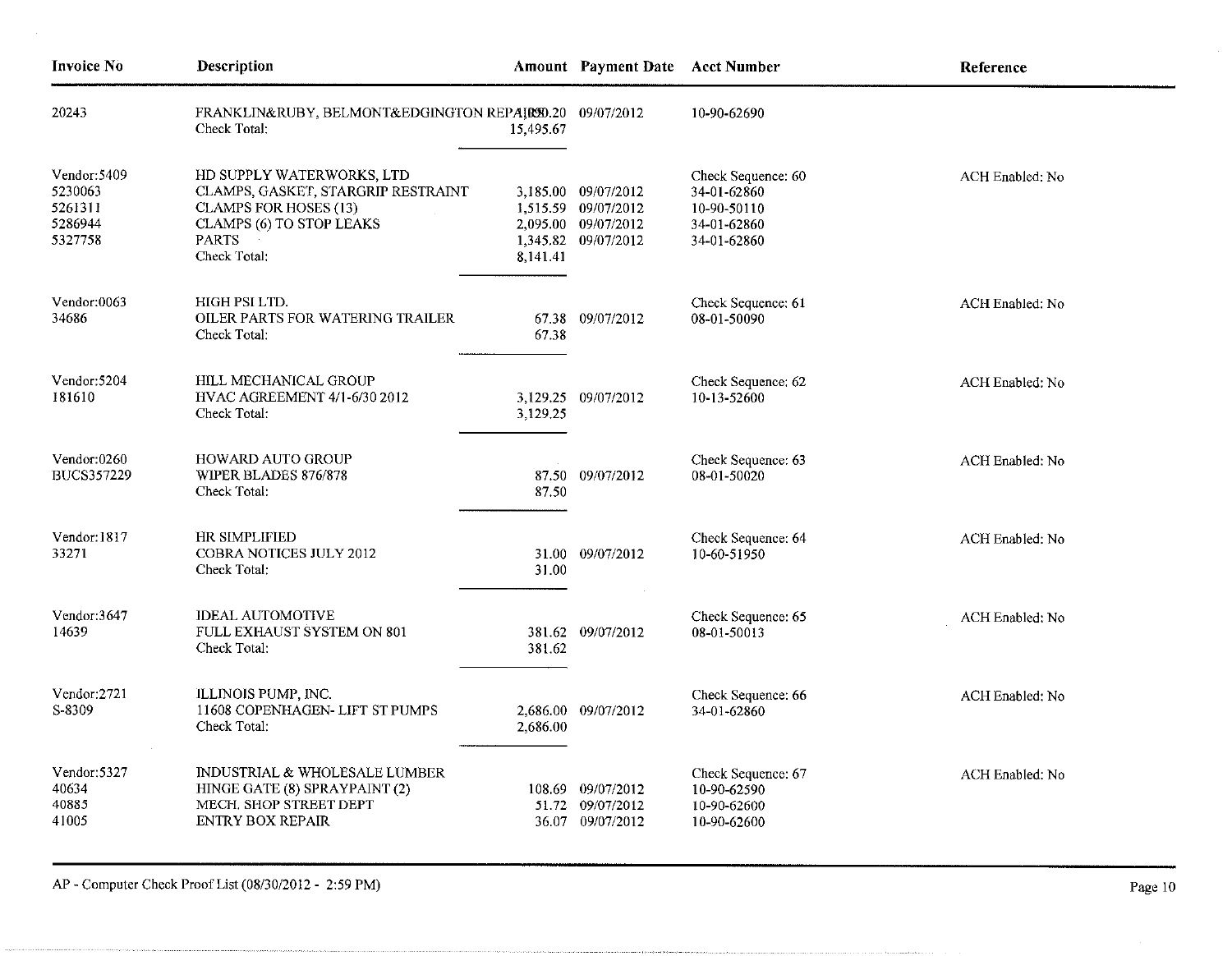| <b>Invoice No</b>                           | <b>Description</b>                                                                                                                                                                                            |                                   | <b>Amount Payment Date Acct Number</b>                        |                                                                                | Reference              |
|---------------------------------------------|---------------------------------------------------------------------------------------------------------------------------------------------------------------------------------------------------------------|-----------------------------------|---------------------------------------------------------------|--------------------------------------------------------------------------------|------------------------|
|                                             | Check Total:                                                                                                                                                                                                  | 196.48                            |                                                               |                                                                                |                        |
| Vendor: UB*00382                            | <b>INTERNATIONAL COATINGS</b><br>Refund check<br>Refund check<br>Check Total:                                                                                                                                 | 22,254.33                         | 7,755.54 08/27/2012<br>14,498.79 08/27/2012                   | Check Sequence: 68<br>35-00-20100<br>34-00-20100                               | ACH Enabled: No        |
| Vendor:4559<br>1761                         | <b>JESSE'S LAWN SERVICE</b><br>GRASS CUTTING JULY 2012 85 HOMES<br>Check Total:                                                                                                                               | 2,225.00                          | 2,225.00 09/07/2012                                           | Check Sequence: 69<br>10-13-32000                                              | <b>ACH Enabled: No</b> |
| Vendor:0041<br>41384                        | <b>JOSEPH MCLOUGHLIN</b><br>MONTHLY MAINTENANCE HAMILL SQUARE<br>Check Total:                                                                                                                                 | 250.00                            | 250.00 09/07/2012                                             | Check Sequence: 70<br>10-90-62600                                              | ACH Enabled: No        |
| Vendor:3233<br>215265<br>215274<br>215623   | Just Tires<br>VALVE STEM, WHEEL BALANCE FOR 895<br>MISC. SHOP SUPPLIES, VALVE STEM FOR 871<br>TIRE FOR 320/BALANCE NEW STEM<br>Check Total:                                                                   | 1,144.40                          | 668.60 09/07/2012<br>356.85 09/07/2012<br>118,95 09/07/2012   | Check Sequence: 71<br>08-01-50020<br>08-01-50020<br>08-01-50013                | ACH Enabled: No        |
| Vendor:3345<br>08222012                     | Russ Klug<br>TUITION REIMBURSEMENT -1HR SUMMER 12<br>Check Total:                                                                                                                                             | 269.00                            | 269.00 09/07/2012                                             | Check Sequence: 72<br>10-20-52000                                              | ACH Enabled: No        |
| Vendor:0110<br>2829<br>2831<br>2832<br>2834 | KRIETER CONCRETE CONST.<br>STREET DRAIN REPLACEMENT GRGE/CAL SCHIL1,725.00<br>3477 POWELL SIDEWALK REPLACEMENT<br>SIDEWALK REPAIR 3028 ELDER, 10132 SCHIL<br>WATER SYS REPAIR, 10151 FRANKLIN<br>Check Total: | 4,855,00<br>3,665.00<br>12,465.00 | 09/07/2012<br>09/07/2012<br>09/07/2012<br>2,220.00 09/07/2012 | Check Sequence: 73<br>34-01-62860<br>34-01-62860<br>34-01-62860<br>34-01-62860 | <b>ACH Enabled: No</b> |
| Vendor:0937<br>28204                        | Lauterbach & Amen, Llp<br>PROFESSIONAL SVCS PAYROLL HR JULY 12<br>Check Total:                                                                                                                                | 800.00                            | 800.00 09/07/2012                                             | Check Sequence: 74<br>10-01-67590                                              | ACH Enabled: No        |
| Vendor: 1333<br>9300893321<br>9300999857    | Lawson Products, Inc.<br>INSERT LOCK, SCREWS, NYLON, JUMBO ROLL<br>SCREWS (100) NUTS (55) RINGS (80)                                                                                                          |                                   | 361.57 09/07/2012<br>424.16 09/07/2012                        | Check Sequence: 75<br>10-90-62680<br>08-01-89115                               | ACH Enabled: No        |

 $\mathcal{L}_{\mathrm{c}}$ 

 $\sim$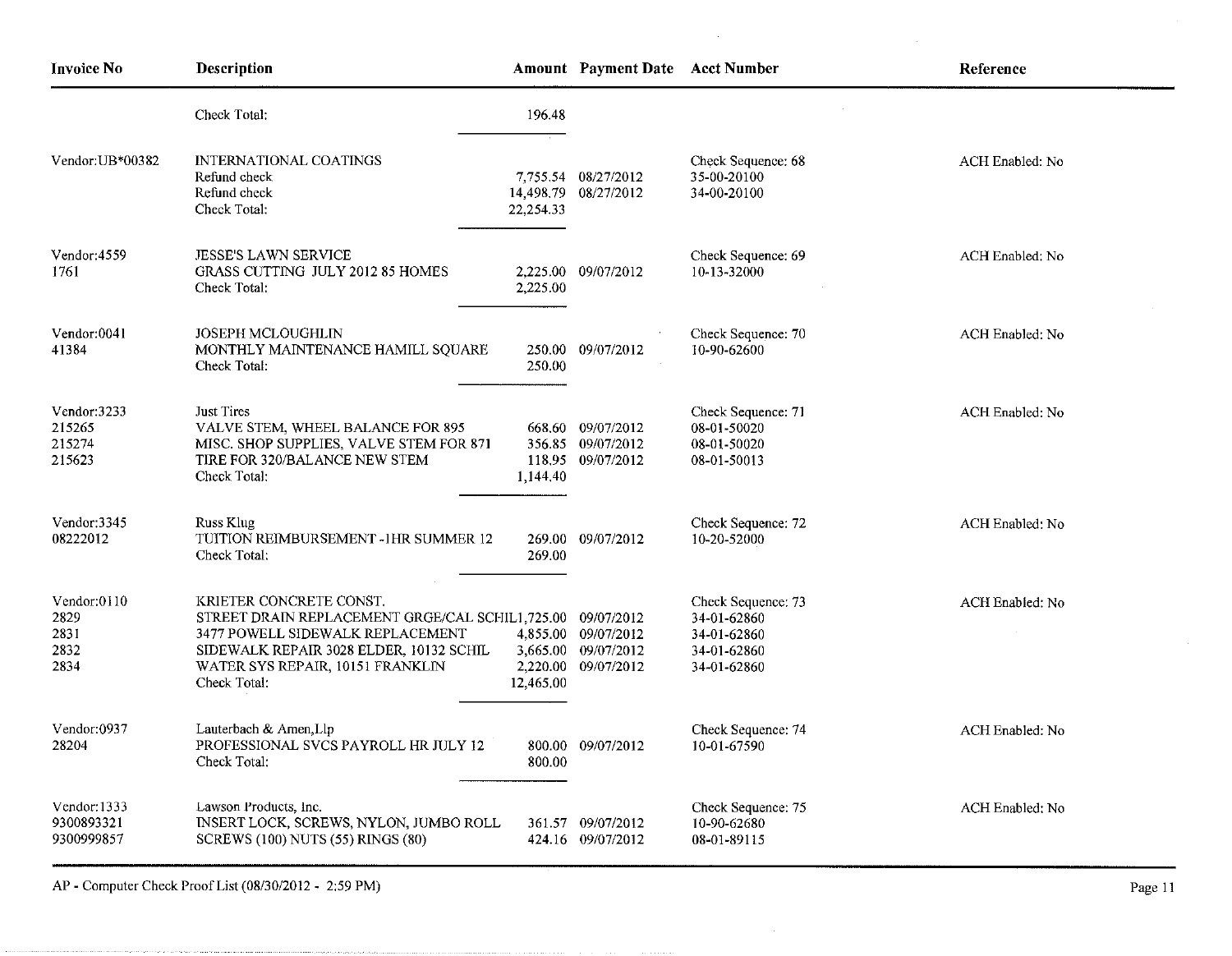| <b>Invoice No</b>                      | Description                                                                                                  |                              | <b>Amount</b> Payment Date                   | <b>Acct Number</b>                               | Reference       |
|----------------------------------------|--------------------------------------------------------------------------------------------------------------|------------------------------|----------------------------------------------|--------------------------------------------------|-----------------|
| 9301031710<br>9301036580<br>9301049914 | SCREWS (175) WASHER (400), HEX NUT<br>METRICS/STUD ASSEMBLY (20)<br>SIGN SHOP ERASER DISC<br>Check Total:    | 335.67<br>329.70<br>1,469.00 | 09/07/2012<br>17.90 09/07/2012<br>09/07/2012 | 10-90-62610<br>08-01-89115<br>10-90-62610        |                 |
| Vendor 3401<br>12220                   | LEYDEN LAWN SPRINKER<br>LAWN SPRINKLERS FOR VILLAGE HALL<br>Check Total:                                     | 285.50                       | 285.50 09/07/2012                            | Check Sequence: 76<br>10-90-62600                | ACH Enabled: No |
| Vendor:0131<br>39895                   | <b>MENARDS - MELROSE PARK</b><br>PREMIUM SHEET VINYL, CARPET, BALL KNOB<br>Check Total:                      |                              | 48.39 09/07/2012                             | Check Sequence: 77<br>10-13-52600                | ACH Enabled: No |
| Vendor: 1743<br>7542<br>7636           | Mennon Rubber & Safety Pdts.<br>BUCKLE BOOT, GLASSES 12, WIND BREAKER<br>SAFETY SHOES, VESTS<br>Check Total: | 264.73<br>604.73             | 09/07/2012<br>340.00 09/07/2012              | Check Sequence: 78<br>34-01-60600<br>34-01-60600 | ACH Enabled: No |
| Vendor: 3125<br>A-001 JULY 2012        | Metro Mortuary Transport, Inc.<br><b>BODY BAG</b><br>Check Total:                                            | 290.00                       | 290.00 09/07/2012                            | Check Sequence: 79<br>10-20-62170                | ACH Enabled: No |
| Vendor: 4166<br>2012-088               | Metropolitan Mayors Caucus<br>2011-2012 DUES<br>Check Total:                                                 | 641.66                       | 641.66 09/07/2012                            | Check Sequence: 80<br>10-01-59000                | ACH Enabled: No |
| Vendor: 5104<br>133694                 | MICHAEL TODD & COMPANY<br>RAKES (4), SPRAY PAINT (12) FOR ASPHALT<br>Check Total:                            | 316.12                       | 316.12 09/07/2012                            | Check Sequence: 81<br>10-90-82630                | ACH Enabled: No |
| Vendor: 2046<br>76794A                 | MID AMERICAN WATER INC.<br><b>HYDRANT REPAIR PARTS</b><br>Check Total:                                       | 10,795.08                    | 10,795.08 09/07/2012                         | Check Sequence: 82<br>34-01-62860                | ACH Enabled: No |
| Vendor: 2488<br>152157                 | <b>MOHR OIL COMPANY</b><br>AGRI-BIODSL, & PETRODSL (6771.0)- KING<br>Check Total:                            | 24,556.42                    | 24,556.42 09/07/2012                         | Check Sequence: 83<br>34-01-62810                | ACH Enabled: No |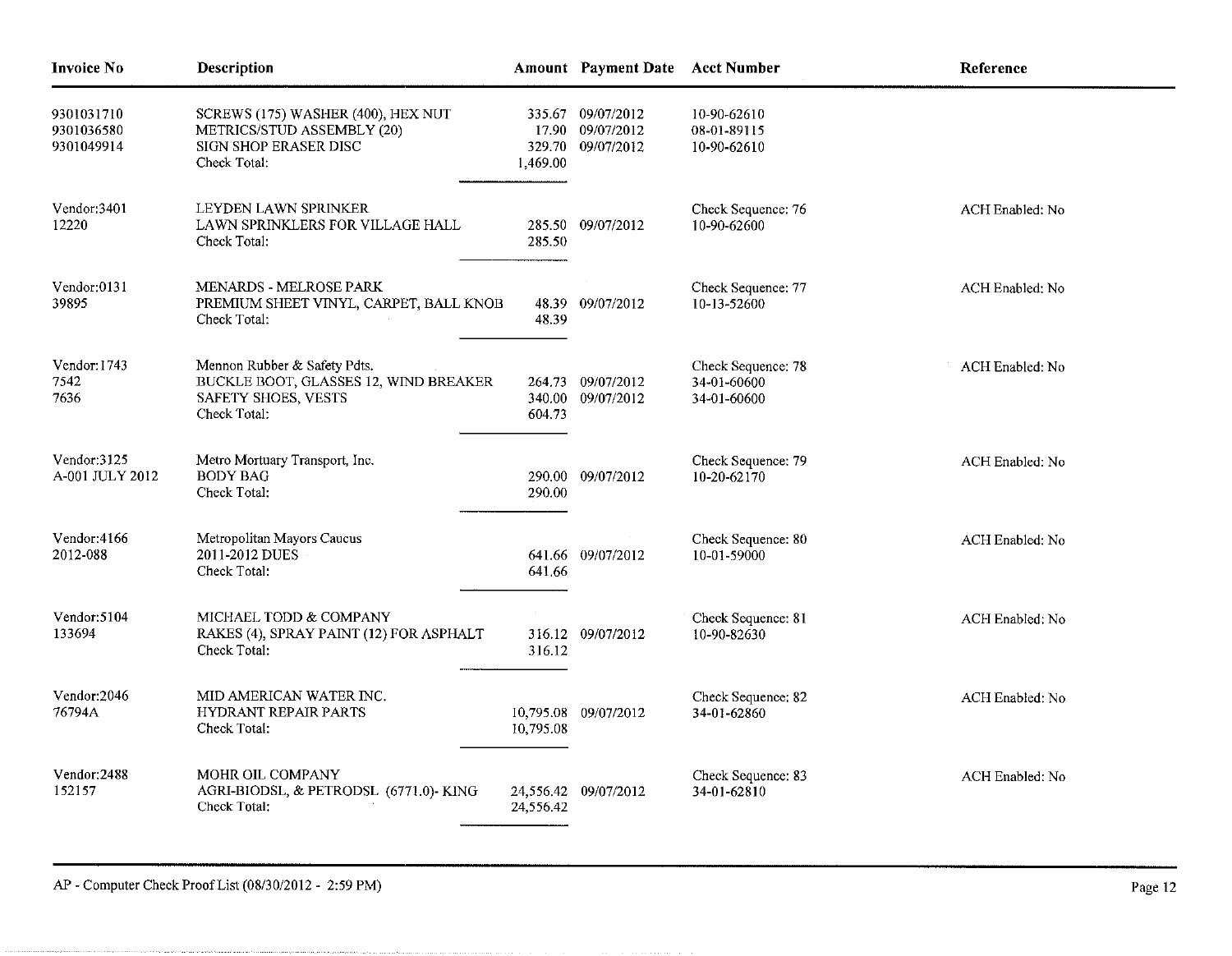| <b>Invoice No</b>                                                                                                       | <b>Description</b>                                                                                                                                                                                                                                                                                                                                                                                                                                                    |          | Amount Payment Date Acct Number                                                                                                                                                                                            |                                                                                                                                                                                                        | Reference       |
|-------------------------------------------------------------------------------------------------------------------------|-----------------------------------------------------------------------------------------------------------------------------------------------------------------------------------------------------------------------------------------------------------------------------------------------------------------------------------------------------------------------------------------------------------------------------------------------------------------------|----------|----------------------------------------------------------------------------------------------------------------------------------------------------------------------------------------------------------------------------|--------------------------------------------------------------------------------------------------------------------------------------------------------------------------------------------------------|-----------------|
| Vendor:2422<br>09132012                                                                                                 | Municipal Clerks N & NW Suburb<br>DINNER MEETING RIVER GROVE<br>Check Total:                                                                                                                                                                                                                                                                                                                                                                                          | 30.00    | 30.00 09/07/2012                                                                                                                                                                                                           | Check Sequence: 84<br>10-18-52000                                                                                                                                                                      | ACH Enabled: No |
| Vendor:3646<br>10012012                                                                                                 | MUNICIPAL CLKS OF IL.<br>ANNUAL MEMBERSHIP ROBERTA/TOM<br>Check Total:                                                                                                                                                                                                                                                                                                                                                                                                | 90.00    | 90.00 09/07/2012                                                                                                                                                                                                           | Check Sequence: 85<br>10-18-52100                                                                                                                                                                      | ACH Enabled: No |
| $V$ endor: $0129$<br>155853                                                                                             | MURPHY'S CONTRACTORS EQUIP<br>REPAIR PARTS, FILTER, OIL, SPARK PLUG<br>Check Total:                                                                                                                                                                                                                                                                                                                                                                                   | 326.71   | 326.71 09/07/2012                                                                                                                                                                                                          | Check Sequence: 86<br>34-01-50940                                                                                                                                                                      | ACH Enabled: No |
| Vendor:2972<br>08092012                                                                                                 | National Envrionmental Chemica<br>ASPHALT RELEASE-GALLON (6)<br>Check Total:                                                                                                                                                                                                                                                                                                                                                                                          | 449.58   | 449.58 09/07/2012                                                                                                                                                                                                          | Check Sequence: 87<br>10-90-62600                                                                                                                                                                      | ACH Enabled: No |
| Vendor:0328<br>84711                                                                                                    | National League of Cities<br>MEMBERSHIP DUES<br>Check Total:                                                                                                                                                                                                                                                                                                                                                                                                          | 1,489.00 | 1,489.00 09/07/2012                                                                                                                                                                                                        | Check Sequence: 88<br>10-01-52135                                                                                                                                                                      | ACH Enabled: No |
| Vendor:2033<br>50999<br>51102<br>51126<br>51128<br>51136<br>51156<br>51159<br>51173<br>51174<br>51198<br>51199<br>51233 | NICK'S SALES AND SERVICE<br>TRIMMER 2 PARTS SPRING, WASHER, SPARKS<br>CAN SPARKS, ROPE, SCREWS FOR GAS SAW<br>TRIMMER 1 PARTS SPARKPLUG, COVER SPLITS<br>TRIMMER 3 PARTS KILL SWITCH SPARK PLUG<br>SHARPEN BLADE, SPARKS, CLAPS - YARD MOWER 88.60 09/07/2012<br>TORO MOWER BELT<br>TRIMMER HEADS/OIL (2 EACH)<br>2 CYCLE OIL<br><b>CHAIN FOR SAW</b><br>REPAIRS TO BOBCAT MOWER<br><b>REPAIR EXMART MOWER</b><br>SWITCH, WIRE, CLUTCH FOR TORO MOWER<br>Check Total: | 908,09   | 56.34 09/07/2012<br>77.20 09/07/2012<br>55.18 09/07/2012<br>67.21 09/07/2012<br>59.26 09/07/2012<br>65.80 09/07/2012<br>20.00 09/07/2012<br>38.90 09/07/2012<br>124.35 09/07/2012<br>31.55 09/07/2012<br>223.70 09/07/2012 | Check Sequence: 89<br>08-01-50034<br>08-01-50034<br>08-01-50034<br>08-01-50034<br>08-01-50034<br>08-01-50034<br>08-01-50034<br>08-01-50034<br>08-01-50034<br>08-01-50034<br>08-01-50034<br>08-01-50034 | ACH Enabled: No |
| Vendor:3227<br>11040-1<br>11040-10<br>11040-11<br>11040-12                                                              | ODELSON & STERK, LTD<br><b>CENTER POINT PROP</b><br>POLICE STATION<br>EEOC<br>ZONING                                                                                                                                                                                                                                                                                                                                                                                  |          | 990.00 09/07/2012<br>701.25 09/07/2012<br>0.50 09/07/2012<br>26.75 09/07/2012                                                                                                                                              | Check Sequence: 90<br>10-72-62557<br>54-01-51000<br>10-72-62557<br>10-72-62557                                                                                                                         | ACH Enabled: No |

 $\mathbf{r}$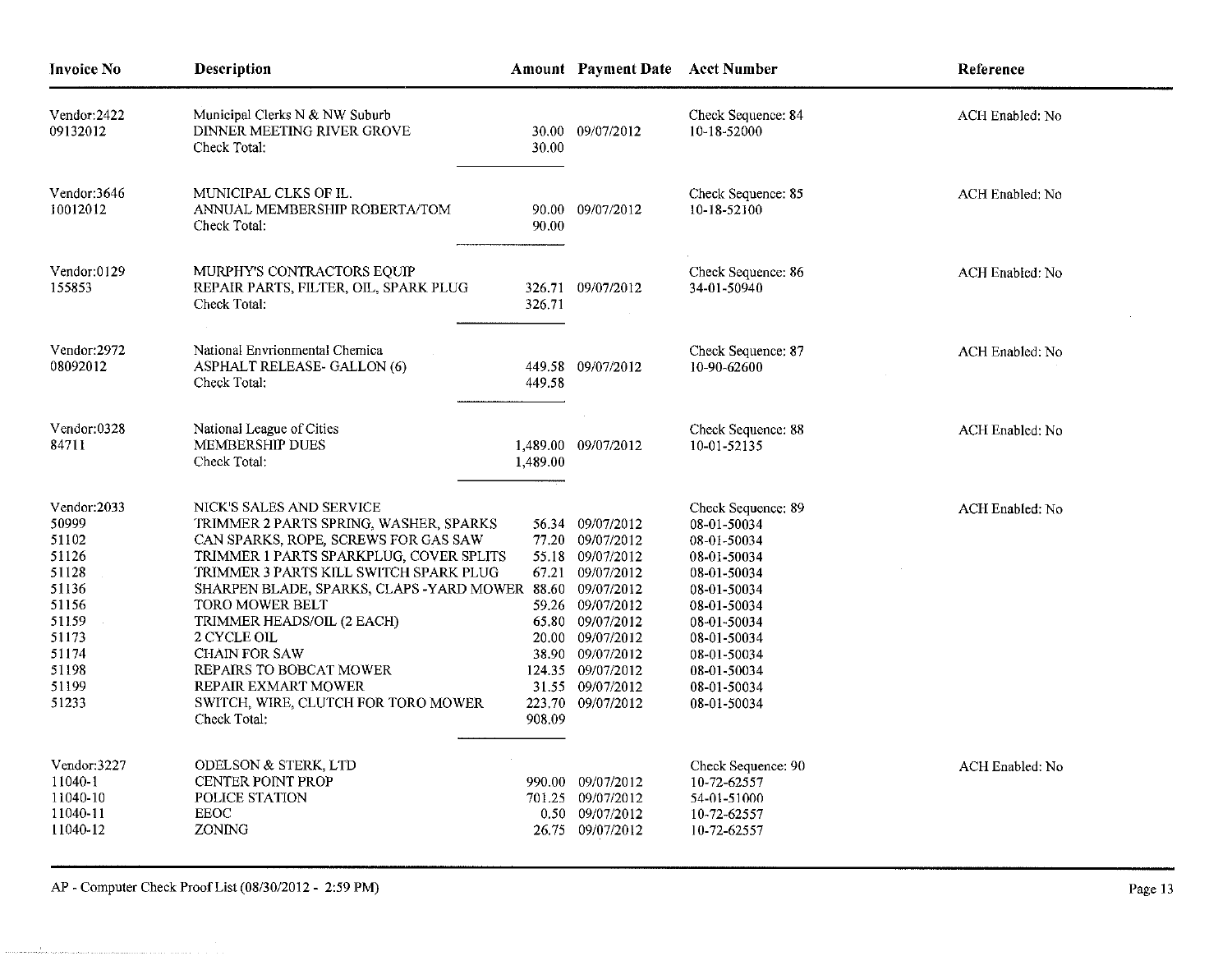| <b>Invoice No</b>                                                                                | Description                                                                                                                                                                                                                                                         |                    | Amount Payment Date Acct Number                                                                                                                                                                 |                                                                                                                                     | Reference       |
|--------------------------------------------------------------------------------------------------|---------------------------------------------------------------------------------------------------------------------------------------------------------------------------------------------------------------------------------------------------------------------|--------------------|-------------------------------------------------------------------------------------------------------------------------------------------------------------------------------------------------|-------------------------------------------------------------------------------------------------------------------------------------|-----------------|
| 11040-13<br>11040-2<br>11040-3<br>11040-4<br>11040-5<br>11040-6<br>11040-7<br>11040-8<br>11040-9 | <b>GENERAL</b><br>TAX RATE OBJECTIONS<br><b>EEOC</b><br><b>CROSSINGS PHASE II</b><br><b>LEYDEN TOWNSHIP</b><br>ZONING<br>ORDINANCES<br><b>GENERAL</b><br>POLICE AND FIRE COMM.<br>Check Total:                                                                      | 24,422.11          | 26.11 09/07/2012<br>288.75 09/07/2012<br>123.75 09/07/2012<br>247.50 09/07/2012<br>165.00 09/07/2012<br>1,402.50 09/07/2012<br>3,283.75 09/07/2012<br>17,042.50 09/07/2012<br>123.75 09/07/2012 | 10-72-62557<br>10-72-62557<br>10-72-62557<br>10-72-62557<br>10-72-62557<br>10-72-62557<br>10-72-62557<br>10-72-62557<br>10-40-62557 |                 |
| Vendor:3311<br>000009608<br>000009610<br>000009916<br>000009951                                  | PARTS3 LLC<br>NC BRAKE CLEANER (24)<br>OIL/AIR FILTERS FOR STREET TRUCKS (9)<br>FUEL & OIL FILTERS (12) FOR TRUCKS<br>WIX OIL FILTER (2) FOR 223<br>Check Total:                                                                                                    | 479.42             | 48.00 09/07/2012<br>164.47 09/07/2012<br>243.65 09/07/2012<br>23.30 09/07/2012                                                                                                                  | Check Sequence: 91<br>08-01-50090<br>08-01-50090<br>08-01-50090<br>08-01-50090                                                      | ACH Enabled: No |
| Vendor: 4235<br>21838524862-912                                                                  | PITNEY BOWES PURCHASE POWER<br>POSTAGE METER REFILL<br>Check Total:                                                                                                                                                                                                 | 4,522.60           | 4,522.60 09/07/2012                                                                                                                                                                             | Check Sequence: 92<br>10-01-51500                                                                                                   | ACH Enabled: No |
| Vendor: 1924<br>3816                                                                             | PTL LANDSCAPING<br>SENIOR GRASS CUTTING 101 CUTS JUNE/JULY 1,515.00 09/07/2012<br>Check Total:                                                                                                                                                                      | 1,515.00           |                                                                                                                                                                                                 | Check Sequence: 93<br>10-60-63550                                                                                                   | ACH Enabled: No |
| Vendor: 1096<br>78030<br>78042<br>78079<br>78080<br>78081                                        | Radco Communications, Inc.<br>TROUBLESHOOT REPAIR LIGHTING PROBLEM 477 560.00 09/07/2012<br><b>SPEAKER MIC</b><br>REPAIR WIRELESS HEADSET FOR ENGINE 1<br>LIGHTBAR INTERFACE MODULE, SIREN SPEAKER 25.00<br>REPROGRAM IDS ON 230,231,208 HANDLE (3)<br>Check Total: | 568.78<br>1,351.38 | 96.60 09/07/2012<br>101.00 09/07/2012<br>09/07/2012<br>09/07/2012                                                                                                                               | Check Sequence: 94<br>08-01-50020<br>10-90-50700<br>10-30-51170<br>10-20-50300<br>10-90-50110                                       | ACH Enabled: No |
| Vendor:2872<br>L71835-001                                                                        | Reebie Storage<br><b>SCALE USE (7)</b><br>Check Total:                                                                                                                                                                                                              | 21,00              | 21.00 09/07/2012                                                                                                                                                                                | Check Sequence: 95<br>10-20-60330                                                                                                   | ACH Enabled: No |
| Vendor: 5408<br>20687                                                                            | <b>RESTORE BOARD UP</b><br>2638 MAPLE BOARD UP                                                                                                                                                                                                                      |                    | 252.00 09/07/2012                                                                                                                                                                               | Check Sequence: 96<br>10-13-53000                                                                                                   | ACH Enabled: No |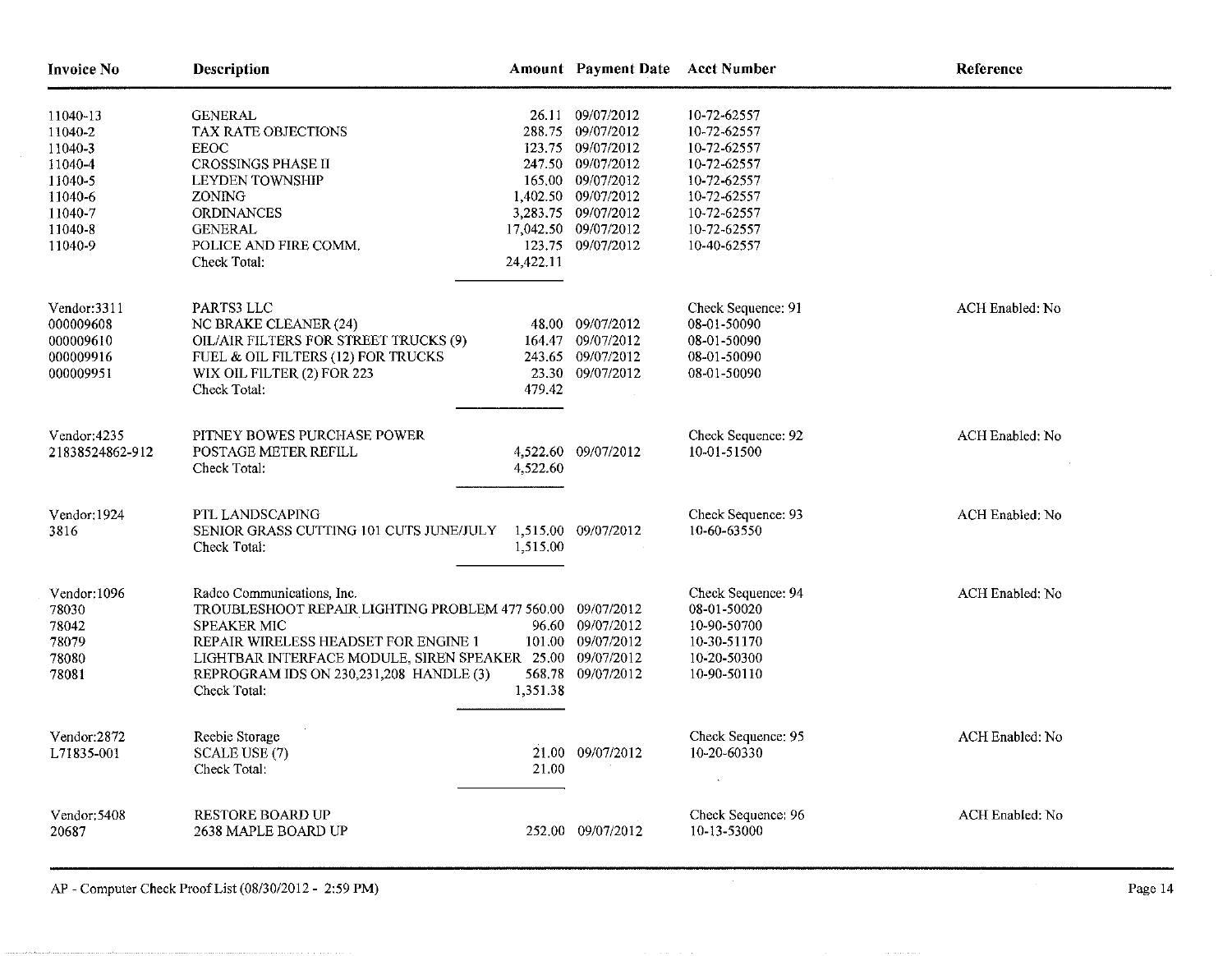| <b>Invoice No</b>                                                                                              | Description                                                                                                                                                                                                                                                                                                    |                                      |                                                                                                                                                                  | Amount Payment Date Acct Number                                                                                                                           | Reference              |  |
|----------------------------------------------------------------------------------------------------------------|----------------------------------------------------------------------------------------------------------------------------------------------------------------------------------------------------------------------------------------------------------------------------------------------------------------|--------------------------------------|------------------------------------------------------------------------------------------------------------------------------------------------------------------|-----------------------------------------------------------------------------------------------------------------------------------------------------------|------------------------|--|
|                                                                                                                | Check Total:                                                                                                                                                                                                                                                                                                   | 252.00                               |                                                                                                                                                                  |                                                                                                                                                           |                        |  |
| Vendor:3621<br>2460<br>2461                                                                                    | <b>REY'S LANDSCAPING</b><br>LAWN MOWING JUNE 2012 62 HOMES<br>LAWN MOWING JULY 2012 63 HOMES<br>Check Total:                                                                                                                                                                                                   | 1,875.00                             | 930.00 09/07/2012<br>945.00 09/07/2012                                                                                                                           | Check Sequence: 97<br>10-60-63550<br>10-60-63550                                                                                                          | ACH Enabled: No        |  |
| Vendor:2419<br>1382649<br>1382672<br>1383785<br>1383786<br>1384704<br>1391058<br>1395710<br>1396167<br>1397070 | Russo's Power Equipment<br><b>GRIP, STARTER &amp; LABOR</b><br>MICRO CHISEL (3), PRO-LITE SPROCKET (2)<br>WHEEL ASSEMBLY<br>SCREW BLADE, WASHER BLADE, SPOOL<br><b>LABOR CHARGE</b><br>WEED WACKER PARTS<br><b>SHARPEN CHIPPER BLADES</b><br>TAPE MEASURE, TAPE, MEAS. WHEEL<br>THROTTLE CABLE<br>Check Total: | 395.79<br>90.00<br>47.61<br>1,177.96 | 28.58 09/07/2012<br>143.14 09/07/2012<br>161.77 09/07/2012<br>205.11 09/07/2012<br>8.00 09/07/2012<br>09/07/2012<br>09/07/2012<br>97.96 09/07/2012<br>09/07/2012 | Check Sequence: 98<br>10-90-62780<br>10-90-62780<br>10-90-62780<br>10-90-62780<br>10-90-62780<br>34-01-62590<br>10-90-82630<br>10-80-50000<br>10-90-82630 | ACH Enabled: No        |  |
| Vendor:0047<br>274936-A                                                                                        | Rydin Sign and Decal<br><b>TRAILER TAGS (100)</b><br>Check Total:                                                                                                                                                                                                                                              | 123.95                               | 123.95 09/07/2012                                                                                                                                                | Check Sequence: 99<br>10-90-62325                                                                                                                         | ACH Enabled: No        |  |
| Vendor:2960<br>5883<br>5887                                                                                    | S & E Inspections, Inc.<br><b>SAFETY TEST FOR 211</b><br><b>SAFETY TEST FOR 232</b><br>Check Total:                                                                                                                                                                                                            | 47.00                                | 23.50 09/07/2012<br>23.50 09/07/2012                                                                                                                             | Check Sequence: 100<br>08-01-50035<br>08-01-50035                                                                                                         | ACH Enabled: No        |  |
| Vendor:0579<br>87115<br>901126                                                                                 | Sam's Towing Service, Inc.<br>PICKUP TOWED TO POLICE STATION<br>REPAIRS TO 211 DEGREASER/AC<br>Check Total:                                                                                                                                                                                                    | 307.00<br>502.00                     | 195.00 09/07/2012<br>09/07/2012                                                                                                                                  | Check Sequence: 101<br>10-20-59000<br>08-01-50035                                                                                                         | ACH Enabled: No        |  |
| Vendor:2577<br>08282012                                                                                        | <b>JOHN SCHNEIDER</b><br>ECONOMIC DEVELOPMENT WORK 8/7-8/27 12<br>Check Total:                                                                                                                                                                                                                                 | 5,776.00                             | 5,776.00 09/07/2012                                                                                                                                              | Check Sequence: 102<br>10-12-67580                                                                                                                        | <b>ACH Enabled: No</b> |  |
| Vendor:5529<br>83830                                                                                           | <b>SEAWAY SUPPLY</b><br>TOILET TISSUE (2), GRUB DISPENSER                                                                                                                                                                                                                                                      |                                      | 95.00 09/07/2012                                                                                                                                                 | Check Sequence: 103<br>34-01-52200                                                                                                                        | ACH Enabled: No        |  |

 $\sim 10^{-1}$ 

 $\sim$ 

 $\sim 10$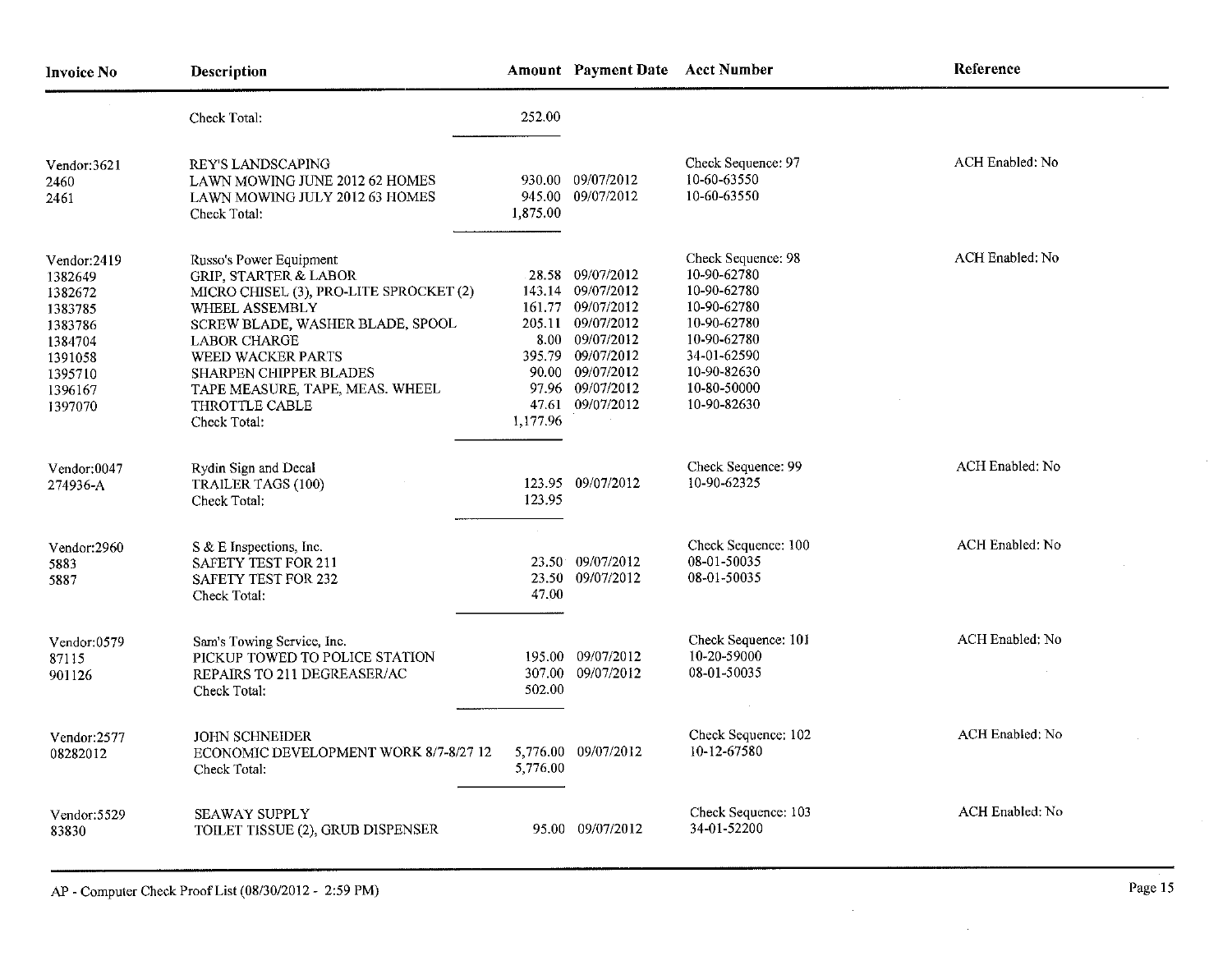| <b>Invoice No</b>                               | Description                                                                                                                                      | <b>Amount</b> Payment Date Acct Number |                                                                                  | Reference                                                                       |                 |  |
|-------------------------------------------------|--------------------------------------------------------------------------------------------------------------------------------------------------|----------------------------------------|----------------------------------------------------------------------------------|---------------------------------------------------------------------------------|-----------------|--|
| 83858                                           | SURFACE TRIM, METAL TIP (12 EACH)<br>Check Total:                                                                                                | 448.76                                 | 353.76 09/07/2012                                                                | 10-90-62680                                                                     |                 |  |
| Vendor: 1899<br>6681118                         | Service Sanitation, Inc.<br>PORTABLE RESTROOM, DISPOSAL, FUEL ADJ.<br>Check Total:                                                               | 134.89                                 | 134.89 09/07/2012                                                                | Check Sequence: 104<br>10-90-62600                                              | ACH Enabled: No |  |
| Vendor:3336<br>2 - 08212012                     | Smith Lasalle<br>MANNHEIM RD RCB INSPECTION<br>Check Total:                                                                                      | 1,250.00                               | 1,250.00 09/07/2012                                                              | Check Sequence: 105<br>10-90-62950                                              | ACH Enabled: No |  |
| Vendor; 2103<br>433406                          | ANDY SMOLEN<br>RECERTIFICATION-ARBORIST<br>Check Total:                                                                                          | 200.00                                 | 200.00 09/07/2012                                                                | Check Sequence: 106<br>10-90-52100                                              | ACH Enabled: No |  |
| Vendor:0721<br>62367                            | Speed-O-Lite Printing Center<br>TIMECARDS (750)<br>Check Total:                                                                                  | 111.00                                 | 111.00 09/07/2012                                                                | Check Sequence: 107<br>10-01-51800                                              | ACH Enabled: No |  |
| Vendor:3795<br>C76605                           | <b>Standard Equipment Company</b><br>SWEEPER BROOM, SHOE, WIRES<br>Check Total:                                                                  | 1,067.45                               | 1,067.45 09/07/2012                                                              | Check Sequence: 108<br>09-01-50100                                              | ACH Enabled: No |  |
| Vendor:0340<br>59128<br>59129                   | Storino, Ramello & Durkin<br>GENERAL CORPORATE LEGAL MATTERS<br>KINGS POINT GENERAL<br>Check Total:                                              | 3,417.20                               | 1,847.40 09/07/2012<br>1,569.80 09/07/2012                                       | Check Sequence: 109<br>10-72-62557<br>10-72-62557                               | ACH Enabled: No |  |
| Vendor:0182<br>18913<br>20497                   | Suburban Laboratories<br>COLIFORM TEST IEPA (10) DISINFECT-4<br><b>COLIFORM IEPA TESTING (12)</b><br>Check Total:                                | 1,150.00                               | 1,015.00 09/07/2012<br>135.00 09/07/2012                                         | Check Sequence: 110<br>34-01-62850<br>34-01-62850                               | ACH Enabled: No |  |
| Vendor:0183<br>51137<br>51172<br>51306<br>51308 | SUBURBAN WELDING STEEL, LLC<br><b>CHIPPER PINS</b><br>8 PC BARRIOR GUID LEGS<br><b>2 VALVE KEYS FABRICATED</b><br><b>IOWA HYDRANT FABRICATED</b> |                                        | 153.05 09/07/2012<br>434.43 09/07/2012<br>355.85 09/07/2012<br>318.71 09/07/2012 | Check Sequence: 111<br>09-01-50100<br>09-01-50100<br>34-01-62860<br>34-01-62860 | ACH Enabled: No |  |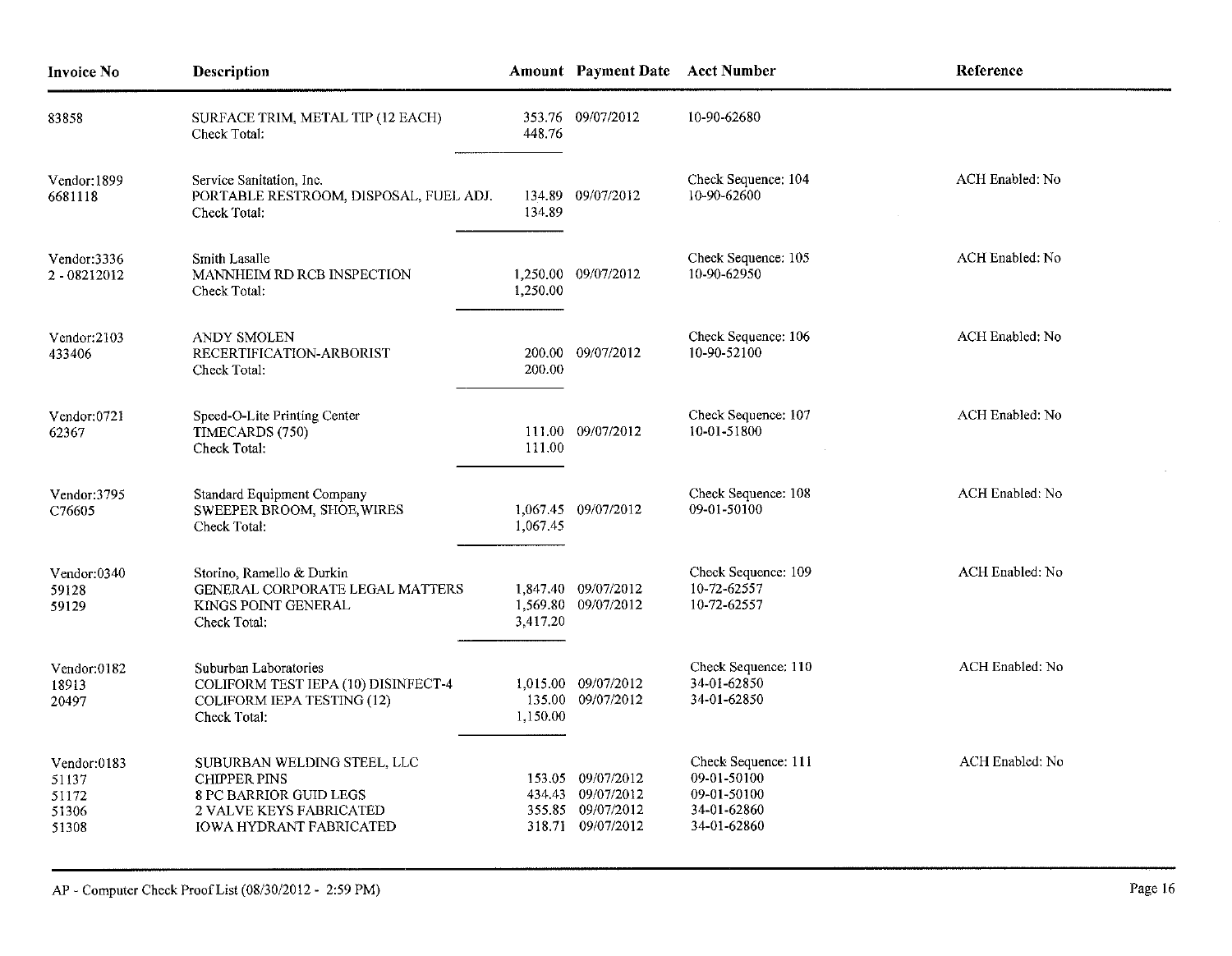| <b>Invoice No</b>                                                                    | Description                                                                                                                                                                |           | Amount Payment Date Acct Number                                                                    |                                                                                                | Reference       |
|--------------------------------------------------------------------------------------|----------------------------------------------------------------------------------------------------------------------------------------------------------------------------|-----------|----------------------------------------------------------------------------------------------------|------------------------------------------------------------------------------------------------|-----------------|
|                                                                                      | Check Total:                                                                                                                                                               | 1,262.04  |                                                                                                    |                                                                                                |                 |
| Vendor:0444<br>0000102468E<br>0000102468F<br>0000102468G<br>100157226<br>10000305123 | SUN-TIMES MEDIA<br>LEGALS AD#339914 PLACED 6/28<br>AD 337104 PREV WAGE<br>AD 339947 2012 HIPP<br>AD 335711 APPROPRIATE ORD<br>POLICE STATION BIDS AD305123<br>Check Total: | 718.40    | 77.60 09/07/2012<br>25.60 09/07/2012<br>54.40 09/07/2012<br>136.80 09/07/2012<br>424.00 09/07/2012 | Check Sequence: 112<br>10-12-53170<br>10-18-51840<br>10-18-51840<br>10-18-51840<br>54-01-51500 | ACH Enabled: No |
| Vendor:4670<br>08202012                                                              | SuperValu/Albertsons<br>CREAMER, COFFEE, SUGAR, WATER<br>Check Total:                                                                                                      | 195.62    | 195.62 09/07/2012                                                                                  | Check Sequence: 113<br>10-01-59000                                                             | ACH Enabled: No |
| Vendor: 4490<br>2394757                                                              | SUSQUEHANNA COMMERCIAL FINANCE<br>LEASE RENTAL DUE 9/2/2012<br>Check Total:                                                                                                | 25,813.62 | 25,813.62 09/07/2012                                                                               | Check Sequence: 114<br>34-01-62820                                                             | ACH Enabled: No |
| Vendor:2536<br>3059534                                                               | Tallman Equipment Company<br>HYDRAULIC HOSE, COUPLERS (4)<br>Check Total:                                                                                                  | 216.17    | 216.17 09/07/2012                                                                                  | Check Sequence: 115<br>10-90-50110                                                             | ACH Enabled: No |
| Vendor:3075<br>56110-00                                                              | Terminal Supply Company<br>ATO FUSE, SHRINK BUTT CONNECTOR (200)<br>Check Total:                                                                                           | 105.76    | 105.76 09/07/2012                                                                                  | Check Sequence: 116<br>08-01-89115                                                             | ACH Enabled: No |
| Vendor: 5423<br>14898<br>14898A<br>14906                                             | THIRD MILLENNIUM<br>UTILITY BILL RENDERING AUGUST 2012<br>UTILITY BILL RENDERING AUGUST 2012<br>ONLINE TRANSACTIONS VEHICLE, PET 411-810<br>Check Total:                   | 2,137.91  | 1,075.79 09/07/2012<br>579.27 09/07/2012<br>482.85 09/07/2012                                      | Check Sequence: 117<br>34-01-62857<br>35-01-62857<br>10-90-62325                               | ACH Enabled: No |
| Vendor:0190<br>78880                                                                 | Thrift 'n Swift, Inc.<br>IMMOBILIZATION LABEL (50)<br>Check Total:                                                                                                         | 29.37     | 29.37 09/07/2012                                                                                   | Check Sequence: 118<br>10-20-50400                                                             | ACH Enabled: No |
| Vendor:3020<br>J10005460101                                                          | TIGERDIRECT.COM<br>8K BTU PORTABLE AC (2)                                                                                                                                  |           | 791.40 09/07/2012                                                                                  | Check Sequence: 119<br>10-02-50700                                                             | ACH Enabled: No |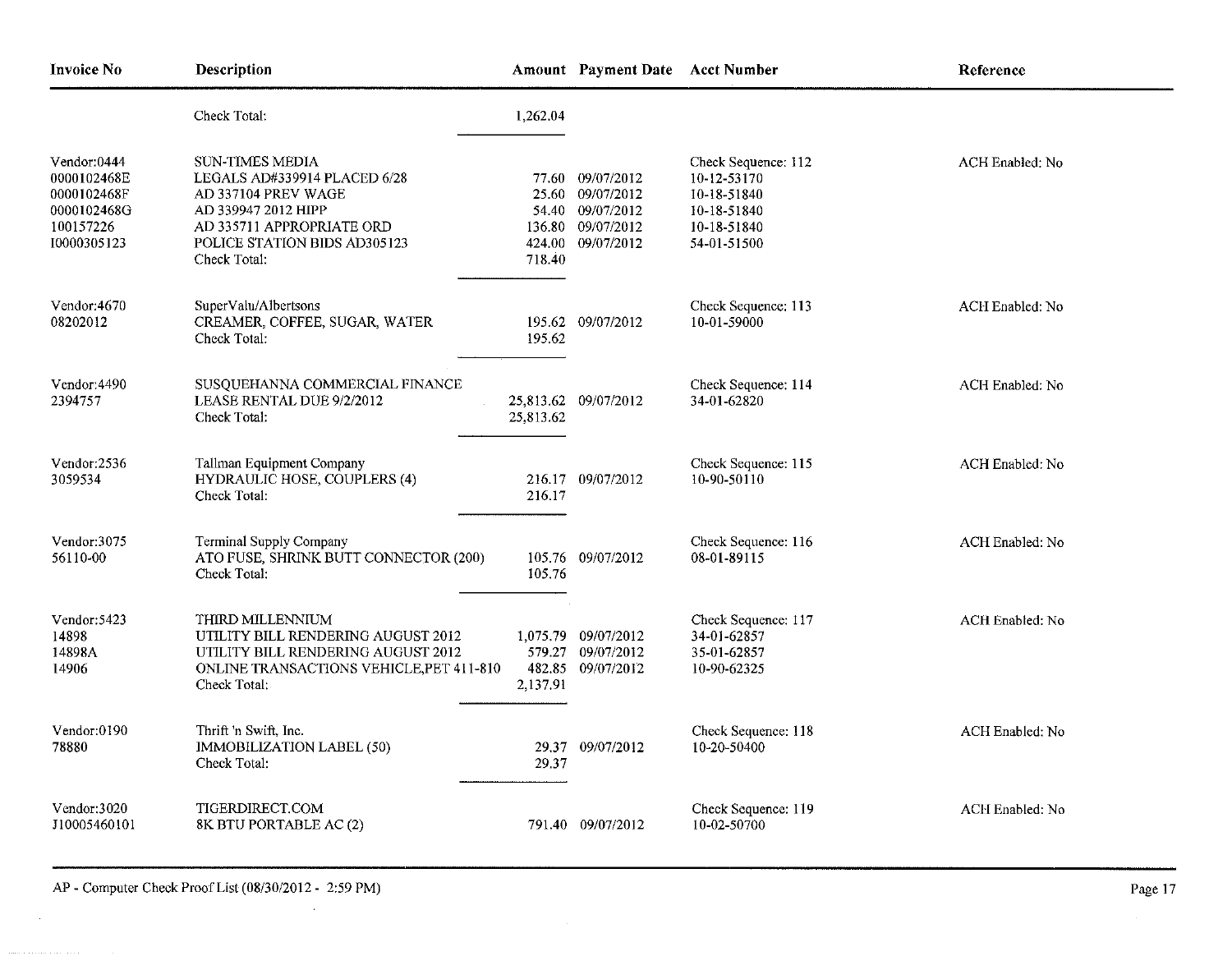| <b>Invoice No</b>                      | Description                                                                                                                                              |                    | Amount Payment Date Acct Number                                 |                                                                  | Reference              |  |
|----------------------------------------|----------------------------------------------------------------------------------------------------------------------------------------------------------|--------------------|-----------------------------------------------------------------|------------------------------------------------------------------|------------------------|--|
|                                        | Check Total:                                                                                                                                             | 791.40             |                                                                 |                                                                  |                        |  |
| Vendor:3694<br>98807<br>98862          | Tire Town North<br>TIRE DISPOSAL (37)<br>MOUNT AND BALANCE FOR TIRE<br>Check Total:                                                                      | 343.25             | 125.00 09/07/2012<br>218.25 09/07/2012                          | Check Sequence: 120<br>09-01-64000<br>10-90-50110                | ACH Enabled: No        |  |
| Vendor: 2079<br>74552<br>74553<br>8959 | Traffic Control & Protection<br>STREET SIGNS (22) HANDICAP ACCESSIBLE 12<br>STREET NAME SIGNS (2)<br>SIGNS FOR WATER MAIN BREAK @25TH&RR<br>Check Total: | 761.80<br>2,345.85 | 09/07/2012<br>89.05 09/07/2012<br>1.495.00 09/07/2012           | Check Sequence: 121<br>10-90-62610<br>10-90-62610<br>10-90-62710 | ACH Enabled: No        |  |
| Vendor:0829<br>1263807                 | <b>TRANS CHICAGO</b><br><b>TREADPLATE FOR 229</b><br>Check Total:                                                                                        | 229.66             | 229.66 09/07/2012                                               | Check Sequence: 122<br>08-01-50090                               | <b>ACH Enabled: No</b> |  |
| Vendor:0460<br>296467<br>296899        | UTILITY SERVICE COMPANY<br>450,000 QUARTERLY BELMONT AVE TANK<br>250,000 ELEVATED FRANKLIN AVENUE TANK 33,916.72 09/07/2012<br>Check Total:              | 69,060.49          | 35,143.77 09/07/2012                                            | Check Sequence: 123<br>34-01-82930<br>34-01-88901                | ACH Enabled; No        |  |
| Vendor: 5425<br>2777718208             | <b>VERIZON WIRELESS</b><br>MONTHLY CELL, 980431441-00002 6/26-7/25<br>Check Total:                                                                       | 4,476.39           | 4,476.39 09/07/2012                                             | Check Sequence: 124<br>10-02-80300                               | ACH Enabled: No        |  |
| Vendor:0196<br>R05798                  | Vermeer-il Vermeer Midwest<br>STUMPER RENTAL FOR 001896 8/7-8/13 2012<br>Check Total:                                                                    | 1,500.00           | 1,500.00 09/07/2012                                             | Check Sequence: 125<br>10-90-62600                               | ACH Enabled: No        |  |
| Vendor:1379<br>36664<br>36665<br>36666 | Village Auto Body & Towing<br>FENDER/BUMPER REPLACEMENT 896<br>FENDER REPLACEMENT FOR 875<br>DOOR REPLACEMENT FOR 877<br>Check Total:                    | 4,132.31           | 1,219.55 09/07/2012<br>641.96 09/07/2012<br>2,270.80 09/07/2012 | Check Sequence: 126<br>08-01-50020<br>08-01-50020<br>08-01-50020 | ACH Enabled; No        |  |
| Vendor:0202<br>0234290                 | WATER PRODUCTS - AURORA<br>DUCTILE REPAIR CLAMP (11) FOR HYDRANT                                                                                         |                    | 3,994.48 09/07/2012                                             | Check Sequence: 127<br>34-01-62860                               | ACH Enabled: No        |  |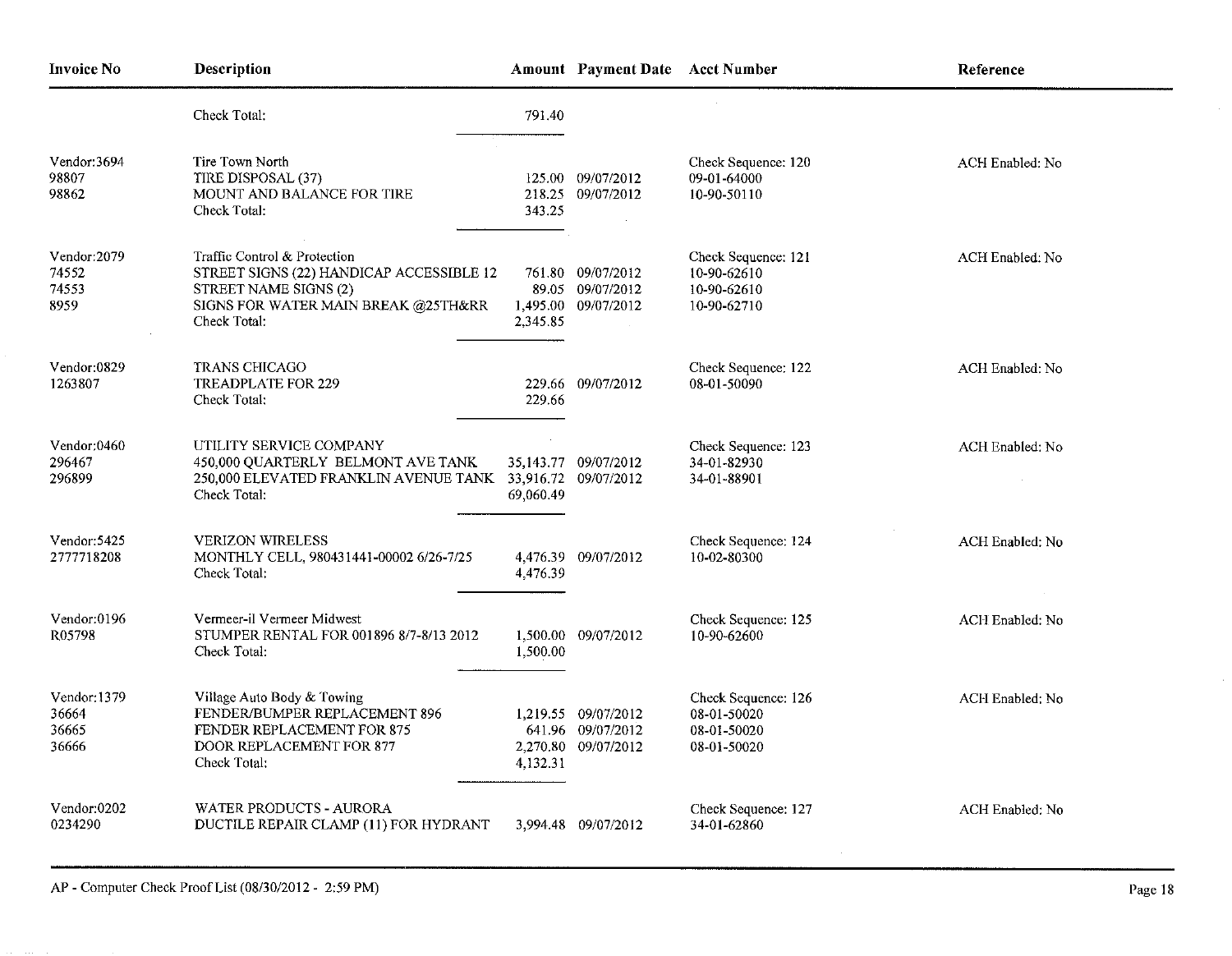| <b>Invoice No</b>                                    | Description                                                                                                                  |                                  | Amount Payment Date Acct Number |                                                   | Reference       |  |
|------------------------------------------------------|------------------------------------------------------------------------------------------------------------------------------|----------------------------------|---------------------------------|---------------------------------------------------|-----------------|--|
|                                                      | Check Total:                                                                                                                 | 3,994.48                         |                                 |                                                   |                 |  |
| Vendor: 5255<br>0007391-IN                           | <b>WEST CENTRAL</b><br>MEMBERSHIP DUES 2012-2013<br>Check Total:                                                             | 11,273.60                        | 11,273.60 09/07/2012            | Check Sequence: 128<br>10-01-60100                | ACH Enabled: No |  |
| Vendor:3929<br>825417533                             | West Payment Center<br>WEST INFORMATION CHARGES 7/1-7/31 2012<br>Check Total:                                                | 130.90                           | 130.90 09/07/2012               | Check Sequence: 129<br>10-20-60560                | ACH Enabled: No |  |
| $V$ endor: 1133<br>282<br>302                        | WHE DISTRIBUTION, WHITE HOUSE<br>LABOR FOR REPAIRS ON FP PELICAN (11)<br>REPAIRS PERFORMED ON FP PELICAN (9)<br>Check Total: | 1.045.00<br>855.00<br>1,900.00   | 09/07/2012<br>09/07/2012        | Check Sequence: 130<br>08-01-50009<br>08-01-50009 | ACH Enabled: No |  |
| Vendor: 5318<br>000194487                            | WHOLESALE DIRECT<br>TURN SWITCH 7 WIRE FOR 477<br>Check Total:                                                               | 60.13                            | 60.13 09/07/2012                | Check Sequence: 131<br>08-01-50030                | ACH Enabled: No |  |
| Vendor: 1352<br><b>JULY 2012</b><br><b>JUNE 2012</b> | WILLIAM RYAN<br>ADJUDICATION OFFICER FOR JULY 2012<br>ADJUDICATION OFFICER FOR JUNE 2012<br>Check Total:                     | 1,050.00<br>1,295.00<br>2,345.00 | 09/07/2012<br>09/07/2012        | Check Sequence: 132<br>10-72-62557<br>10-72-62557 | ACH Enabled: No |  |
|                                                      | Total for Check Run:<br>Total Number of Checks:                                                                              | 687,447.62<br>132                |                                 |                                                   |                 |  |

 $\bar{z}$ 

 $\mathcal{L}^{\text{max}}_{\text{max}}$ 

 $\sim 10^7$ 

 $\mathcal{L}^{\pm}$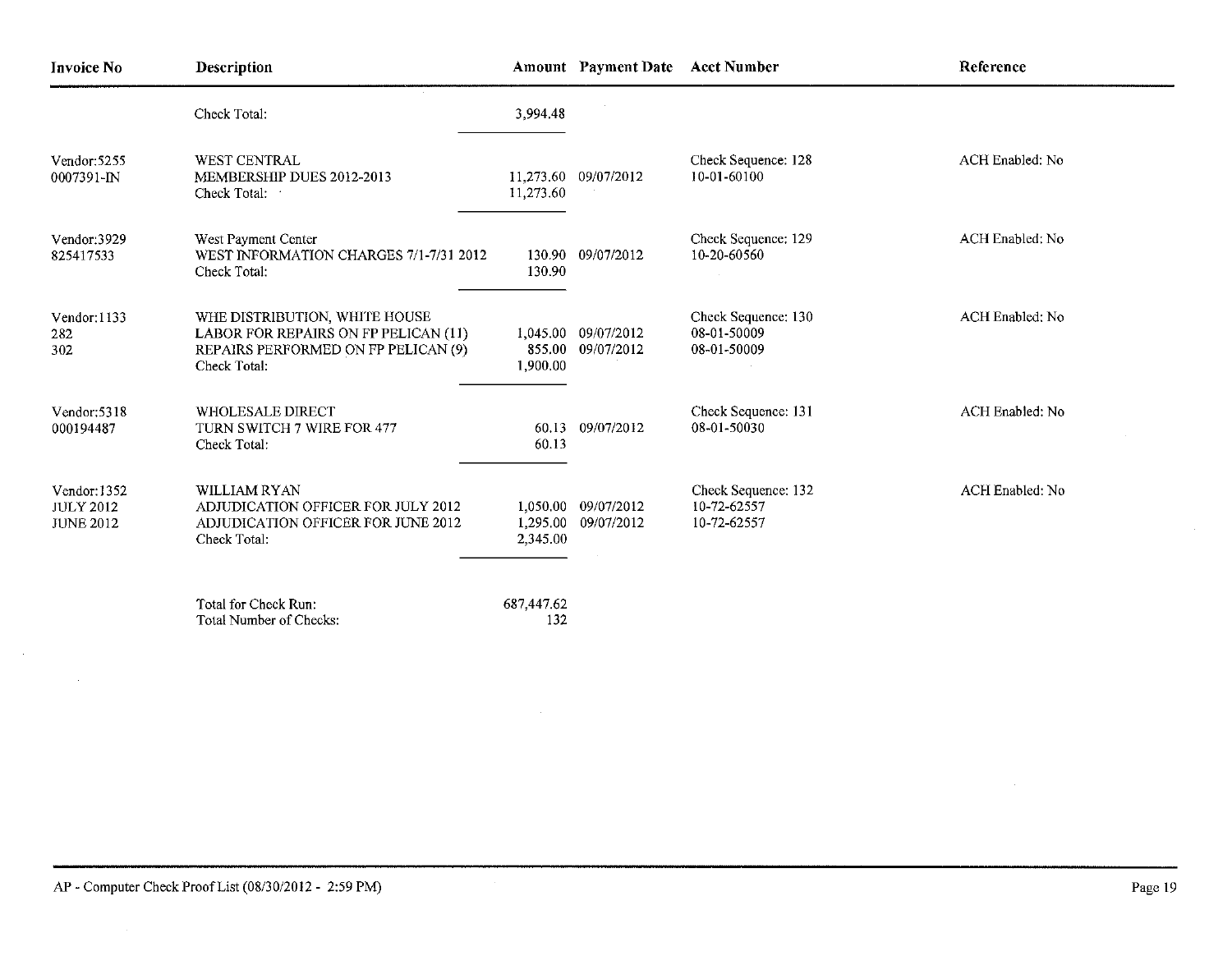$JE_{000120}$ 

## Accounts Payable Manual Check Proof List

User: tgols Printed: 08/23/2012 - 10:54 AM



| Invoice No                                                    | Amount                             | <b>Payment Date Description</b> | <b>Check Number</b>             | Date       | <b>Acct Number</b> | Reference |
|---------------------------------------------------------------|------------------------------------|---------------------------------|---------------------------------|------------|--------------------|-----------|
| Vendor: 5106<br>08042012<br>Total for Check<br>Total for 5106 | CIROROTOLO<br>1,100.00<br>1,100.00 | 1,100.00 08/13/2012             | 303601<br>PURCHASE OF GENERATOR | 08/13/2012 | 08-01-89110        |           |
| Total Checks:                                                 | 1,100.00<br>$\sim$                 |                                 |                                 |            |                    |           |
|                                                               |                                    |                                 |                                 |            |                    |           |
|                                                               |                                    |                                 |                                 |            |                    |           |
|                                                               |                                    |                                 |                                 |            |                    |           |
|                                                               |                                    |                                 |                                 |            |                    |           |
|                                                               |                                    |                                 |                                 |            |                    |           |
|                                                               |                                    |                                 |                                 |            |                    |           |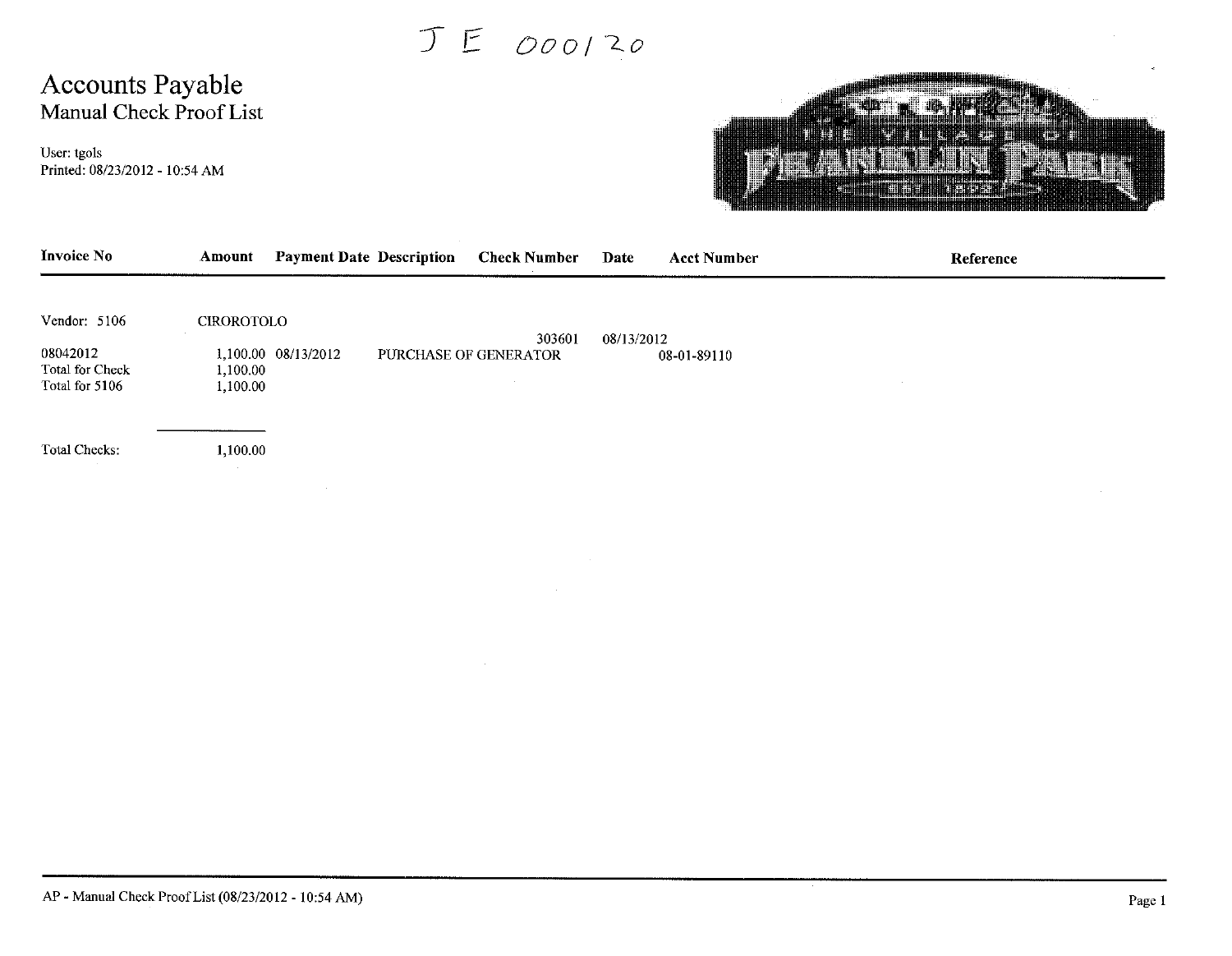JE 000121

# Accounts Payable<br>Manual Check Proof List

User: tgols Printed: 08/23/2012 - 11:12 AM



| <b>Invoice No</b>                                    | Amount                                      | <b>Payment Date Description</b><br><b>Check Number</b> | Date                 | <b>Acct Number</b> | Reference |
|------------------------------------------------------|---------------------------------------------|--------------------------------------------------------|----------------------|--------------------|-----------|
| Vendor: 0084                                         | THE TURN CENTER                             |                                                        |                      |                    |           |
| 07262012                                             | 1,500.00 08/16/2012                         | ACADEMIC GRANT- BACK TO SCHOOL<br><b>JAMBOREE</b>      | 303823<br>08/16/2012 | 10-01-51885        |           |
| Total for Check<br>Total for 0084                    | 1,500.00<br>1,500.00                        |                                                        |                      |                    |           |
| Vendor: 0444                                         | <b>SUN-TIMES MEDIA</b>                      |                                                        | 303824<br>08/16/2012 |                    |           |
| 05312012<br><b>Total for Check</b><br>Total for 0444 | 1,341.25 08/16/2012<br>1,341.25<br>1,341.25 | RAILROAD DAZE AD 315295                                |                      | 10-61-69561        |           |
|                                                      |                                             |                                                        |                      |                    |           |
| Total Checks:                                        | 2,841.25                                    |                                                        |                      |                    |           |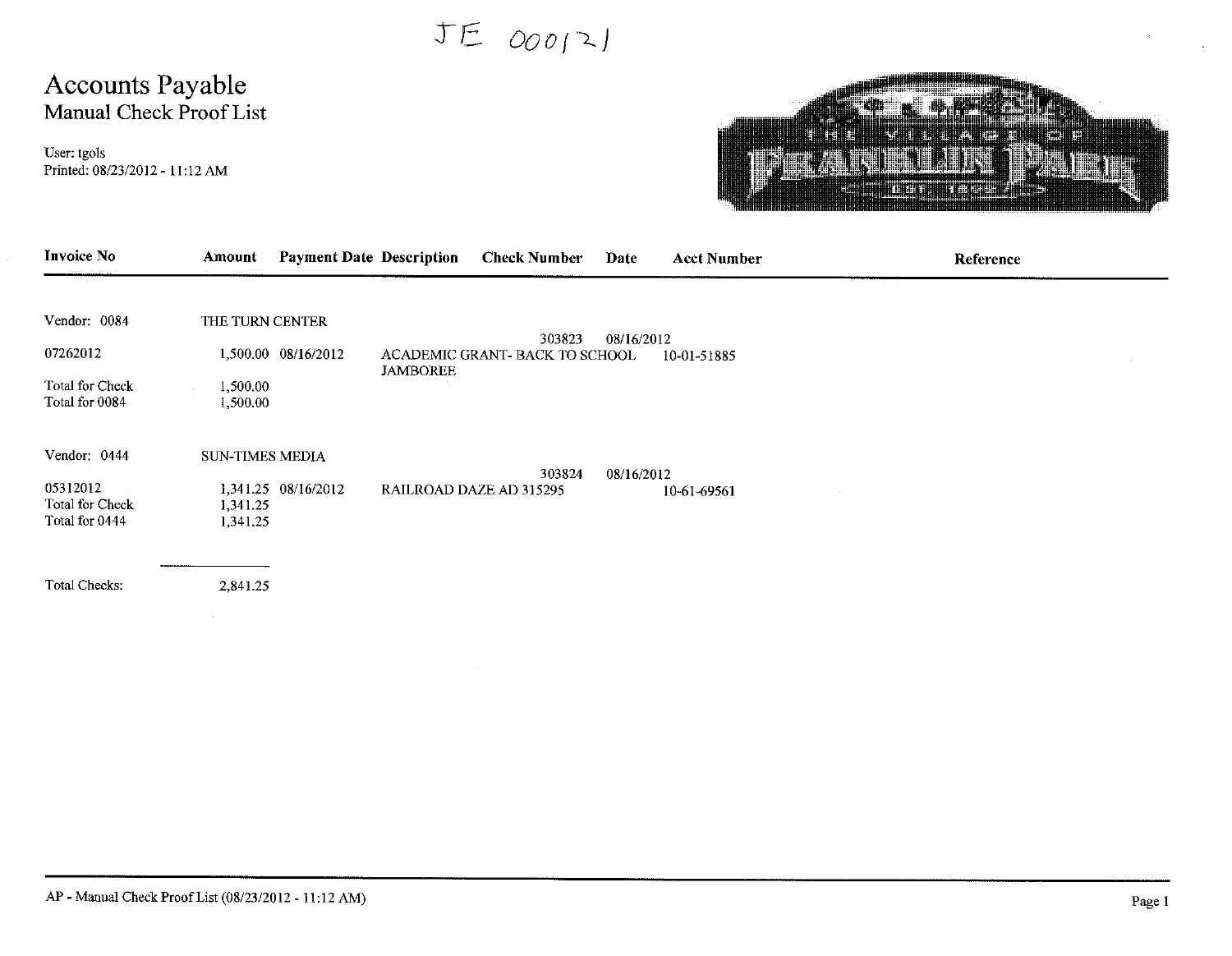JE 000130

# Accounts Payable<br>Manual Check Proof List

User: TGOLS Printed: 08/23/2012 - 4:19 PM

 $\mathbf{v}$ 



| <b>Invoice No</b>                                                           | Amount                                                                                             | <b>Payment Date Description</b><br><b>Check Number</b>                                  | <b>Acct Number</b><br>Date               | Reference |
|-----------------------------------------------------------------------------|----------------------------------------------------------------------------------------------------|-----------------------------------------------------------------------------------------|------------------------------------------|-----------|
| Vendor: 0240<br>46904907/2012<br>Total for Check<br>Total for 0240          | University of Illinois- NANCY<br>595.00 08/23/2012<br>595.00<br>595.00                             | 303842<br>MUNICIPAL CLERKS OF IL PRE-<br><b>INSTITUTE</b>                               | 08/23/2012<br>10-18-52000                |           |
| Vendor: 2537<br>08232012<br><b>Total for Check</b><br>Total for 2537        | Bensenville Chamber of Commerc<br>60.00 08/23/2012<br>60.00<br>60.00                               | 303844<br><b>CHAMBER OF COMMERCE</b><br>DEVELOPMENT GRANT                               | 08/27/2012<br>10-01-51885                |           |
| Vendor: 4762<br>FO-120801<br>FO-120858<br>Total for Check<br>Total for 4762 | Illinois Fire Chief's Assoc.<br>1,500.00 08/23/2012<br>1,500.00 08/23/2012<br>3,000.00<br>3,000.00 | 303843<br>FIRE OFFICER I PROGRAM TRICOCI<br>FIRE OFFICER I PROGRAM<br><b>COLANTUONO</b> | 08/23/2012<br>10-30-52001<br>10-30-52001 |           |
| Vendor: 5265<br>08232012<br>Total for Check<br>Total for 5265               | WEBER, NICK<br>180.89 08/23/2012<br>180.89<br>180.89                                               | 303845<br>REIMBURSEMENT FOR EPA<br><b>REGULATION EXP</b>                                | 08/23/2012<br>34-01-59000                |           |

AP - Manual Check Proof List (08/23/2012 - 4:19 PM)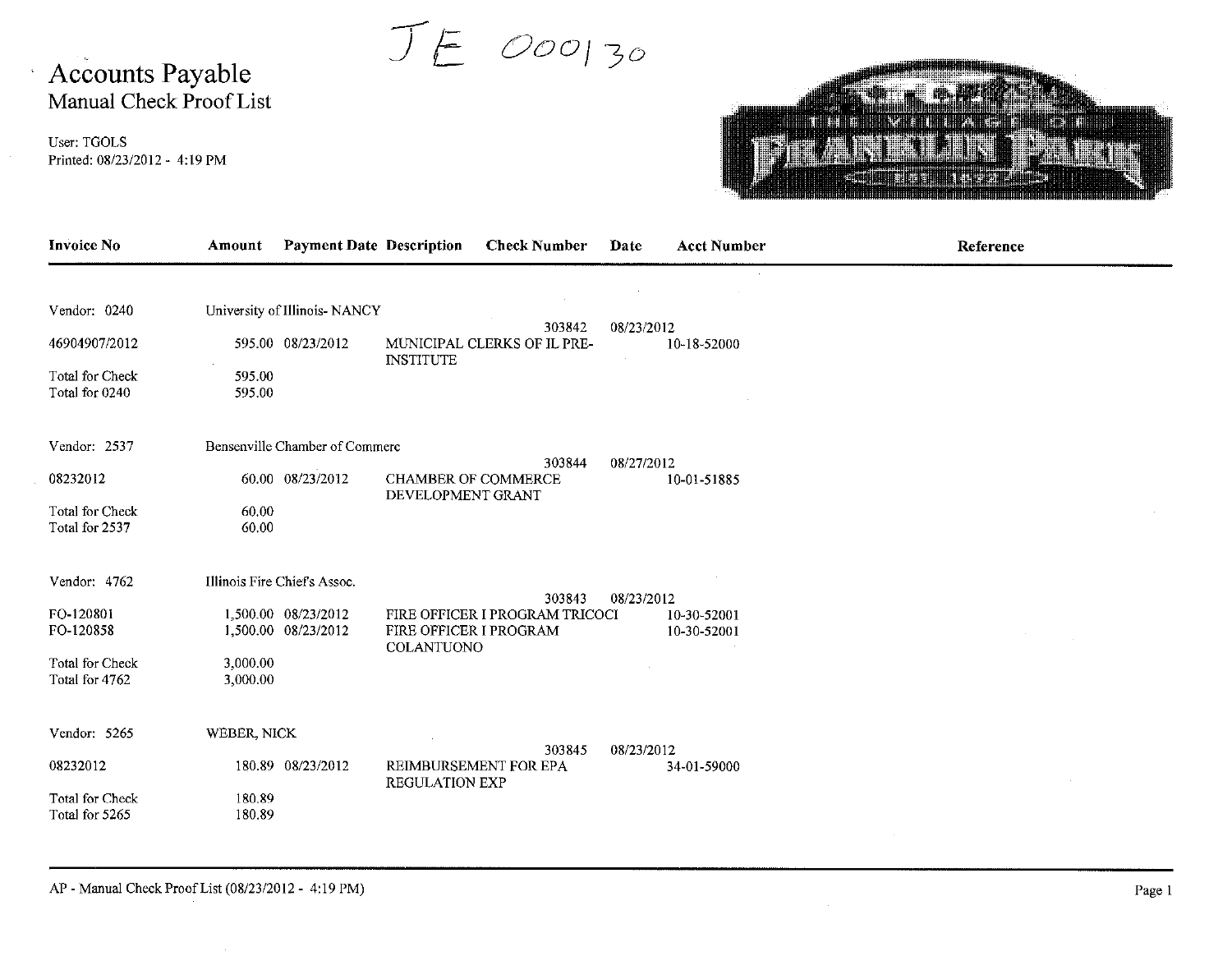| <b>Invoice No</b> | Amount          | <b>Payment Date Description</b>        |                      | <b>Check Number</b>    | Date       | <b>Acct Number</b> | Reference |
|-------------------|-----------------|----------------------------------------|----------------------|------------------------|------------|--------------------|-----------|
|                   |                 |                                        |                      |                        |            |                    |           |
| Vendor: 5604      | <b>GUARDIAN</b> |                                        |                      |                        |            |                    |           |
| 00438827/712      |                 |                                        |                      | 303840                 | 08/23/2012 |                    |           |
| 00438827/812      |                 | 738.92 08/23/2012<br>738.92 08/23/2012 | DENTAL HMO JULY 2012 |                        |            | 10-52-62390        |           |
| Total for Check   |                 |                                        |                      | DENTAL HMO AUGUST 2012 |            | 10-52-62390        |           |
| Total for 5604    | 1,477.84        |                                        |                      |                        |            |                    |           |
|                   | 1,477.84        |                                        |                      |                        |            |                    |           |
|                   |                 |                                        |                      |                        |            |                    |           |
| Total Checks:     | 5,313.73        |                                        |                      |                        |            |                    |           |

 $\ddot{\phantom{1}}$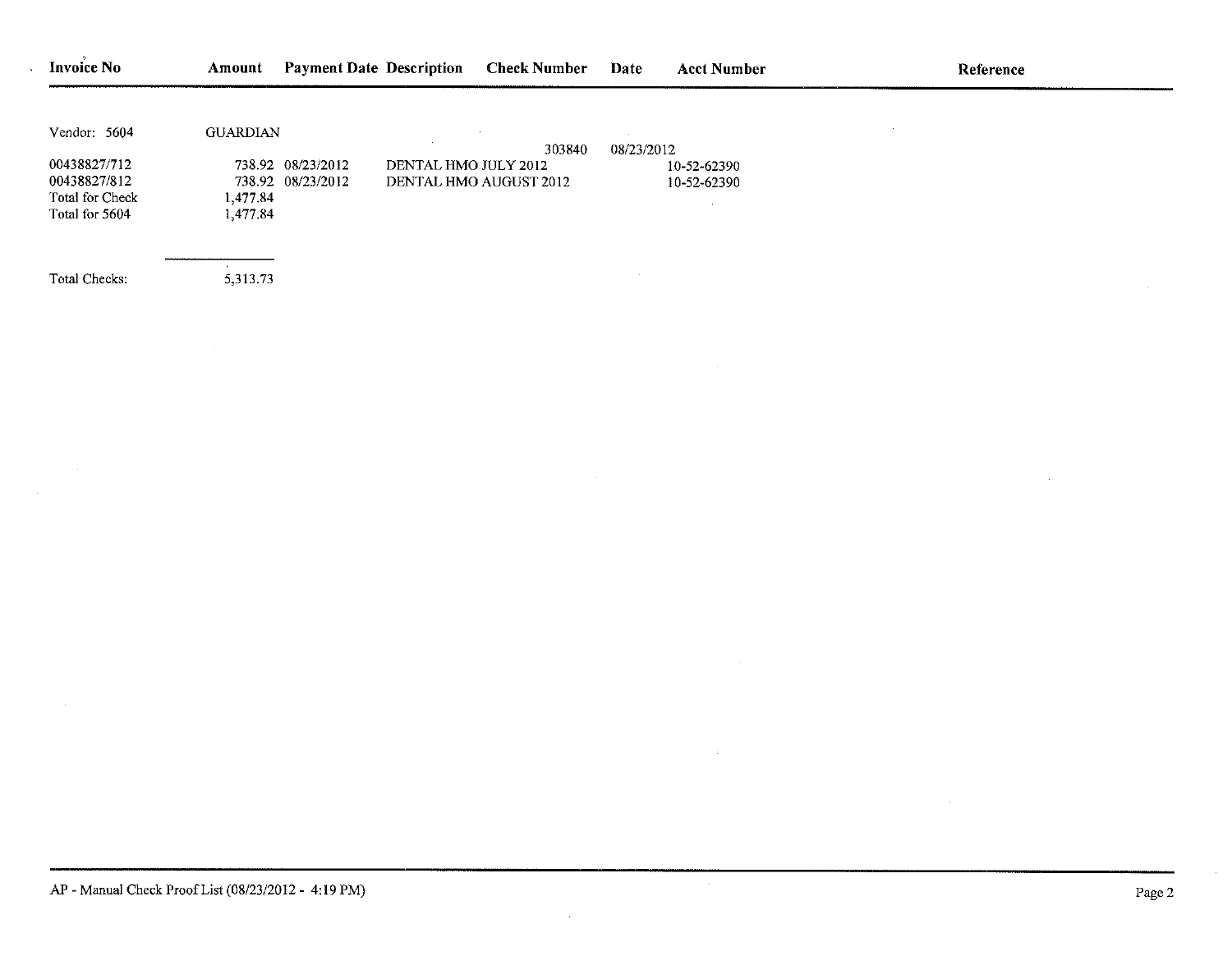JE 000175

# Accounts Payable<br>Manual Check Proof List

User: tgols Printed: 08/30/2012 - 10:17 AM



| <b>Invoice No</b>                 | Amount           | <b>Payment Date Description</b> |                  | <b>Check Number</b>                  | Date       | <b>Acct Number</b> | Reference |
|-----------------------------------|------------------|---------------------------------|------------------|--------------------------------------|------------|--------------------|-----------|
|                                   |                  |                                 |                  |                                      |            |                    |           |
| Vendor: 0342                      |                  | TRUSTMARK VOLUNTARY BENEFIT SO  |                  | 303847                               | 08/28/2012 |                    |           |
| 08282012                          |                  | 21.68 08/28/2012                | 8/2012           | <b>VOLUNTARY LIFE INSURANCE-ZECK</b> |            | 10-01-59000        |           |
| Total for Check<br>Total for 0342 | 21.68<br>21.68   |                                 |                  |                                      |            |                    |           |
| Vendor: 3904                      | Fedex            |                                 |                  | 303846                               | 08/28/2012 |                    |           |
| 7-934-38355B                      |                  | 342.89 08/28/2012               | <b>SHIPMENTS</b> | ELECTRIC CHARGING STATION            |            | 10-13-75000        |           |
| 7-993-21606                       |                  | 20.19 08/28/2012                | <b>ASPHALT</b>   | 2-DAY SHIPMENT TO SCTROEDER          |            | 10-80-59000        |           |
| Total for Check<br>Total for 3904 | 363.08<br>363.08 |                                 |                  |                                      |            |                    |           |
| Total Checks:                     | 384.76           |                                 |                  |                                      |            |                    |           |
|                                   |                  |                                 |                  |                                      |            |                    |           |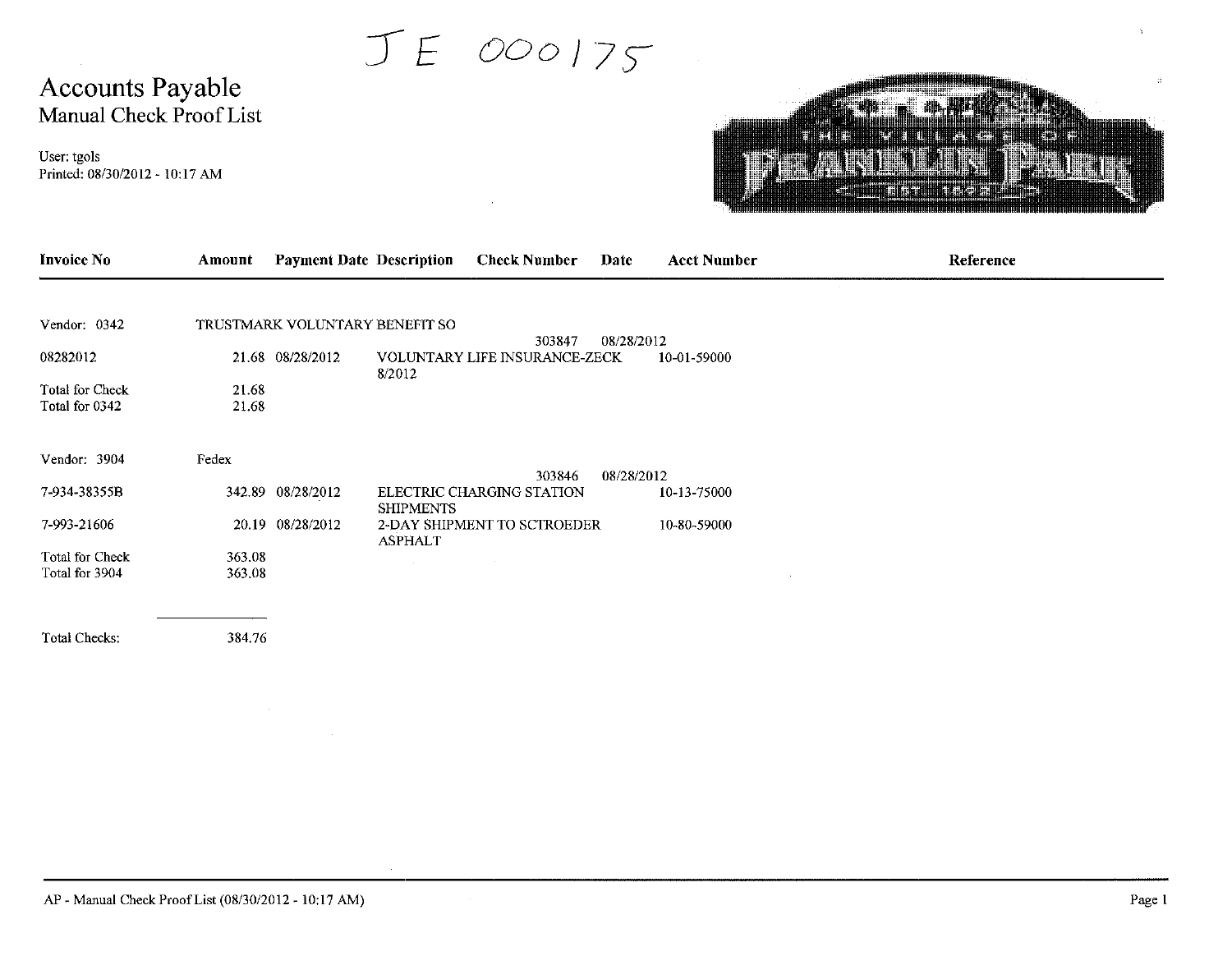## **THE VILLAGE OF FRANKLIN PARK COOK COUNTY, ILLINOIS**

 $\overline{a}$ 

 $\overline{a}$ 

 $\overline{a}$ 

 $\overline{a}$ 

 $\overline{a}$ 

## **ORDINANCE**

**NUMBER 1213-VC- \_\_** 

### **AN ORDINANCE AMENDING CHAPTER SIX OF TITLE SIX OF THE VILLAGE CODE OF THE VILLAGE OF FRANKLIN PARK, COOK COUNTY, ILLINOIS (ESTABLISHMENT OF PARK ZONE ON ELM STREET AT EAST SCHOOL)**

### **BARRETT F. PEDERSEN, Village President TOMMY THOMSON, Village Clerk**

**TOM BRIMIE JOHN JOHNSON CHERYL MCLEAN RANDALL PETERSEN ROSE RODRIGUEZ WILLIAM RUHL Trustees** 

**Published in pamphlet form by authority of the President and Village Clerk of the Village of Franklin Park on 09/04/12 Village of Franklin Park – 9500 Belmont Avenue - Franklin Park, Illinois 60131**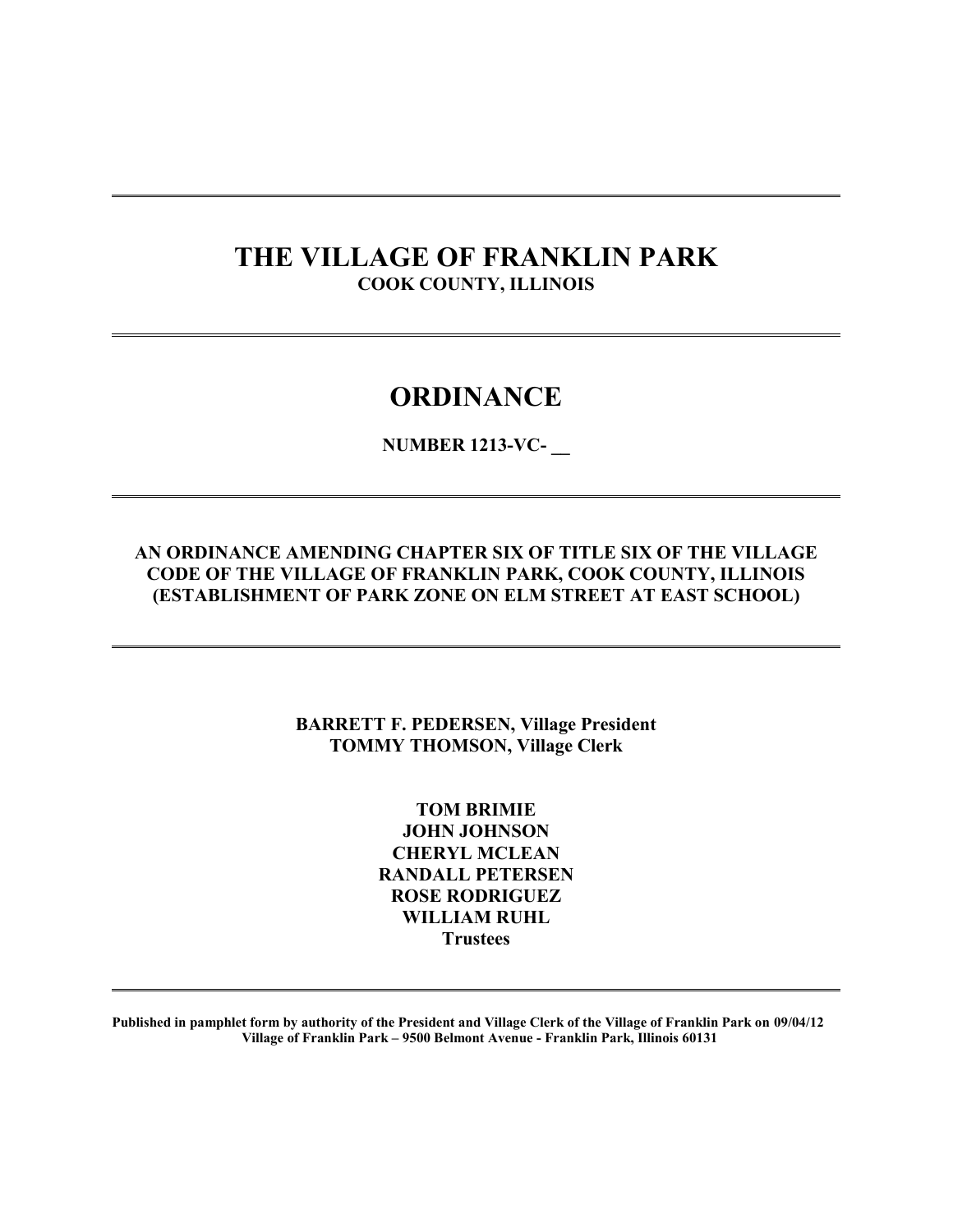#### **ORDINANCE NUMBER 1213-VC- \_\_\_**

#### **AN ORDINANCE AMENDING CHAPTER SIX OF TITLE SIX OF THE VILLAGE CODE OF THE VILLAGE OF FRANKLIN PARK, COOK COUNTY, ILLINOIS (ESTABLISHMENT OF PARK ZONE ON ELM STREET AT EAST SCHOOL)**

 $\overline{a}$ 

**WHEREAS**, the Village of Franklin Park, Cook County, Illinois (the *"Village"*) is a duly organized and existing municipal corporation created under the provisions of the laws of the State of Illinois and under the provisions of the Illinois Municipal Code, as from time to time supplemented and amended; and

**WHEREAS**, the President and Board of Trustees of the Village of Franklin Park (the *"Corporate Authorities"*) designate speed zones in the Village and are charged with the responsibility of periodically adjusting these regulations to address the changing needs of the Village and its residents; and

**WHEREAS**, pursuant to the Illinois Vehicle Code, 625 ILCS 5/11-605.3, the Village is authorized to designate certain streets adjacent to recreational facilities or parks owned or operated by a park district as park zone streets, so as to reduce the speed limits on such streets to twenty (20) miles per hours on any day when children are present and within fifty (50) feet of motorized traffic or to come to a complete stop at a stop sign or red light when traveling on a park zone street or at an intersection before turning right onto a park zone street on any day when children are present and within fifty feet of motorized traffic; and

**WHEREAS,** the Corporate Authorities have decided to establish a park zone speed limit by East School in order to better protect the health, safety and welfare of resident park users.

**NOW, THEREFORE, BE IT ORDAINED** by the President and Board of Trustees of the Village of Franklin Park, Cook County, Illinois, as follows: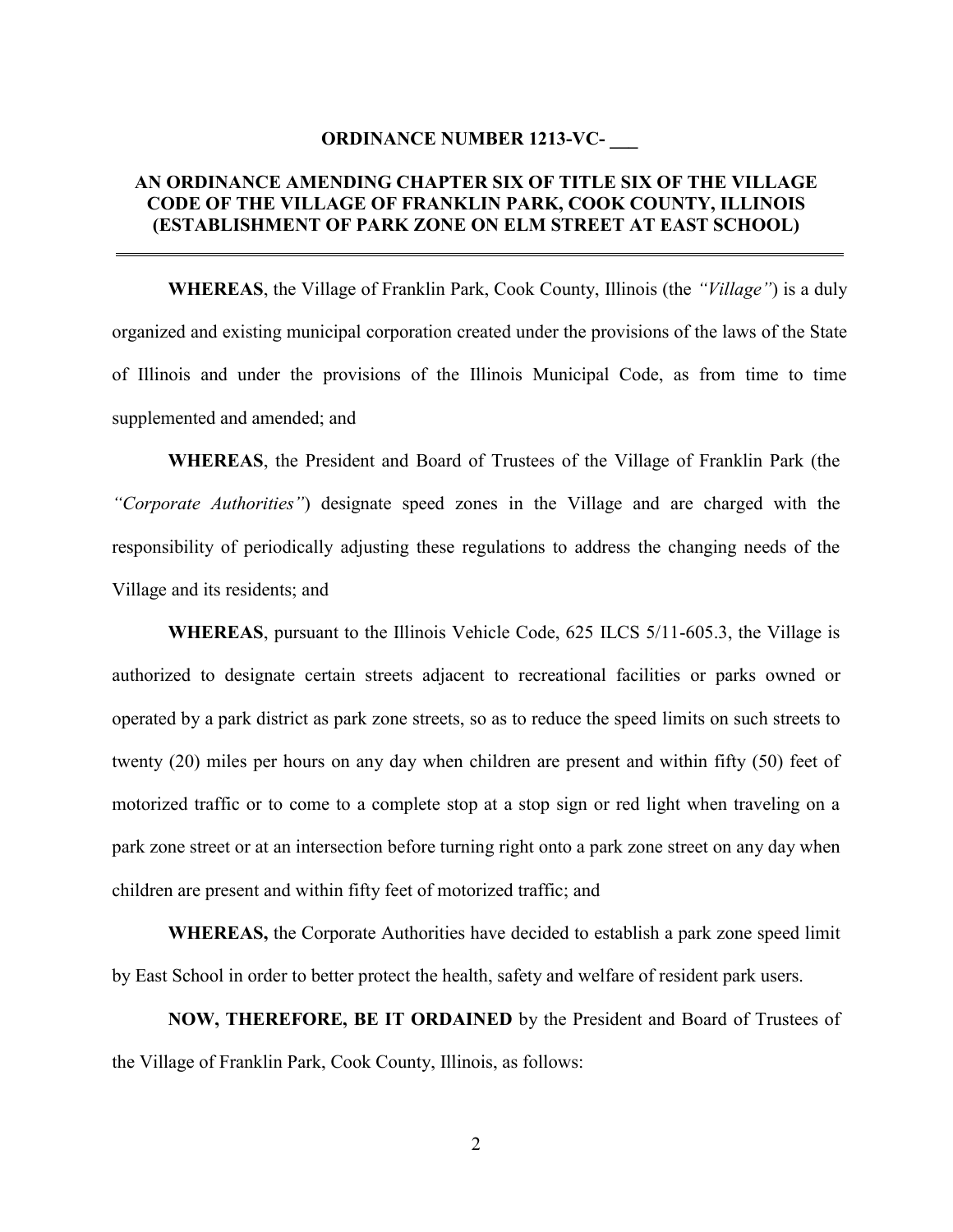**Section 1**. That the above recitals and legislative findings are found to be true and correct

and are hereby incorporated herein and made a part hereof, as if fully set forth in their entirety.

 **Section 2**. Section 6-6K-1 ("*Park Zone Speed Restrictions*") of Article K ("*Park Zone* 

*Streets and Speed Limits*") of Title Six ("*Motor Vehicles and Traffic*") of Chapter Six ("*Traffic* 

*Schedules*") of the Village Code of the Village of Franklin Park, Illinois, is hereby amended by

adding the following new underlined language to read, as follows:

## **Article K. PARK ZONE STREETS AND SPEED LIMITS**

### **6-6K-1 : Park Zone Speed Restrictions:**

- A. On any day when children are present and within fifty (50) feet of motorized traffic, no person shall drive a motor vehicle at a speed in excess of twenty (20) miles per hour, or any lower posted speed limit, while traveling on a park zone street.
- B. On any day when children are present and within fifty (50) feet of motorized traffic, no person shall fail to come to a complete stop at a stop sign or red light while traveling on a park zone street or at an intersection before turning right onto a park zone street.
- C. A first violation of this Section is a petty offense with a minimum fine of \$250.00. A second or subsequent offense is a petty offense with a minimum fine of \$500.00. In addition, when a fine is imposed, the person who has violated this Section will be charged an additional \$50.00, to be paid to the park district for safety purposes.

| Location                                     | <b>Streets</b>                                                                                                                                                                                                                                                  |  |  |  |
|----------------------------------------------|-----------------------------------------------------------------------------------------------------------------------------------------------------------------------------------------------------------------------------------------------------------------|--|--|--|
| Centre at North Park<br>10040 Addison Street | From Scott Street to Sunset Street on Addison Street<br>From Addison Street to the northern boundary of the<br>Village's corporate limits on Scott Street<br>From Addison Street to the northern boundary of the<br>Village's corporate limits on Sunset Street |  |  |  |
| Pool on Pacific<br>9715 Pacific Avenue       | From Ruby Street to Calwagner Avenue on Pacific<br>Avenue                                                                                                                                                                                                       |  |  |  |
| East School                                  | From Parklane Avenue to Chestnut Avenue on Elm<br><b>Street</b>                                                                                                                                                                                                 |  |  |  |

D. For purposes of this Section and in accordance with 625 ILCS 5/11-605.3, the following streets are designated park zone streets: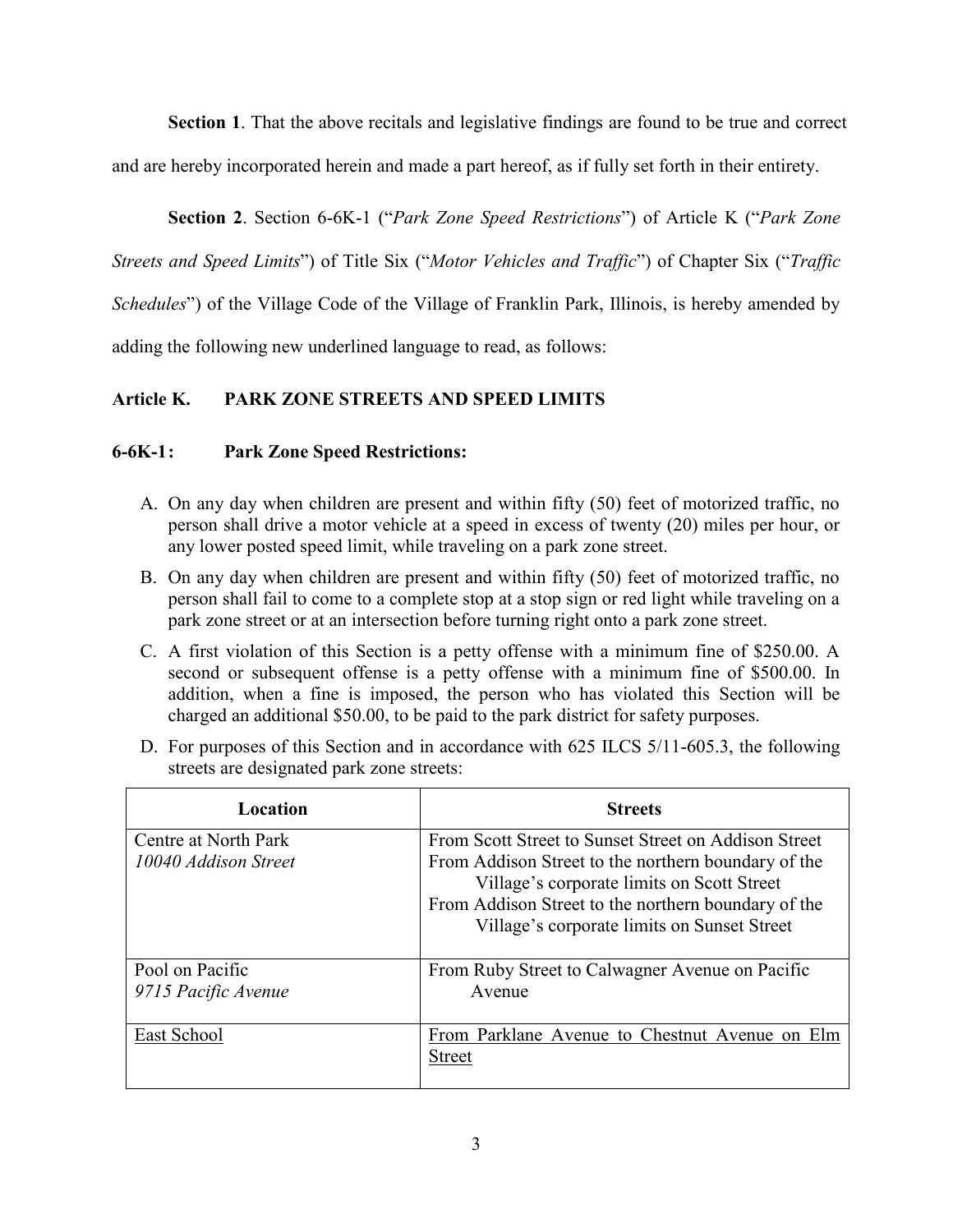**Section 3**. If any section, paragraph, clause or provision of this Ordinance shall be held invalid, the invalidity thereof shall not affect any other provision of this Ordinance.

**Section 4**. All ordinances, resolutions, motions or orders in conflict with this Ordinance are hereby repealed to the extent of such conflict.

**Section 5**. This Ordinance shall be in full force and effect upon its passage, approval and publication as provided by law.

*(Intentionally Left Blank)*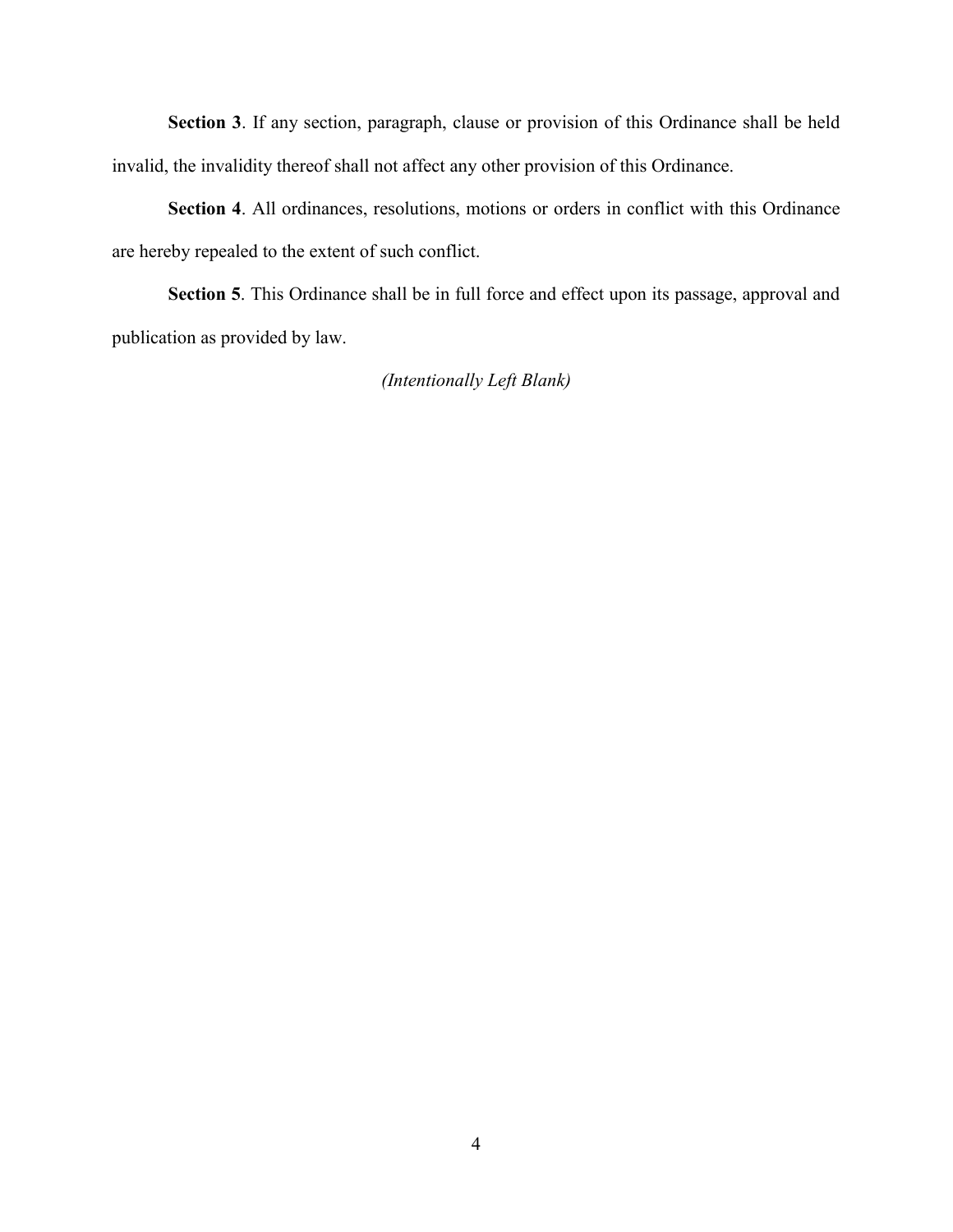**ADOPTED** by the President and Board of Trustees of the Village of Franklin Park, Cook County, Illinois this \_\_\_\_\_\_ day of September 2012, pursuant to a roll call vote, as follows:

|                    | <b>YES</b> | NO | <b>ABSTAIN</b> | <b>ABSENT</b> | <b>PRESENT</b> |
|--------------------|------------|----|----------------|---------------|----------------|
| <b>BRIMIE</b>      |            |    |                |               |                |
| <b>JOHNSON</b>     |            |    |                |               |                |
| <b>MCLEAN</b>      |            |    |                |               |                |
| <b>PETERSEN</b>    |            |    |                |               |                |
| <b>RODRIGUEZ</b>   |            |    |                |               |                |
| <b>RUHL</b>        |            |    |                |               |                |
| PRESIDENT PEDERSEN |            |    |                |               |                |
| <b>TOTAL</b>       |            |    |                |               |                |

**APPROVED** by the President of the Village of Franklin Park, Cook County, Illinois on

this \_\_\_\_\_ day of September 2012.

 $\overline{a}$ BARRETT F. PEDERSEN VILLAGE PRESIDENT

ATTEST:

 $\overline{a}$ TOMMY THOMSON VILLAGE CLERK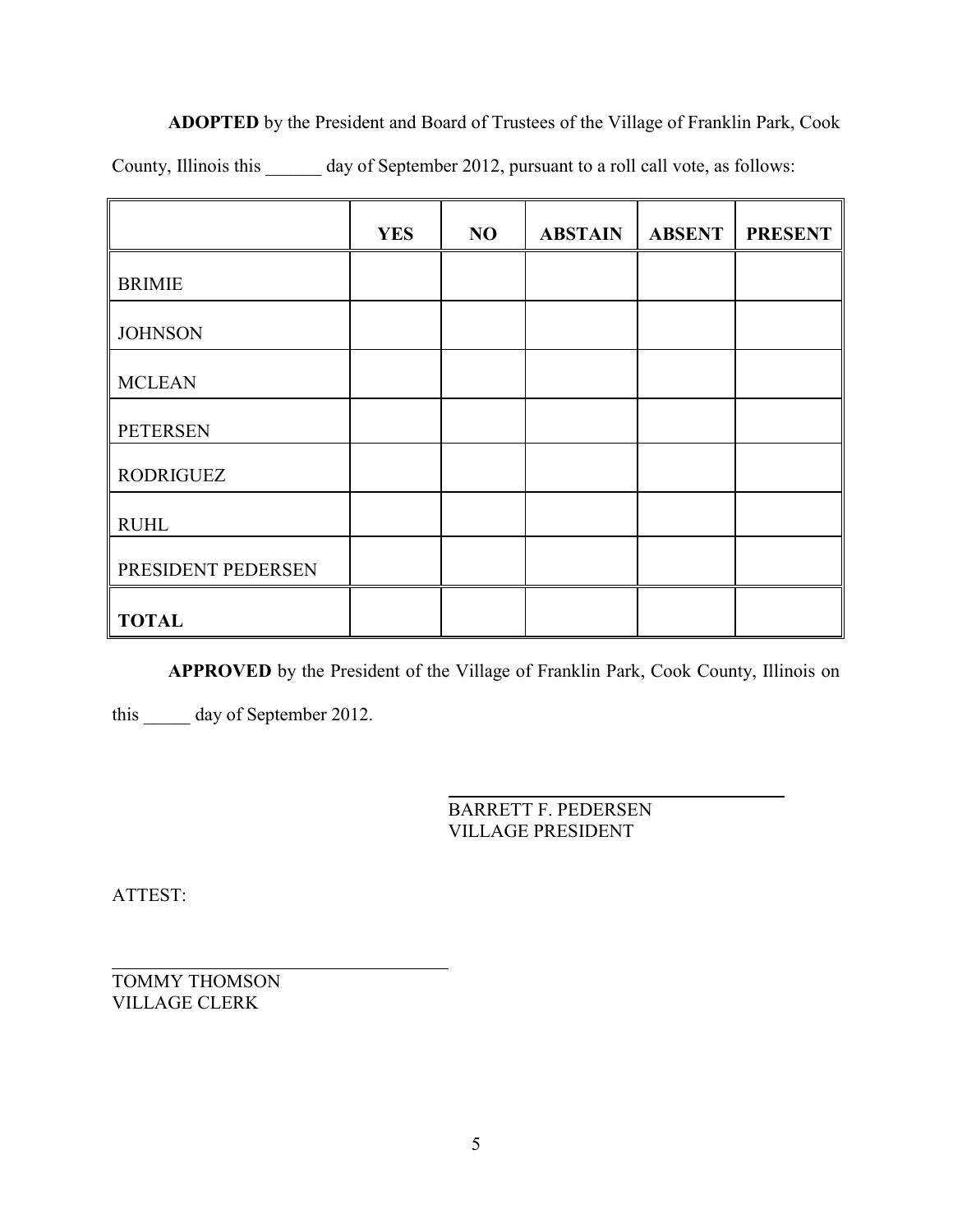#### ORDINANCE NO.

AN ORDINANCE OF THE VILLAGE OF FRANKLIN PARK, COOK COUNTY, ILLINOIS AMENDING ORDINANCE NO. 1112-G-88 AUTHORIZING THE ISSUANCE OF THE \$402,882 **GENERAL OBLIGATION DEBT CERTIFICATES, SERIES 2012,** BY CHANGING THE SCHEDULE OF PAYMENTS

> Passed by the Village President and Board of Trustees of the Village of Franklin Park this 4th day of September, 2012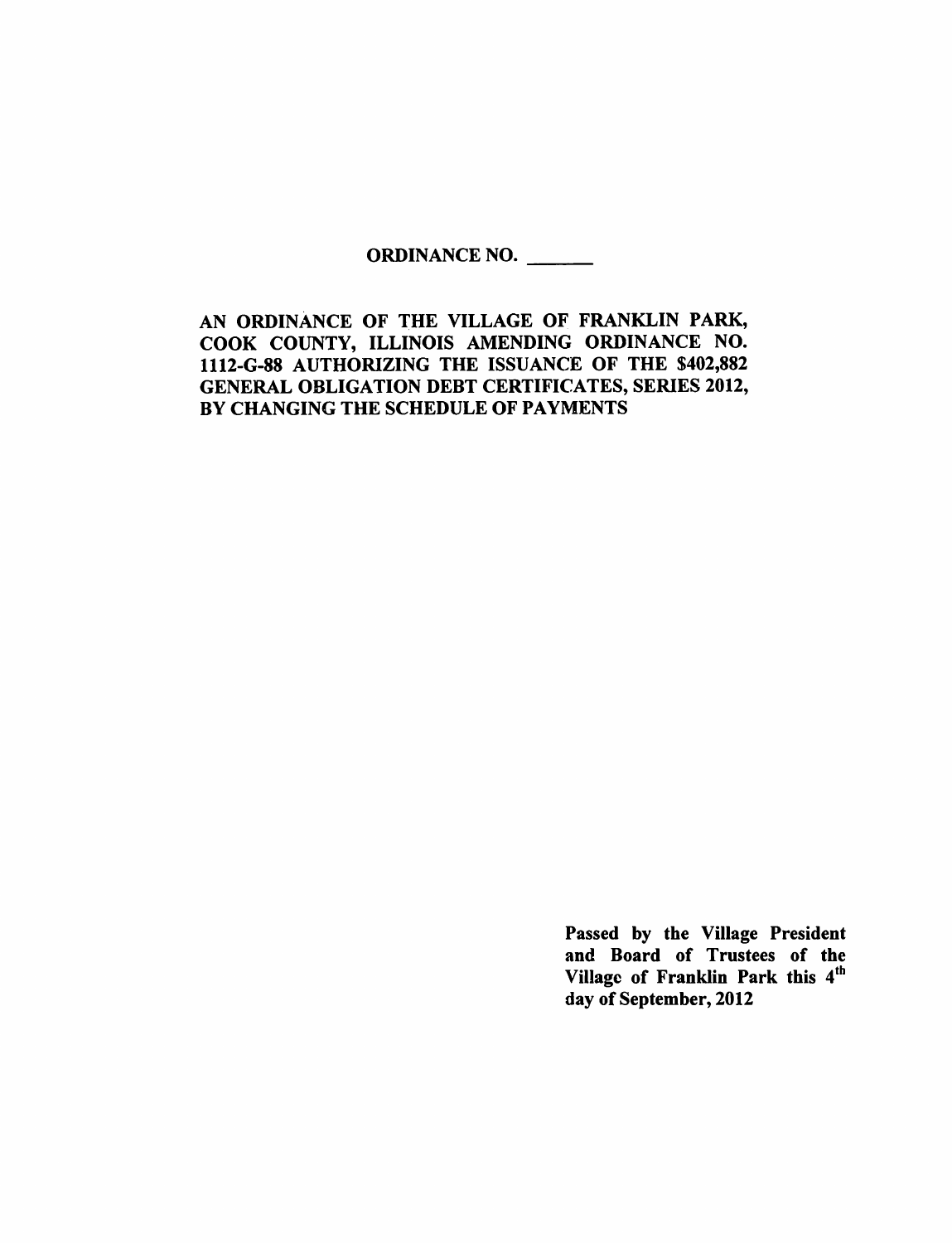#### **ORDINANCE NO.**

#### AN ORDINANCE OF THE VILLAGE OF FRANKLIN PARK, COOK COUNTY, ILLINOIS AMENDING ORDINANCE NO. 1112-G-88 AUTHORIZING THE ISSUANCE OF THE \$402,882 **GENERAL OBLIGATION DEBT CERTIFICATES, SERIES 2012,** BY CHANGING THE SCHEDULE OF PAYMENTS

Be It Ordained by the Village President and Board of Trustees of the Village of Franklin Park, Cook County, Illinois, as follows:

Section 1. Revised Amortization Schedule. That the provisions of Ordinance No. 1112-G-88 authorizing the issuance of the \$402,882 General Obligation Debt Certificates, Series 2012, are hereby amended by changing the schedule of payments in the amortization schedule to reflect that the monthly payments in the original amortization schedule shall only be in effect to and including July 10, 2012. Thereafter, the payments shall be switched to annual payments commencing on February 10, 2013 and continuing on each February 10 thereafter to and including February 10, 2020. The amount of each payment, including the principal and interest portion thereof shall be as set forth on the attached Revised Amortization Schedule.

**Section 2.** Supplemental Documents. The Village President, Village Clerk and Village Treasurer are hereby authorized to execute or attest such documents as necessary to carry out the intent of this Ordinance, the execution of such documents to constitute conclusive evidence of their approval and approval hereunder.

Section 3. Severability. If any section, paragraph or provision of this Ordinance shall be held to be invalid or unenforceable for any reason, the invalidity or unenforceability of such section, paragraph or provision shall not affect any of the remaining provisions of this Ordinance.

Section 4. Repealer. All ordinances, resolutions or orders, or parts thereof, in conflict with the provisions of this Bond Ordinance are to the extent of such conflict hereby repealed.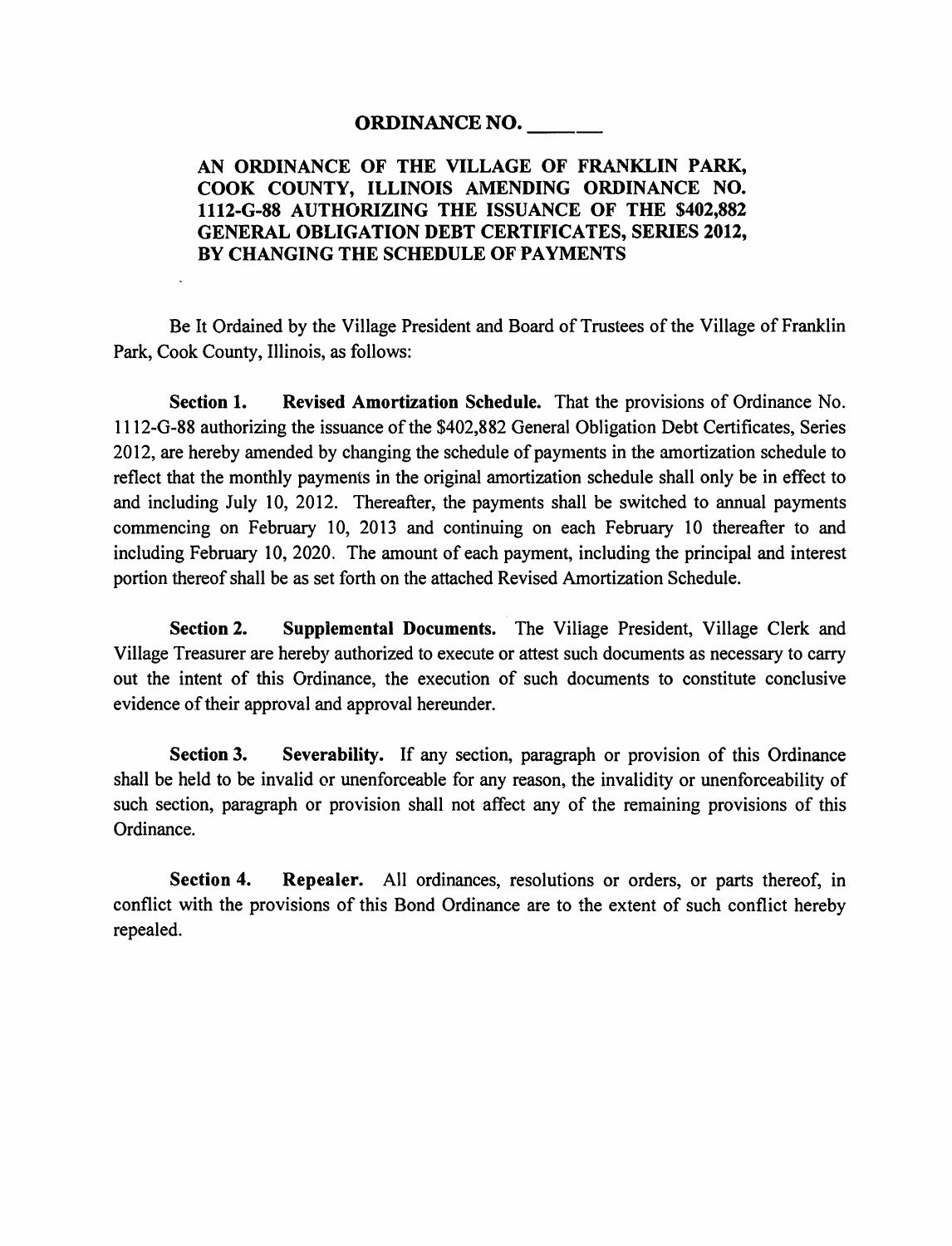Effective Date. This Bond Ordinance shall be effective immediately Section 5. upon passage and approval.

This Ordinance was passed and deposited in the office of the Village Clerk of the Village of Franklin Park this 4<sup>th</sup> day of September, 2012.

TOMMY THOMSON, Village Clerk

APPROVED by me this 4<sup>th</sup> day of September, 2012.

BARRETT F. PEDERSEN, Village President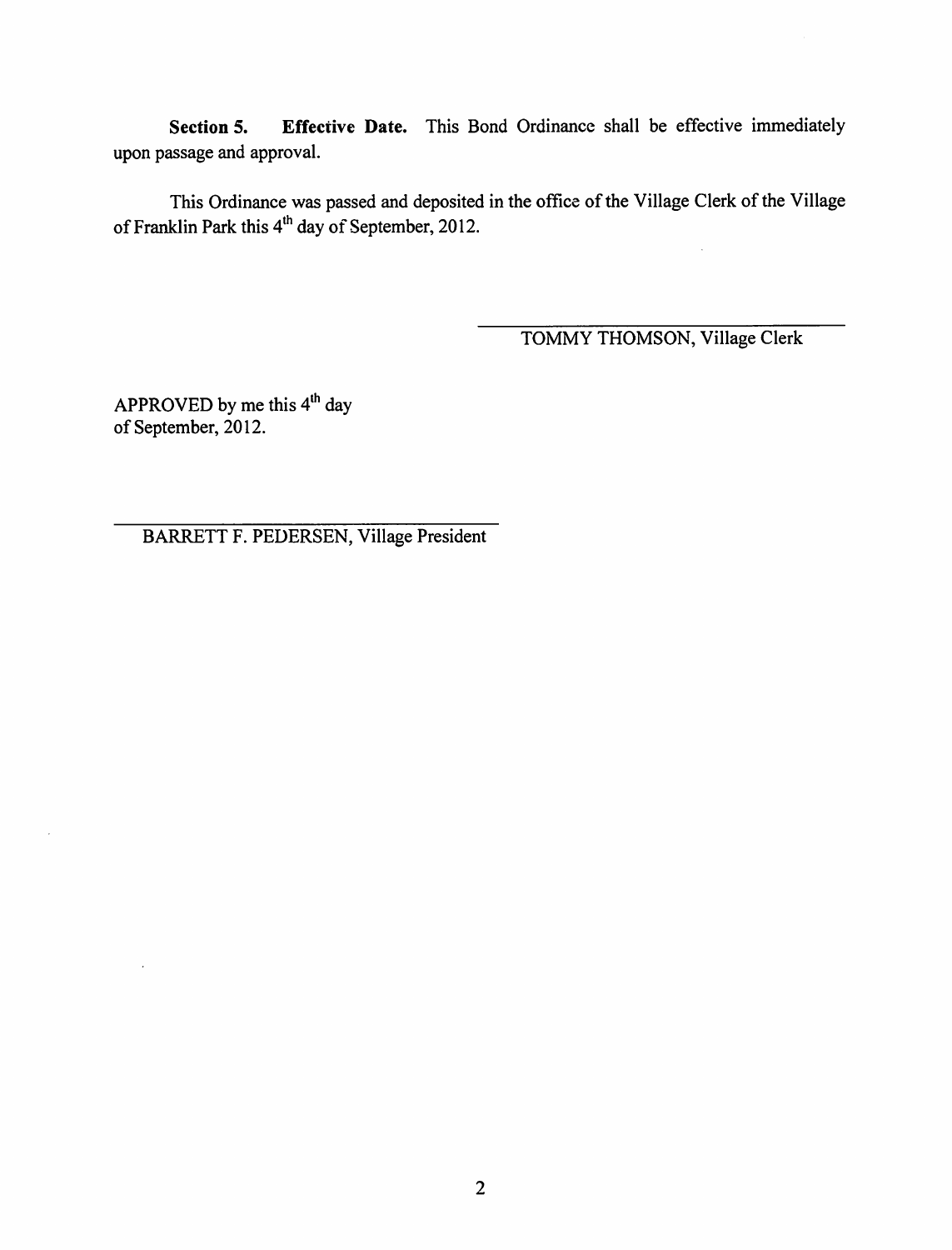### VILLAGE OF FRANKLIN PARK

## \$402,882 GENERAL OBLIGATION DEBT CERTIFICATES, SERIES 2012

## REVISED AMORTIZATION SCHEDULE

| <b>Rmt</b>    | <b>Rayment</b>       | Phinelpal    | $T$ oiall       | Interest  | <b>Britished Dell</b> | <b>Plutofrase</b> |
|---------------|----------------------|--------------|-----------------|-----------|-----------------------|-------------------|
| 鱡             | DF(0)                | s            | <b>REVITEIN</b> | Portion   | Portford              | MARDE             |
|               |                      | 365,029.20   |                 |           |                       |                   |
| 1             | 10-Feb-13            | 312,022.36   | 59,038.06       | 6,031.22  | 53,006.84             | 324,357.86        |
| 2             | 10-Feb-14            | 237,823.26   | 84,509.91       | 10,310.81 | 74,199.10             | 246,335.10        |
| 3             | 10-Feb-15            | 161, 172. 25 | 84,509.91       | 7,858.90  | 76,651.01             | 166,751.89        |
| 4             | 10-Feb-16            | 121,825.61   | 44,672.59       | 5,325.96  | 39,346.63             | 125,414.34        |
| 5             | 10-Feb-17            | 81,178.77    | 44,672.59       | 4,025.74  | 40,646.85             | 83,250.04         |
| 6             | 10-Feb-18            | 54,993.99    | 28,867.34       | 2,682.56  | 26,184.78             | 56,047.70         |
| 7             | 10-Feb-19            | 27,943.93    | 28,867.34       | 1,817.28  | 27,050.06             | 28,301.31         |
| 8             | 10-Feb-20            | 0.00         | 28,867.34       | 923.41    | 27,943.93             | 0.00              |
| <b>TOTALS</b> |                      |              | 404,005.08      | 38,975.88 | 365,029.20            |                   |
|               | <b>Interest Rate</b> | 3.30%        |                 |           |                       |                   |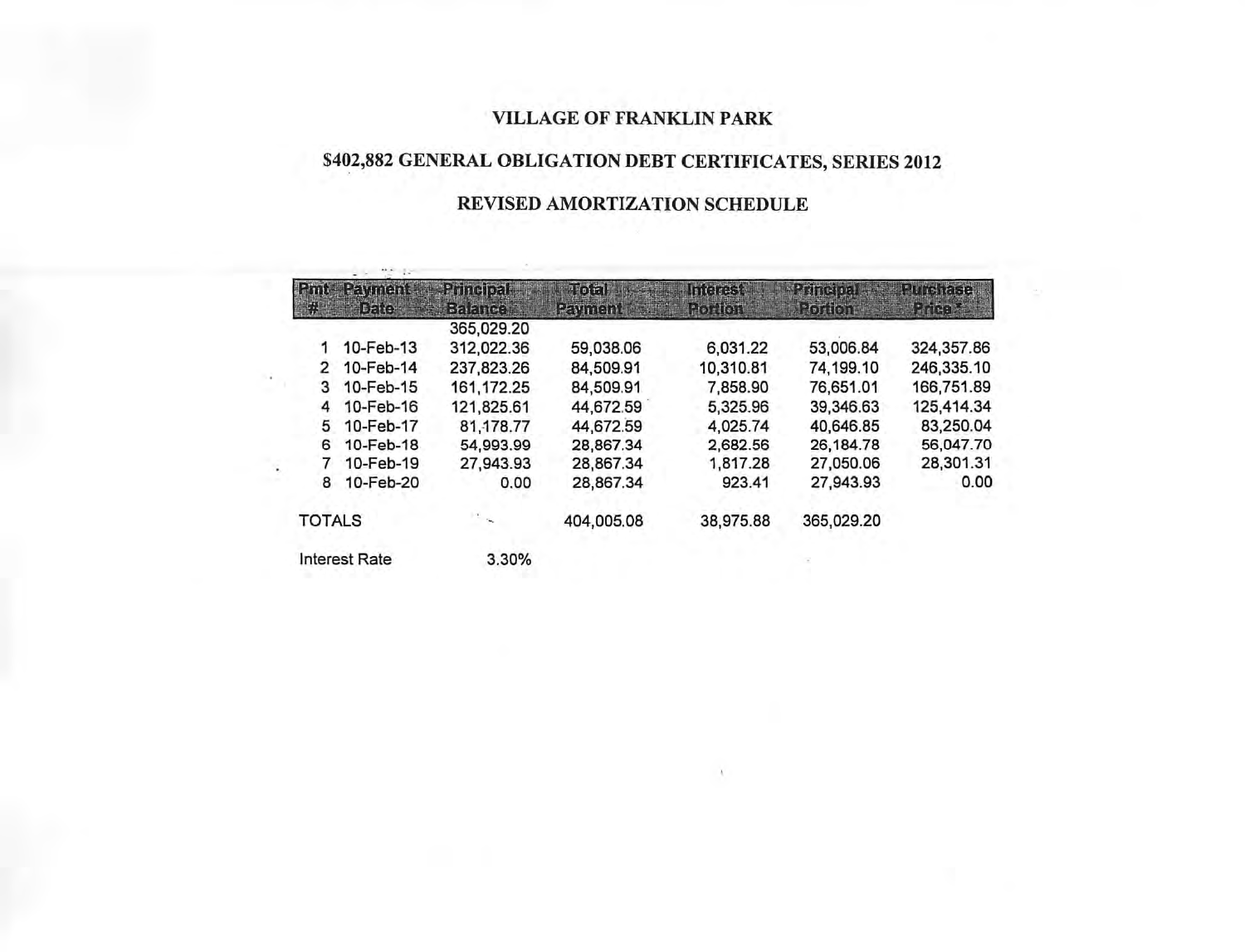## **THE VILLAGE OF FRANKLIN PARK COOK COUNTY, ILLINOIS**

 $\overline{a}$ 

 $\overline{a}$ 

## **ORDINANCE**

**NUMBER 1213-Z- \_\_** 

#### **AN ORDINANCE OF THE VILLAGE OF FRANKLIN PARK, COOK COUNTY, ILLINOIS, GRANTING A CONDITIONAL USE TO ALLOW A CONCRETE MIXING PLANT IN THE I-2 GENERAL INDUSTRY DISTRICT (ZBA 12-15: 10545 WAVELAND AVENUE)**

**BARRETT F. PEDERSEN, Village President TOMMY THOMSON, Village Clerk** 

> **TOM BRIMIE JOHN JOHNSON CHERYL MCLEAN RANDALL PETERSEN ROSE RODRIGUEZ WILLIAM RUHL Trustees**

**Published in pamphlet form by authority of the President and Village Clerk of the Village of Franklin Park on 09/04/12 Village of Franklin Park – 9500 Belmont Avenue - Franklin Park, Illinois 60131**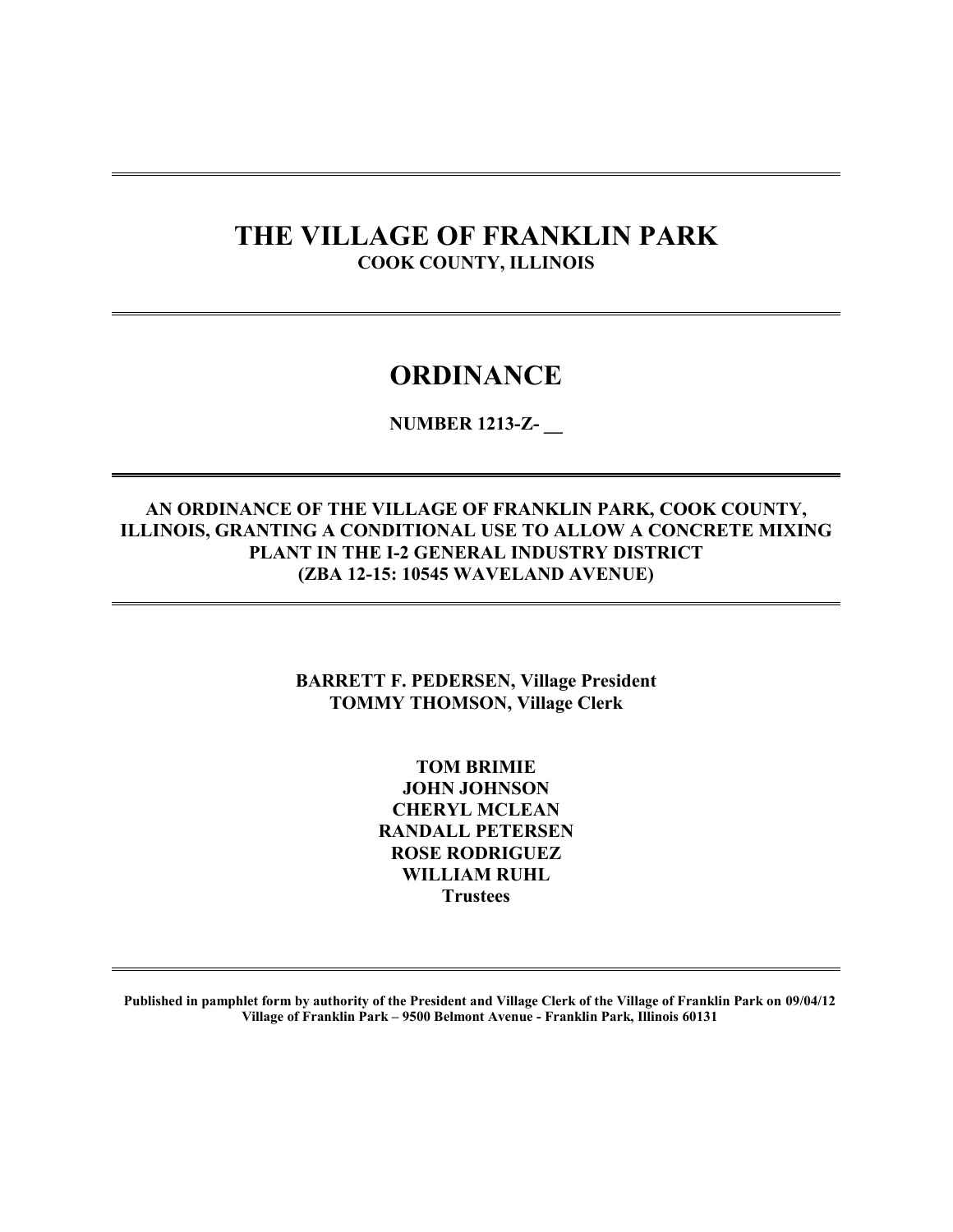#### **ORDINANCE NUMBER 1213-Z- \_\_**

#### **AN ORDINANCE OF THE VILLAGE OF FRANKLIN PARK, COOK COUNTY, ILLINOIS, GRANTING A CONDITIONAL USE TO ALLOW A CONCRETE MIXING PLANT IN THE I-2 GENERAL INDUSTRY DISTRICT (ZBA 12-15: 10545 WAVELAND AVENUE)**

 $\overline{a}$ 

**WHEREAS**, the Village of Franklin Park, Cook County, Illinois (the *"Village"*) is a duly organized and existing municipal corporation created under the provisions of the laws of the State of Illinois and under the provisions of the Illinois Municipal Code, as from time to time supplemented and amended; and

**WHEREAS**, the President and the Board of Trustees of the Village of Franklin Park (the *"Corporate Authorities"*) have heretofore exercised the power conferred on them pursuant to Chapter 11-13-1, *et seq.*, of the Illinois Municipal Code by adopting the Franklin Park Zoning Ordinance in 1974 (Ord. 7475 Z10), as amended from time to time; and

**WHEREAS**, a conditional use application, ZBA 12-15, has been submitted to the Village by Plote Construction, Inc. (the *"Applicant"*) to allow within the I-2 General Industrial the operation of a Concrete Mixing Plant (the *"Proposed Conditional Use"*) on the property commonly known as 10545 Waveland Avenue, Franklin Park, Illinois (the *"Property"*); and

**WHEREAS**, the Zoning Board of Appeals held a public hearing on July 11, 2012 as well as August 8, 2012 on whether the Proposed Conditional Use should be approved, at which time all persons present were afforded an opportunity to be heard; and

**WHEREAS**, a public notice in the form required by law was given of said public hearing dates; and

**WHEREAS**, the Zoning Board of Appeals has filed its findings of fact and recommendations that the Proposed Conditional Use be granted, and the Corporate Authorities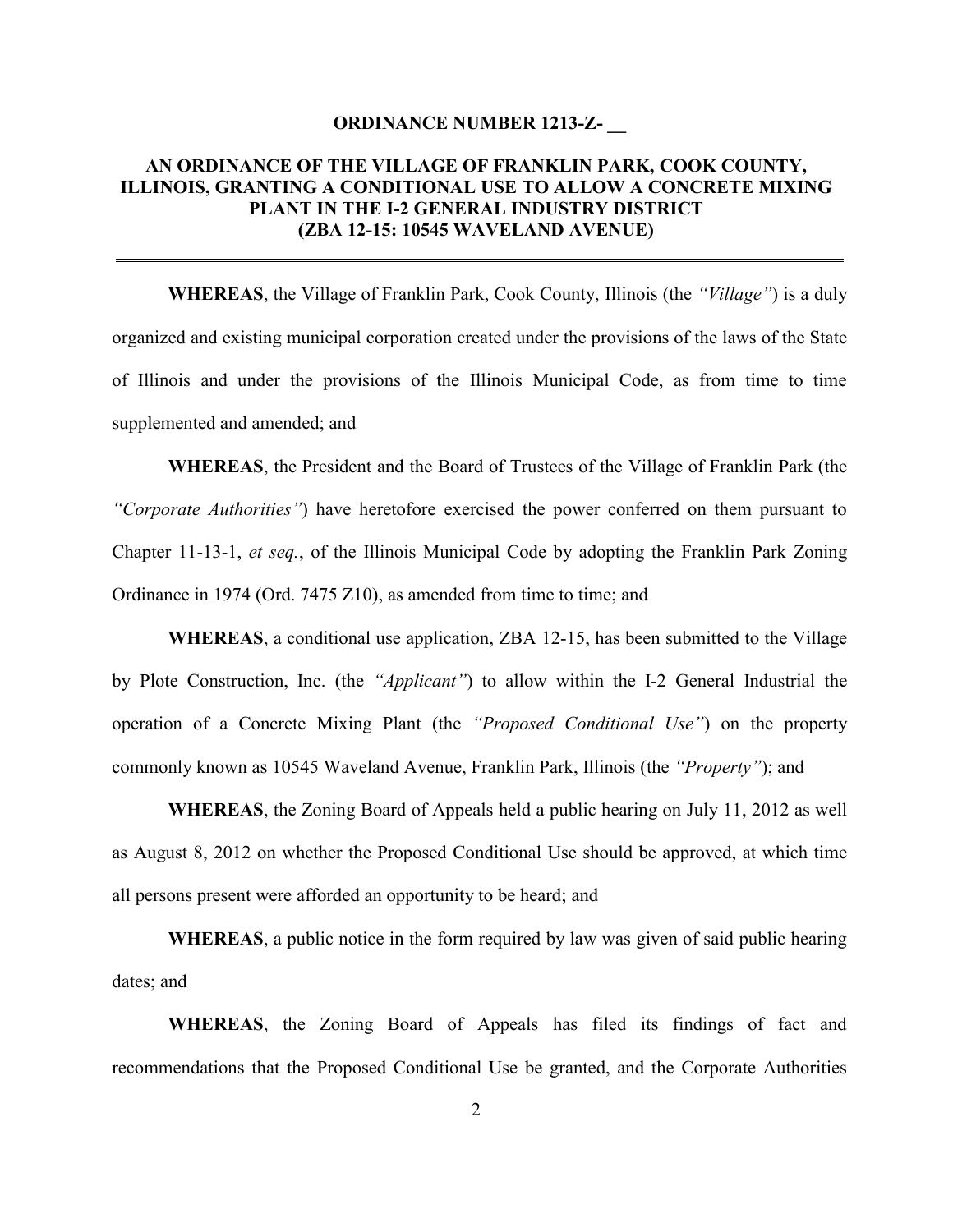have duly considered said findings of fact and recommendations; and

**WHEREAS**, the Corporate Authorities have determined, in the best interest of the health, safety and welfare of the residents of the Village, to grant the Proposed Conditional Use subject to the conditions identified herein.

**NOW, THEREFORE, BE IT ORDAINED** by the President and Board of Trustees of the Village of Franklin Park, Cook County, Illinois, as follows:

**Section 1.** The above recitals and legislative findings are found to be true and correct and are hereby incorporated herein and made a part hereof, as if fully set forth in their entirety.

**Section 2.** The President and the Board of Trustees hereby adopt by reference the findings of fact of the Zoning Board of Appeals as findings of the President and the Board of Trustees as if completely set forth herein. All documents and exhibits submitted at the aforesaid public hearings are also incorporated by reference into this Ordinance.

**Section 3.** In addition to the findings set forth in Section 2 hereof, the President and the Board of Trustees further finds in relation to the Proposed Conditional Use as follows:

- 1. The establishment, maintenance or operation of the Proposed Conditional Use, subject to the conditions set forth herein, will not be detrimental to, or endanger the public health, safety, morals, comfort, or general welfare;
- 2. The Proposed Conditional Use, subject to the conditions set forth herein, will not be injurious to the use and enjoyment of other property in the immediate vicinity for the purposes already permitted, nor substantially diminish and impair property values within the neighborhood;
- 3. The Proposed Conditional Use, subject to the conditions set forth herein, will not impede the normal and orderly development of the surrounding property for uses permitted in the I-2 General Industry District;
- 4. The Proposed Conditional Use, subject to the conditions set forth herein, will not affect the exterior architectural appeal and functional plan of structures already constructed as to cause a substantial depreciation in property values within the neighborhood as the proposed plans will be an improvement upon the existing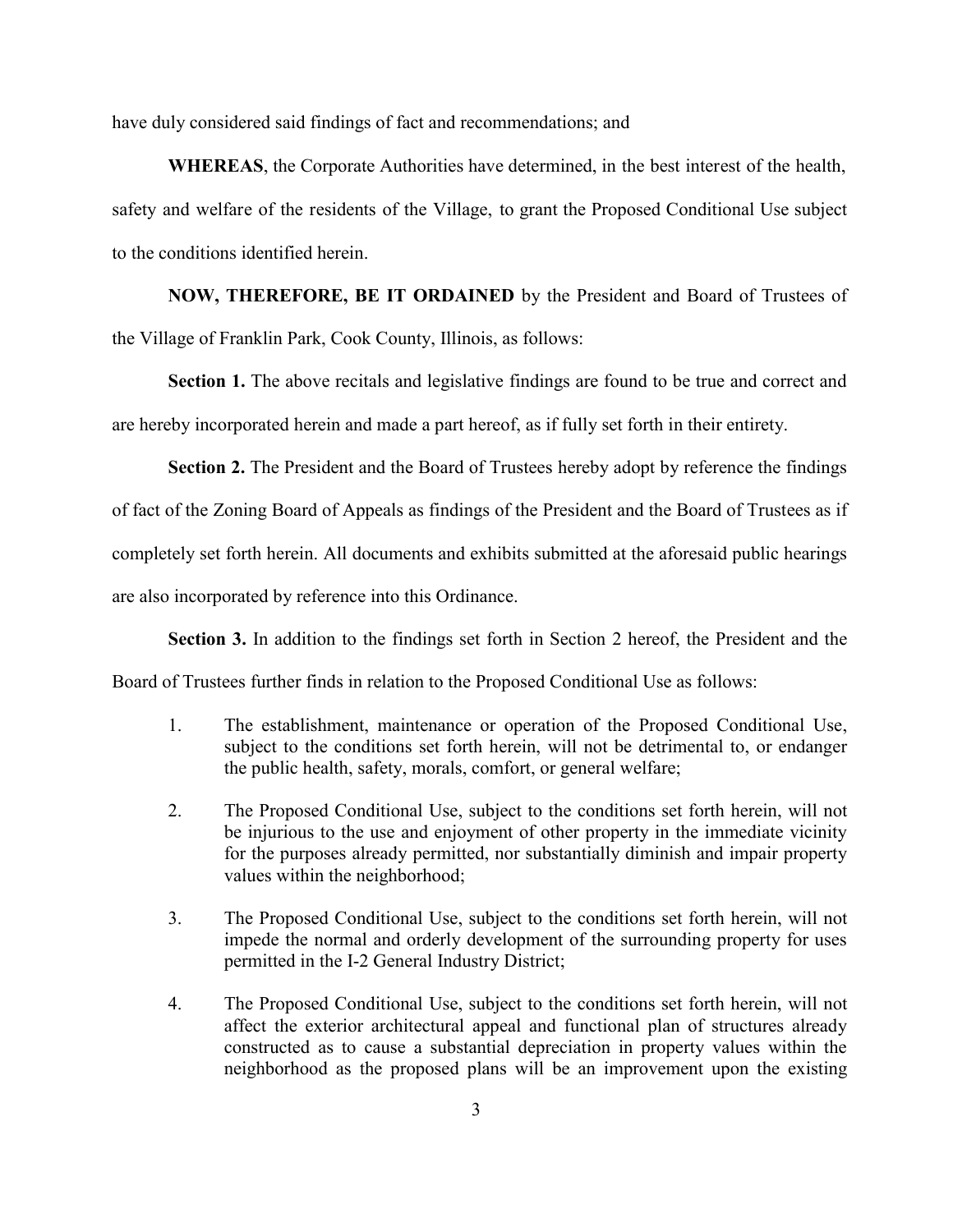structure;

- 5. Adequate utilities, access roads, drainage and necessary facilities for the Proposed Conditional Use are already in place at the Property;
- 6. Ingress and egress for the Proposed Conditional Use, subject to the conditions set forth herein, shall minimally affect traffic congestion in the public streets; and
- 7. The Proposed Conditional Use shall, in all other respects, conform to the applicable regulations of the I-2 General Industrial District.

**Section 4.** A Conditional Use, subject to the conditions set forth below, is hereby granted

and issued for the operation of a Concrete Mixing Plant in the I-2 General Industrial District

located at 10545 Waveland Avenue, Franklin Park, Illinois, and legally described as follows:

LOT 9 AND LOT "G" IN THE MILWAUKEE ROAD'S PLAT OF INDUSTRIAL LOTS IN THE NORTHEAST QUARTER OF SECTION 20, TOWNSHIP 40 NORTH, RANGE 12 EAST OF THE THIRD PRINCIPAL MERIDIAN (EXCEPT THAT PART OF SAID LOT 9 LYING WESTERLY OF THE FOLLOWING DESCRIBED LINE: COMMENCING AT THE NORTHEAST CORNER OF SAID LOT 9, THENCE SOUTH 71 DEGREES 03 MINUTES 41 SECONDS WEST (WITH THE BASIS FOR THE BEARINGS BEING ASSUMED) ALONG THE NORTH LINE OF SAID LOT 9, A DISTANCE OF 106.19 FEET TO THE POINT OF BEGINNING, SAID POINT OF BEGINNING BEING ALSO THE NORTHWEST CORNER OF A PARCEL OF LAND CONVEYED BY WARRANTY DEED DATED JULY 18, 1963 AND RECORDED IN THE RECORDERS OFFICE OF COOK COUNTY, ILLINOIS, ON JULY 23. 1963 AS DOCUMENT NUMBER 18862861 AND RUNNING THENCE SOUTH 12 DEGREES 40 MINUTES 38 SECONDS EAST ALONG THE WESTERLY LINE OF THE LAND SO CONVEYED, BEING A STRAIGHT LINE, A DISTANCE OF 184.14 FEET. THENCE CONTINUING SOUTHEASTWARDLY ALONG THE WESTERLY LINE OF THE LAND SO CONVEYED, BEING HERE THE ARC OF A CIRCLE CONVEX TO THE SOUTHWEST AND HAVING A RADIUS OF 468.34 FEET, THE CHORD OF SAID ARC HAVING A LENGTH OF 214.20 FEET AND A BEARING OF SOUTH 25 DEGREES 53 MINUTES 55 SECONDS EAST, AN ARC DISTANCE OF 216.12 FEET TO ITS INTERSECTION WITH THE SOUTHWESTERLY LINE OF SAID LOT 9 SAID POINT OF INTERSECTION BEING 214.14 FEET SAID POINT OF INTERSECTION BEING 214.14 FEET NORTHWESTERLY FROM THE SOUTHEAST CORNER OF SAID LOT 9), ALL IN COOK COUNTY, ILLINOIS.

These conditional use permits are subject to the following conditions:

1. That this Conditional Use is limited solely to the area designated on the site plan that was submitted as part of the record;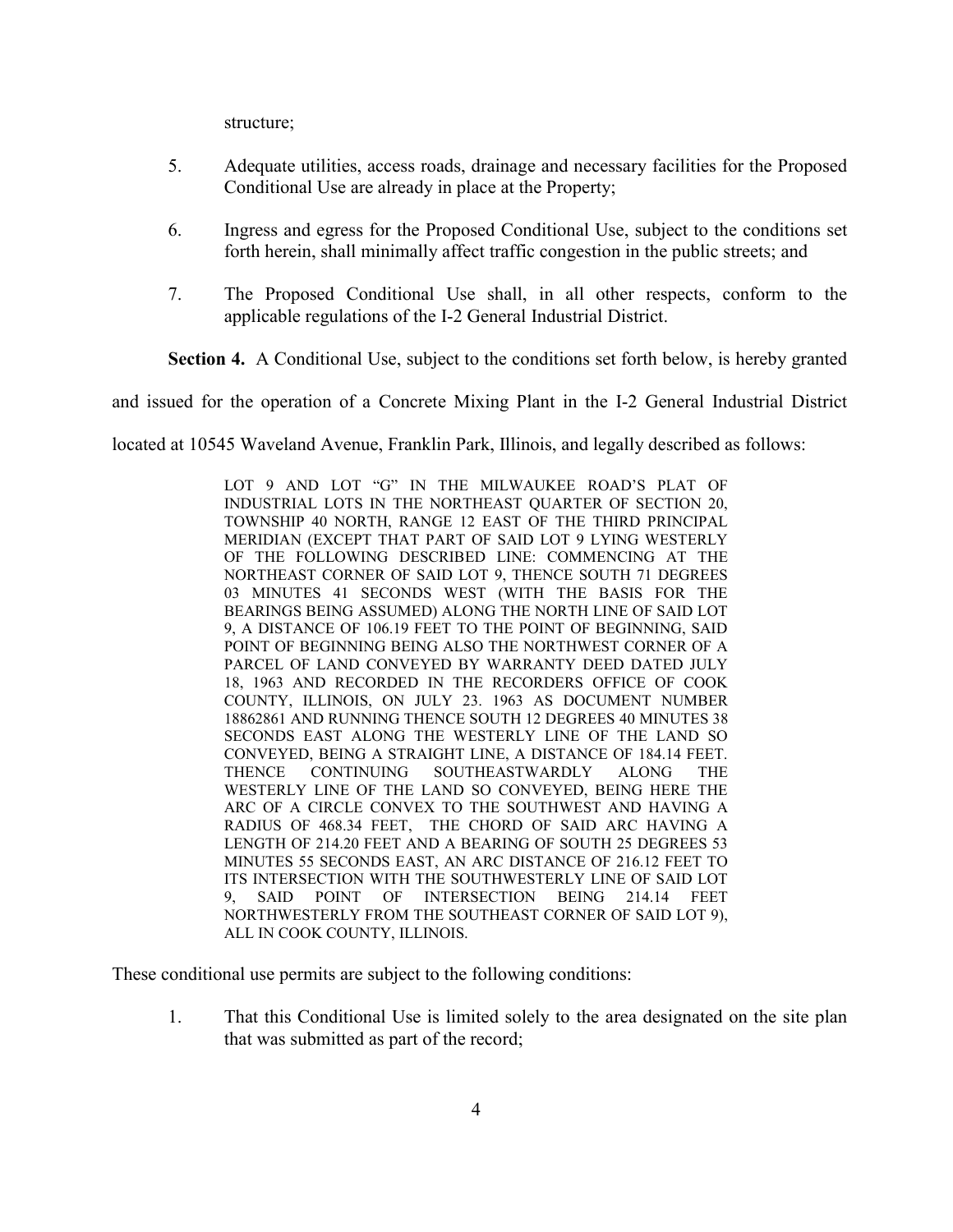- 2. That this Conditional Use shall at all times comply with the "Best Management Practices for Fugitive Particulate Emission Control" as was submitted as part of the record;
- 3. That this Conditional Use shall at all times comply with the following plans that were submitted by Applicant as part of the record:
	- a. "Best Management Practices for Fugitive Particulate Emission Control," dated July 26, 2012;
	- b. "Review of truck traffic routes to and from the Asphalt Plant and proposed Concrete Batch Plant located on Waveland Avenue, Village of Franklin Park, Illinois," prepared by Haeger Engineering, LLC, dated July 25, 2012; and
	- c. "Evaluation of Dust Suppression Procedures and Maintenance," prepared by ARI Environmental, Inc., dated July 24, 2012.
- 4. That the conditional use on the Property complies with all other codes, ordinances, statutes and regulations of the Village of Franklin Park, the County of Cook, the State of Illinois and the federal government;
- 5. That this conditional use permit shall be limited to Plote Construction, Inc. and shall not be transferable except upon reapplication, hearing and approval in the manner provided in the Franklin Park Zoning Ordinance; and
- 6. This Ordinance shall be signed by the Applicant/owner of record to signify its agreement to the terms hereof.

**Section 5.** The Applicant hereunder shall at all times comply with the terms and conditions of the conditional use and in the event of non-compliance, said permit shall be subject to revocation by appropriate legal proceedings.

**Section 6.** If any section, paragraph, clause or provision of this Ordinance shall be held

invalid, the invalidity thereof shall not affect any other provision of this Ordinance.

**Section 7.** All ordinances, resolutions, motions or orders in conflict with this Ordinance

are hereby repealed to the extent of such conflict.

**Section 8.** This Ordinance shall be in full force and effect following its passage, approval and publication in pamphlet form as provided by law.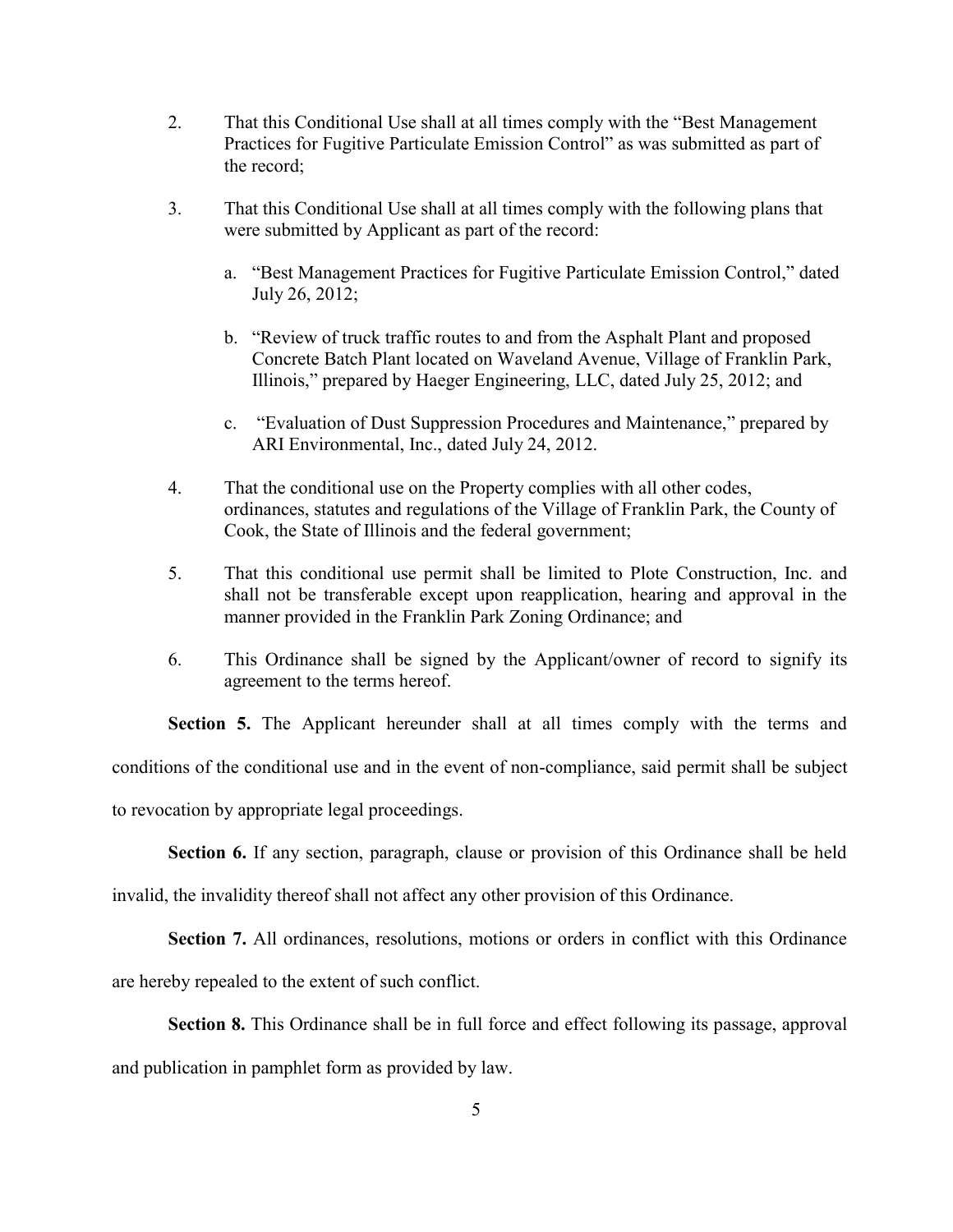**ADOPTED** by the President and Board of Trustees of the Village of Franklin Park, Cook County, Illinois this \_\_\_\_\_\_ day of September 2012, pursuant to a roll call vote, as follows:

|                    | <b>YES</b> | N <sub>O</sub> | <b>ABSTAIN</b> | <b>ABSENT</b> | <b>PRESENT</b> |
|--------------------|------------|----------------|----------------|---------------|----------------|
| <b>BRIMIE</b>      |            |                |                |               |                |
| <b>JOHNSON</b>     |            |                |                |               |                |
| <b>MCLEAN</b>      |            |                |                |               |                |
| <b>PETERSEN</b>    |            |                |                |               |                |
| <b>RODRIGUEZ</b>   |            |                |                |               |                |
| <b>RUHL</b>        |            |                |                |               |                |
| PRESIDENT PEDERSEN |            |                |                |               |                |
| <b>TOTAL</b>       |            |                |                |               |                |

**APPROVED** by the President of the Village of Franklin Park, Cook County, Illinois on

 $\overline{a}$ 

this \_\_\_\_\_ day of September 2012.

BARRETT F. PEDERSEN VILLAGE PRESIDENT

ATTEST:

 $\overline{a}$ TOMMY THOMSON VILLAGE CLERK